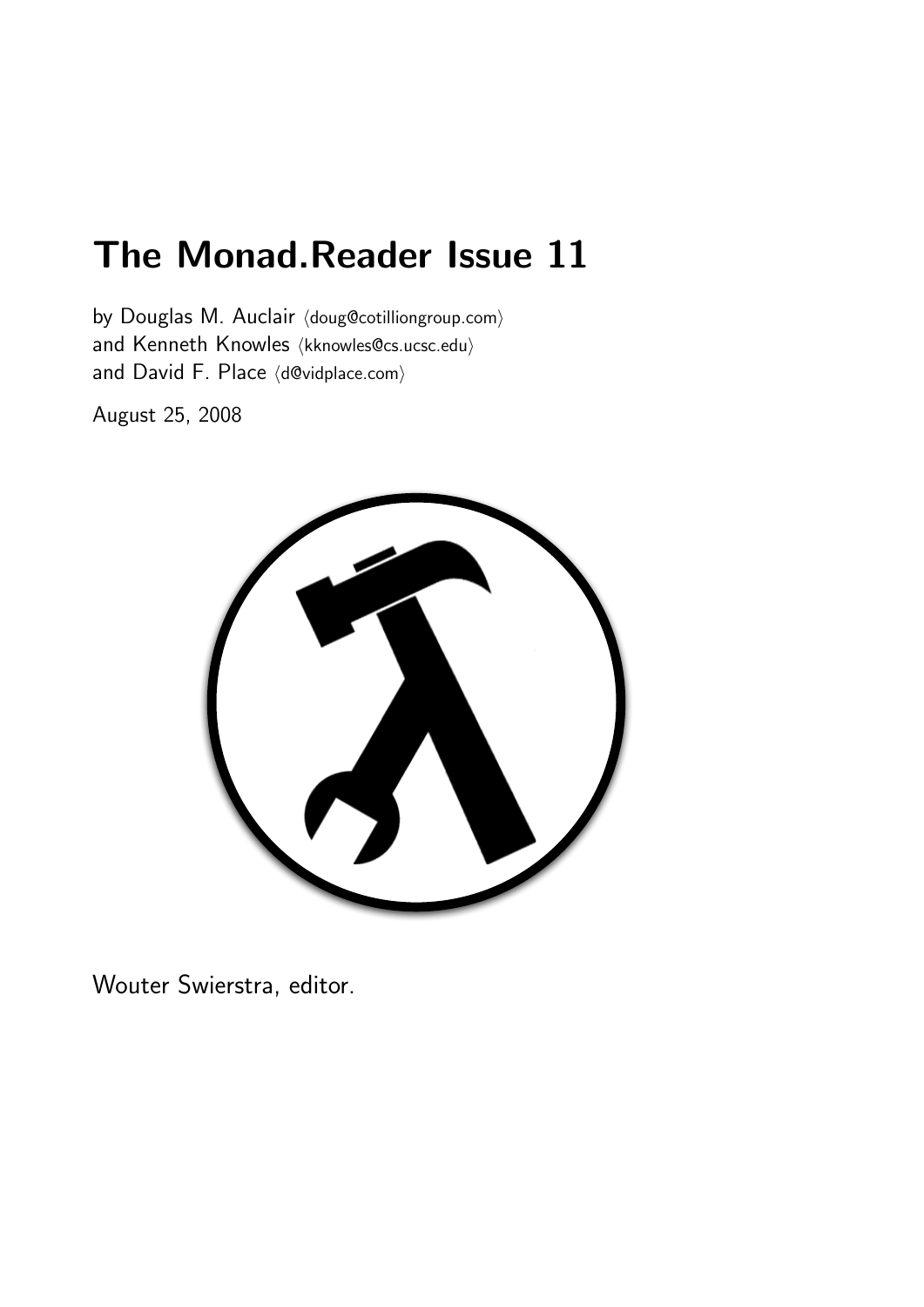# **Contents**

| Wouter Swierstra<br><b>Editorial</b>                        | 3  |
|-------------------------------------------------------------|----|
| David F. Place<br>How to Refold a Map                       | 5  |
| Kenneth Knowles<br>First-Order Logic à la Carte             | 15 |
| Douglas M. Auclair<br><b>MonadPlus: What a Super Monad!</b> | 39 |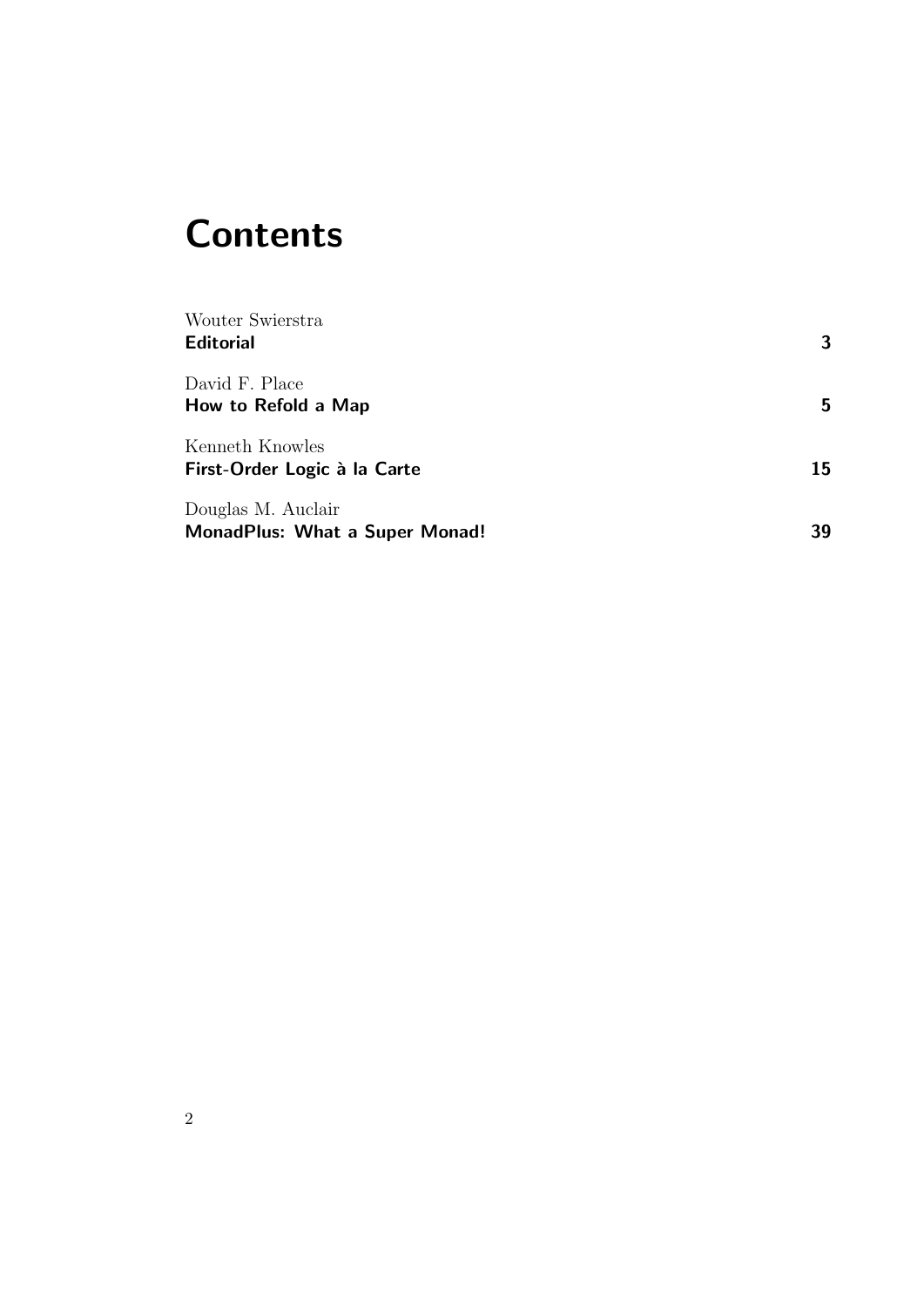# **Editorial**

by Wouter Swierstra (wss@cs.nott.ac.uk)

<span id="page-2-0"></span>I'm happy to announce that the very first five issues of The Monad.Reader are back on the Haskell wiki:

[http://www.haskell.org/haskellwiki/The\\_Monad.Reader](http://www.haskell.org/haskellwiki/The_Monad.Reader)

Although most of the authors have agreed to the new Haskell wiki's license, there's still work to be done. The new MediaWiki has slightly different formatting commands than the old MoinMoin wiki. If you decide to read any of the old articles and can spare a few minutes to tidy up the formatting, I'd really appreciate your help. Thanks to Gwern and Lemming for their efforts so far – but there's still plenty of work to go round. . .

In the meantime, enjoy this issue with three new great articles: David Place shows how to use monoids to perform incremental computations over binary trees; Kenn Knowles has written a series of transformations on logical formulas, using rich type information to safely compose each individual step; Doug Auclair tops it all off with a bit of monadic logic programming in Haskell.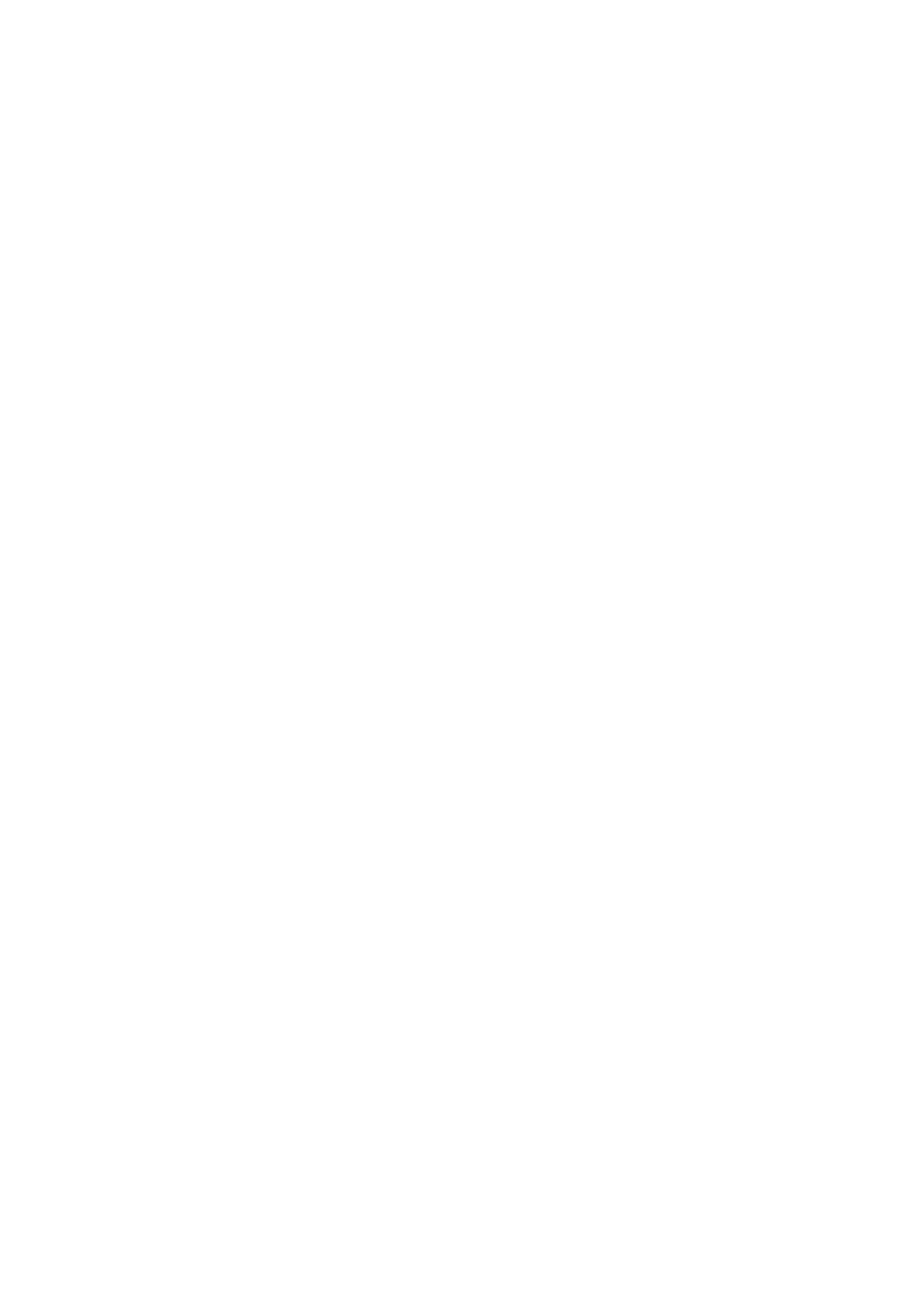# How to Refold a Map

by David F. Place  $\langle d\Phi$ vidplace.com)

<span id="page-4-0"></span>The full persistence of functional data structures is a reliable source of pleasure when programming in Haskell. It often makes complex algorithms surprisingly easy to code. In the following, I describe a small change to the balanced binary trees used to implement the Data.Map module which allows incremental evaluation of a fold over the elements of a Map. I found this to be efficacious in programming optimization problems using local search, achieving a significant improvement in execution time. Also, I bump into a snag and make a modest proposal.

# Search Locally, Optimize Globally, Compute Incrementally

Local Search algorithms for combinatorial optimization provide many different strategies for coping with intractably large search spaces. An alphabet of metaphors from annealing crystals to zapping synapses [\[1\]](#page-12-0) guide the search for a global optimum, but all of these methods benefit from the efficient implementation of utilities which modify a candidate solution to create its local neighbors in the search space and evaluate an objective function to rank each new candidate.

The prototypical combinatorial optimization problem is the Traveling Salesman Problem or TSP. (What better example problem since our topic is maps?) We wish to construct a round trip itinerary that visits all of the cities in a list, minimizing the travel distance.

Algorithms for TSP typically create a neighbor of a candidate solution by swapping some of the city pairs. Some utilities to support this are given in Listing [1.](#page-5-0) While this gives satisfactory logarithmic performance for creating a new neighbor, it is disappointingly linear in computing the objective function on the new neighbor. Perhaps we can somehow take advantage of the mechanism which provides satisfactory performance for update to improve the performance of the objective function evaluation.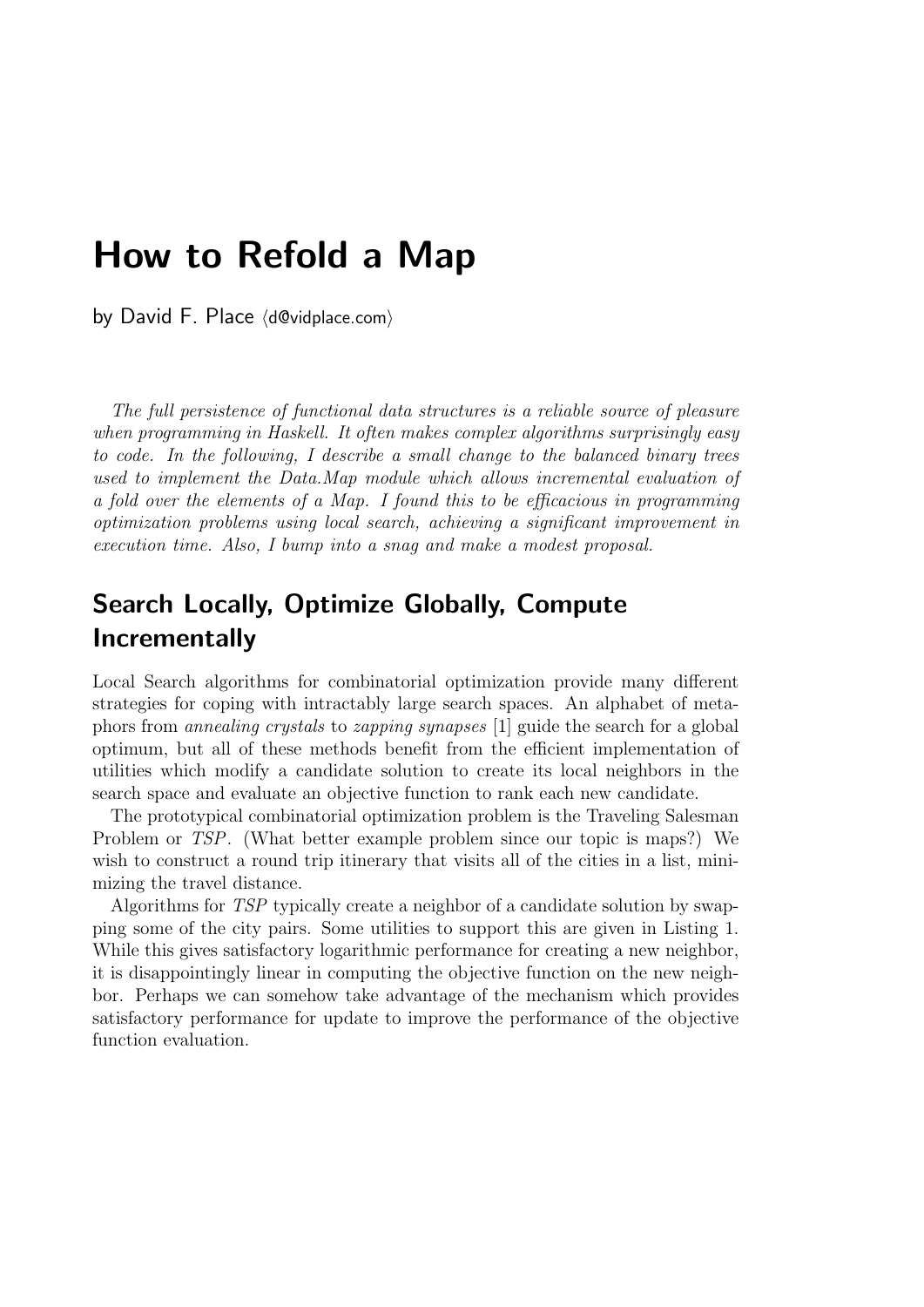```
import qualified Data.Map as Map
type City = Inttype Distance = Inttype Tour = Map.Map (City, City) Distance
insertLeg :: City \rightarrow City \rightarrow Distance \rightarrow Tour \rightarrow TourinsertLeq city1 city2 distance tour =Map.insert (city1, city2) distance tour
removeLeg :: City \rightarrow City \rightarrow Tour \rightarrow TourremoveLeq city1 city2 tour =Map. delete (city1, city2) tourobjectiveFunction::Tour \rightarrow DistanceobjectiveFunction tour = Map.fold (+) 0 tour
```
Listing 1: Some Traveling Salesman Utilities

## <span id="page-5-0"></span>Some Terms of Art

#### Persistence

Previous versions of persistent (as opposed to ephemeral) data structures remain available for operations after they have been updated. In the case of partially persistent data structures, we can perform query operations on previous versions. For fully persistent data structures, in addition to queries, further updates may be performed on older versions, allowing a branching structure of versions to emerge. A good example of this for the Haskell programmer is. . . pretty much any data structure in Haskell. All functional data structures are fully persistent, because one never actually mutates anything [\[2\]](#page-12-1). The amazing effort required to achieve this property in imperative languages is well documented [\[3\]](#page-12-2).

#### Incremental Evaluation

Incremental evaluation is simply a method of minimizing recomputation after some sort of update. These methods are ubiquitous in our computing environments, often appearing as ad hoc solutions to interactive computations. The incremental redisplay algorithm controlling the display of emacs as I type this article must surely be one of the most venerable examples. Some efforts have been made to take more generalized approaches [\[4,](#page-12-3) [5\]](#page-12-4), but many problems require specialized solutions.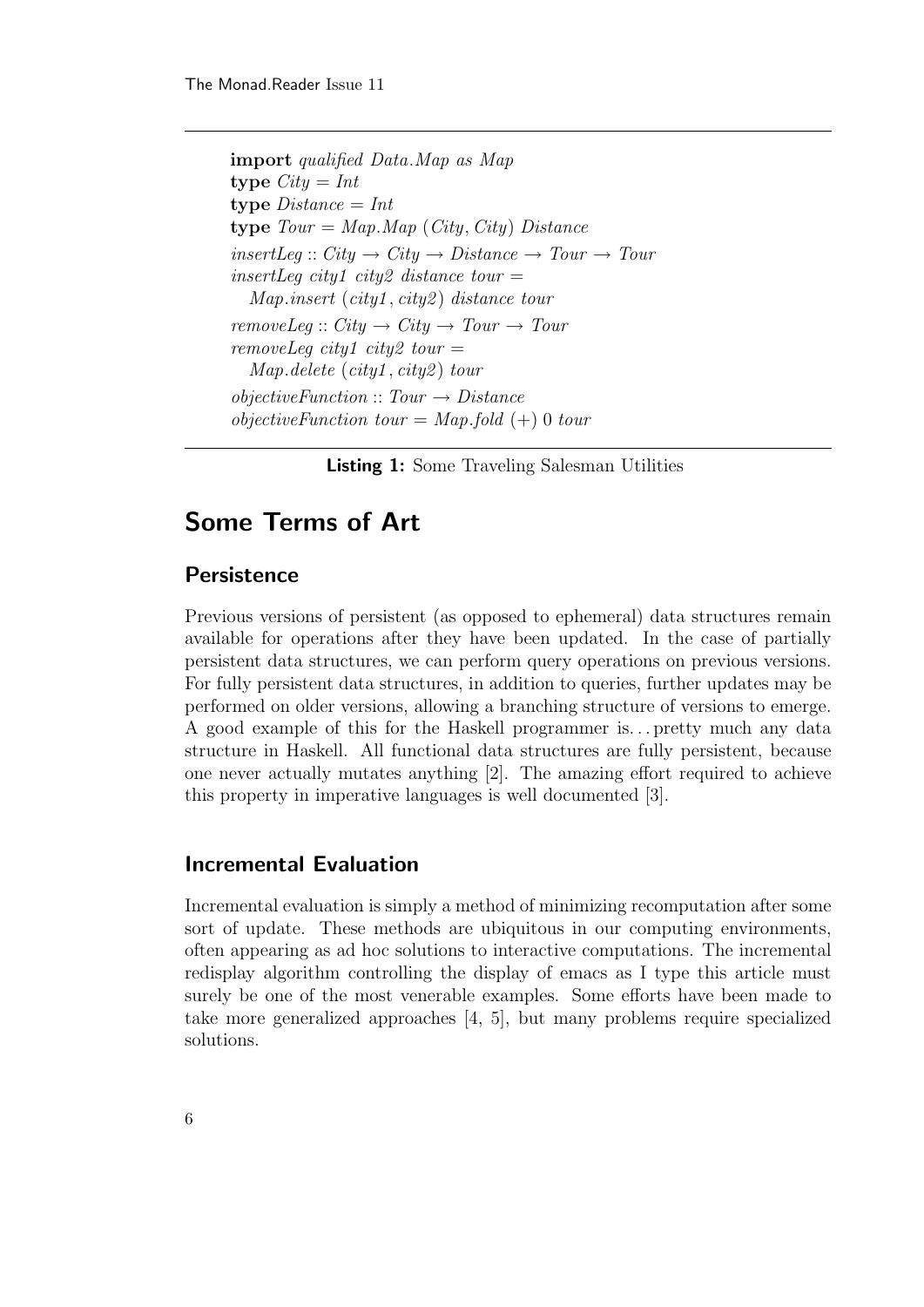### Implementation

#### Taking a Hint

A quick glance at the source for the Data.Map module [\[6\]](#page-12-5) reveals that, in addition to the expected slots for key, value, and subtrees, the Bin data constructor of the Map type has a slot for size which stores the number of elements in the tree. Caching the size attribute is essential to the performance of the balancing algorithm. Its value is maintained incrementally in precisely the same way that we would like to compute the objective function.

When an update operation creates a new tree, much of the structure of the old tree is shared, including the intermediate values of size which are stored in the subtrees. The full persistence of the data structure leaves the shared part available for all further queries and updates. Adding a slot for intermediate values of the objective function as in Listing [2](#page-6-0) imitates the behavior of size. The function getValue which accesses this slot is modeled after size.

type  $Size = Int$ data Map  $k$   $a = Tip$ | Bin a Size k a (Map k a) (Map k a) size  $Tip = 0$ size  $(Bin - s - - - ) = s$  $getValue$   $Tip = 0$ getValue (Bin  $x = - - - = = x$ )

Listing 2: Redefining Map.

<span id="page-6-0"></span>We have defined our new slot using a type variable constraining it to be the same type as the value of the (key, value) pair of the definition, but the definition of the equation for *getValue Tip* is 0. Shall we limit this data structure to incrementally evaluating Int valued functions? Any Haskell programmer knows the benefits of laziness, but let's not be that lazy!

#### Making it Classier

In Listing [3,](#page-7-0) we use the Monoid class [\[7\]](#page-12-6) to restore the polymorphic type, which, in spite of its scary name that sounds like an infectious hybrid of Mononucleosis and Typhoid, provides exactly what we need. Any type we would like to store in this data structure is required to provide a binary function (mappend ::  $a \rightarrow a \rightarrow a$ )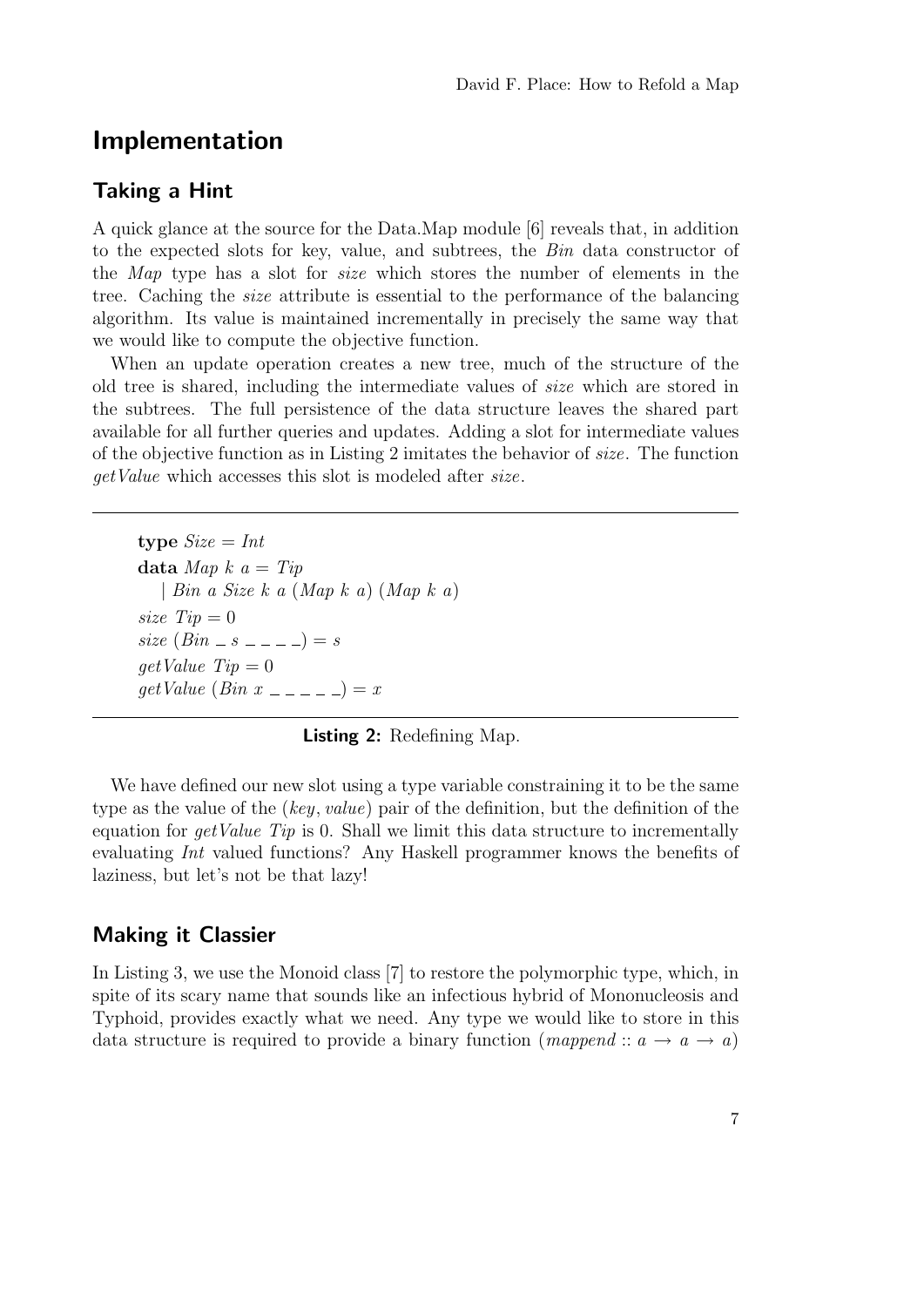and its identity (*mempty* :: *a*). The Data.Monoid module provides many useful instances of Monoid in addition to the Monoid class definition.

import Data.Monoid  $getValue$   $Tip = memory$ getValue (Bin  $x = - - - = x$ ) iSum l x  $r = l$  'mappend' x 'mappend' r

**Listing 3:** Using Monoid to compute incrementally.

<span id="page-7-0"></span>In order to implement this change, we must do a small amount of rewriting of the Data.Map module. The major part of this work is handled by the construction function  $mkBin$ . In every place where the data constructor  $Bin$  is used in the Data. Map module, we substitute  $mkBin$ .

mkBin sz k $x$ l $r = Bin \; x'$ sz k $x$ l r where  $x' = iSum (getValue l) x (getValue r)$ 

Listing 4: A new data constructor.

The last edit required is to change every place where Bin is used in a pattern to ignore the additional first slot. (Of course, if Data.Map had been implemented using records this step would not be needed.)

#### What a twist!

As we prepare to save the edited version, we hesitate. With horror, we realize that we are about to commit an egregious act of *copy and paste* polymorphism. By duplicating code rather than making it more abstract through refactoring and then reusing, we are giving in to one of the very worst practices of software engineering – in the twenty-first century! – in the world's most advanced programming language! How embarrassing! Perhaps we should study how it is done in the Haskell Libraries.

As we examine the source code for the Data.Set module [\[8\]](#page-12-7) in the Haskell libraries, the truth is hard to take. Data.Map has been copied and pasted from Data.Set. All of the balancing routines have been copied and changed to add a slot for key to the  $Bin$  data constructor. This is terrible. **Someone** should do something about it someday.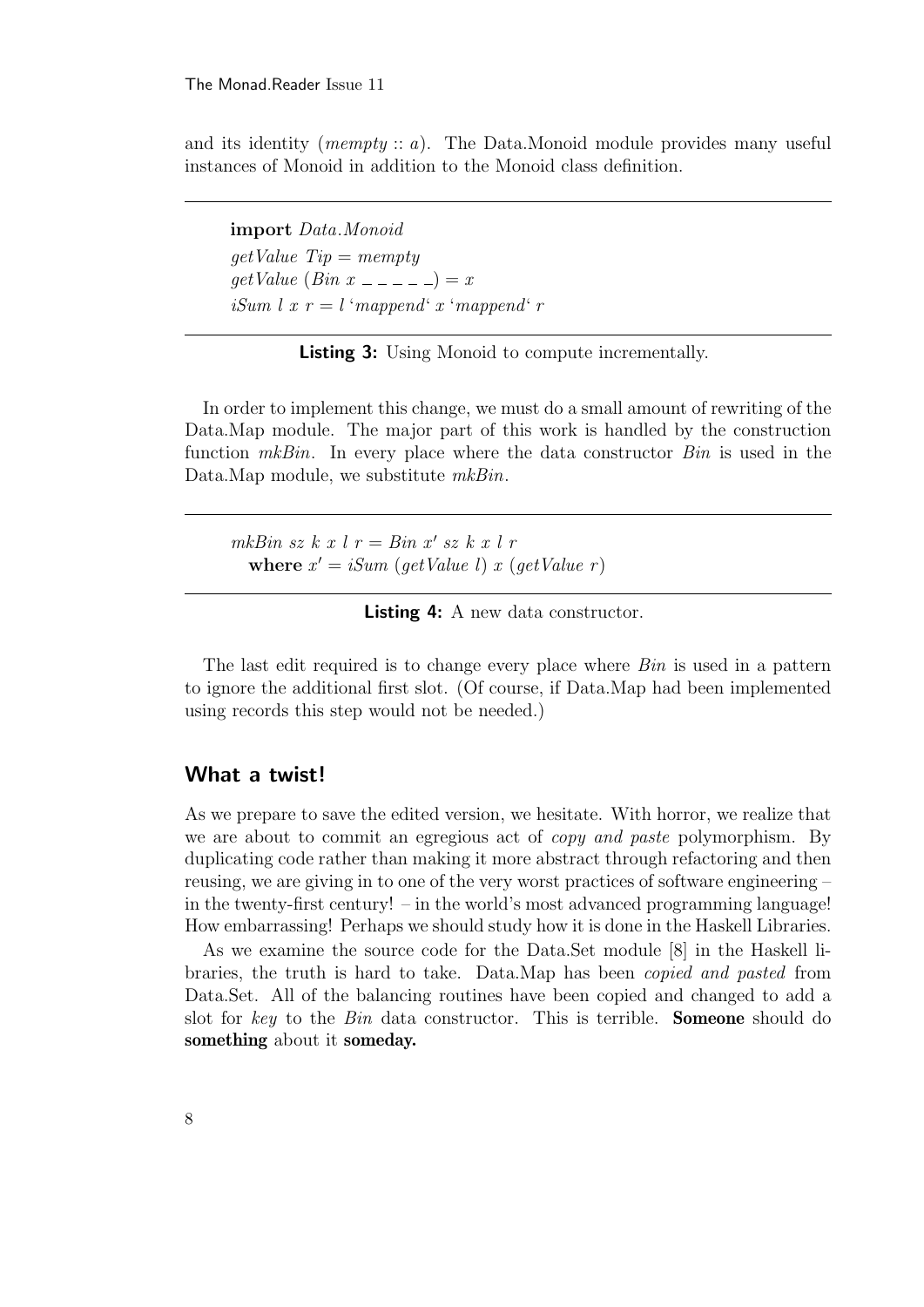#### Sharing is good

Well, there's no time like the present. Let's approach this problem in a way very similar to our work in the previous section. In order to create an extensible version of balanced binary trees, let's have the types we want to store in the tree do all of the work specific to each collection type; they can then share one definition of balanced tree operations.

We'll create a class to provide an interface to the different behaviors we expect as in Listing [5.](#page-8-0) We name the first method synthesize in analogy with the synthesized attributes of attribute grammars [\[9\]](#page-12-8). We add this code to Data.Set and edit each occurrence of the  $Bin$  data constructor to be  $mkBin$  as we did previously. This time, we don't need to change the use of Bin in patterns because we are not changing its definition. Let's change the type and module name to BBTree. (See Listing [10](#page-13-0) in the Appendix for details.)

```
class Element a where
   synthesize \therefore a \rightarrow a \rightarrow a \rightarrow asynthesize x = x = xeZero :: a
   eZero = \perpgetContent :: (Element\ a) \Rightarrow BBTree\ a \rightarrow agetContent Tip = eZerogetContent (Bin x = -) = x
mkBin :: (Element\ a) \Rightarrow Size \rightarrow a \rightarrow BBTree\ a \rightarrow BBTree\ a \rightarrow BBTree\ amkBin\; sz\; x\; l\; r = Bin\; sz\; x'\; l\; rwhere x' = synthesize (getContent l) x (getContent r)
```
Listing 5: The Element Class and utilities.

<span id="page-8-0"></span>The trees are now constrained to hold only members of the Element class. Listing [6](#page-9-0) and Listing [7](#page-9-1) offer a taste of the proposed refactoring of Data.Set and Data.Map. The data constructor SE is used for creating set elements for insertion into a BBTree used as a set. We've added a modified version of lookup to BBTree which returns the entire object found in the subtree. The functions defined in the Set module simply add and remove constructors to keep the types in alignment.

For  $Map$ , we construct map elements with ME. The ME type has specific instances of classes  $Eq$  and  $Ord$  that compare only the keys. Our Map module's lookup wraps and unwraps the values in a way compatible with the interface of Data.Map.

Now, let's redefine our incremental function map in this new regime as in List-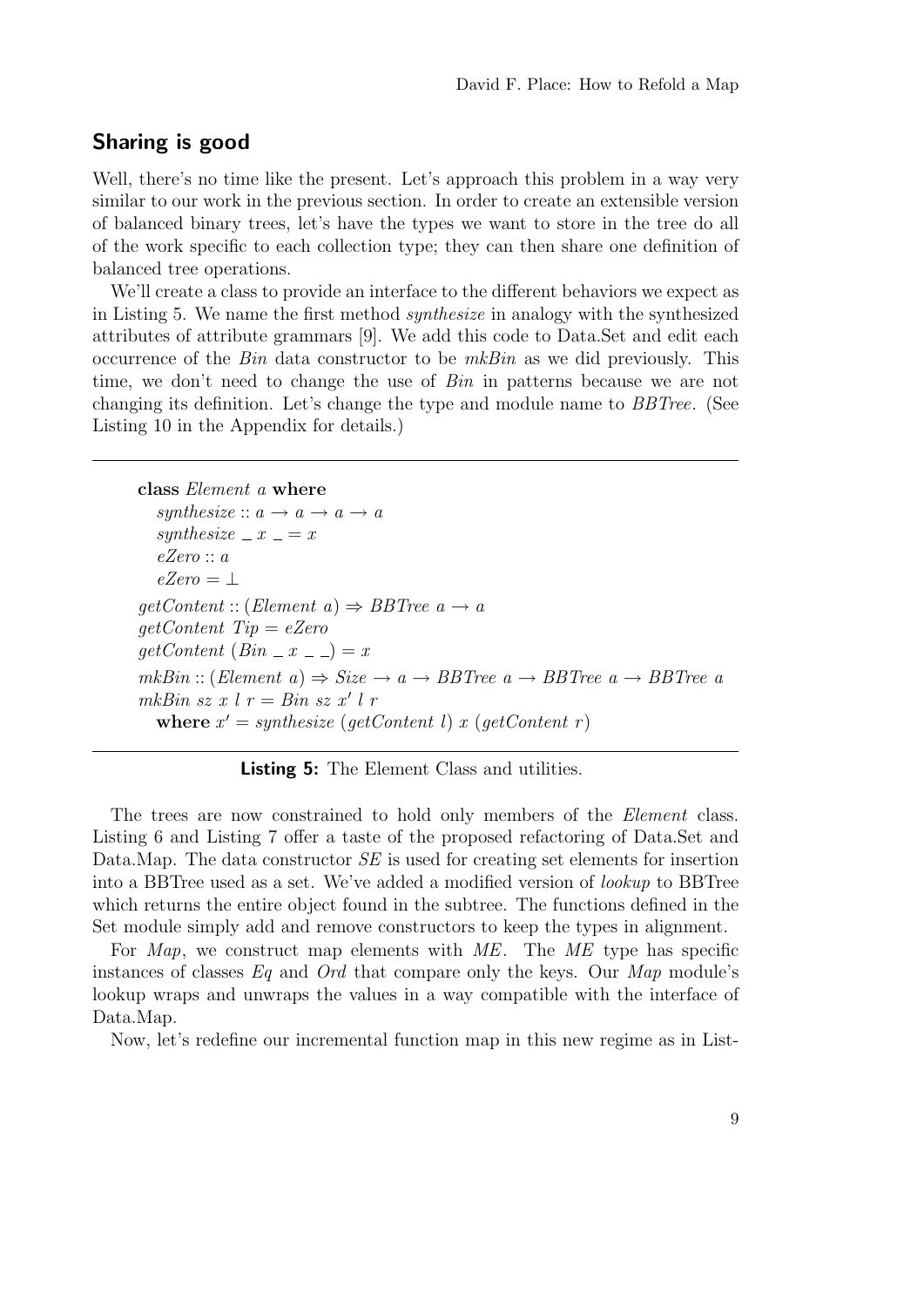module Set where import qualified BBTree as BB newtype *SE*  $a = SE$  a deriving  $(Eq, Ord)$ instance BB.Element (SE a) newtype Set  $a = Set$  (BB.BBTree (SE a)) empty :: Set a  $empty = Set \$ BB.empty$  $singleton :: a \rightarrow Set a$ singleton  $x = Set \$ BB.\nsubject on (SE x)$ insert ::  $(Ord a) \Rightarrow a \rightarrow Set a \rightarrow Set a$ insert x  $(Set t) = Set \$ BB.insert (SE x) t$ member ::  $(Ord\ a) \Rightarrow a \rightarrow Set\ a \rightarrow Bool$ member x  $Set t$  = maybe False (const True) \$ BB.lookup (SE x) t



<span id="page-9-0"></span>module Map where import qualified BBTree as BB data ME  $k$   $a = ME$   $k$   $a$ instance  $Eq \ k \Rightarrow Eq \ (ME \ k \ a)$  where  $(ME \ x \ ) \equiv (ME \ y \ ) = x \equiv y$ instance *Ord*  $k \Rightarrow$  *Ord* (*ME*  $k$  *a*) where compare (ME x  $)$  (ME y  $) =$  compare x y instance BB.Element (ME k a) newtype  $Map k a = Map (BB.BBTree (ME k a))$  $empty:: Map k a$  $empty = Map $BB. empty$  $singleton :: k \rightarrow a \rightarrow Map k a$ singleton k  $x = Map \$  BB.singleton (ME k x) insert :: (Ord k) ⇒ k → a → Map k a → Map k a insert k x  $(Map t) = Map $ BB.insert (ME k x) t$ lookup :: (Monad m, Ord k)  $\Rightarrow$  k  $\rightarrow$  Map k a  $\rightarrow$  m a lookup k  $(Map t) = BB$ .lookup  $(ME k \perp t) \gg \lambda(ME \perp x) \rightarrow return x$ 

<span id="page-9-1"></span>Listing 7: Refactored Map.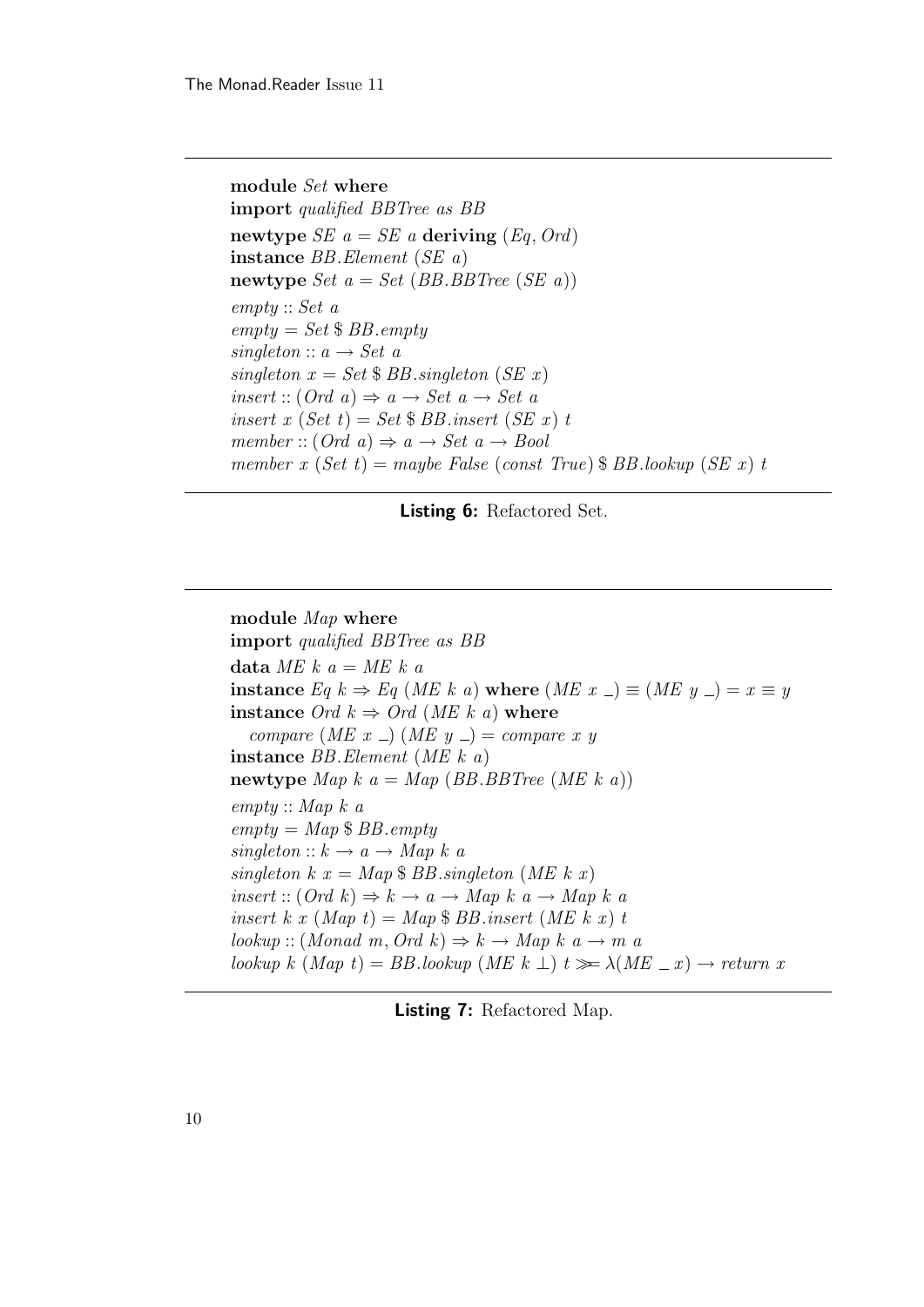ing [8.](#page-10-0) The value ⊥ (that's "undefined" in unformatted Haskell) has great utility here, allowing us to create instances of data types when we don't care about some of the components. This is also the first module to provide its own version of the methods of the *Element* class which synthesize the value up the tree.

module IMap where import qualified BBTree as BB import Data.Monoid data IE  $k$   $a = I E k a a$ instance  $Eq \ k \Rightarrow Eq \ (IE \ k \ a)$  where  $(IE \ x \_ ) \equiv (IE \ y \_ ) = x \equiv y$ instance Ord  $k \Rightarrow$  Ord (IE k a) where compare (IE  $x = \cup$ ) (IE  $y = \cup$ ) = compare x y instance Monoid  $a \Rightarrow BB \cdot Element$  (IE k a) where  $eZero = IE \perp \perp mempty$ synthesize (IE  $_{-1}$ ) (IE k x  $_{-}$ ) (IE  $_{-}$  r)  $=$ IE  $k \times \$  l'mappend' x 'mappend' r newtype Map  $k$   $a = Map(BB.BBTree (IE k a))$ empty :: Map k a  $empty = Map \$  BB.empty insert :: (Ord k, Monoid a)  $\Rightarrow k \rightarrow a \rightarrow Map k$  a  $\rightarrow Map k$  a insert k x (Map t) = Map  $\$$  BB.insert (IE k x  $\perp$ ) t  $delete::(Monoid\ a, Ord\ k) \Rightarrow k \rightarrow Map\ k\ a \rightarrow Map\ k\ a$ delete k  $(Map t) = Map $ BB$ . delete  $(IE k \perp \perp) t$  $getValue::(Monoid\ a) \Rightarrow Map\ k\ a \rightarrow a$  $getValue (Map t) = (\lambda (IE \_ x) \rightarrow x)$  \$ BB.getContent t lookup :: (Monad m, Ord k)  $\Rightarrow$  k  $\rightarrow$  Map k a  $\rightarrow$  m a lookup k  $(Map t) = BB.$ lookup  $(IE k \perp \perp) t \ggg \lambda (IE \perp x \perp) \rightarrow return x$ 

Listing 8: Refactored Incremental Map

#### <span id="page-10-0"></span>Ready at Last

Everything is in place to redefine our Traveling Salesman Problem utilities in Listing [9](#page-11-0) with logarithmic performance when calculating the value of the objective function on neighbors. The Sum type is an instance of Monoid defined in Data. Monoid to create the sum of members of the Num class.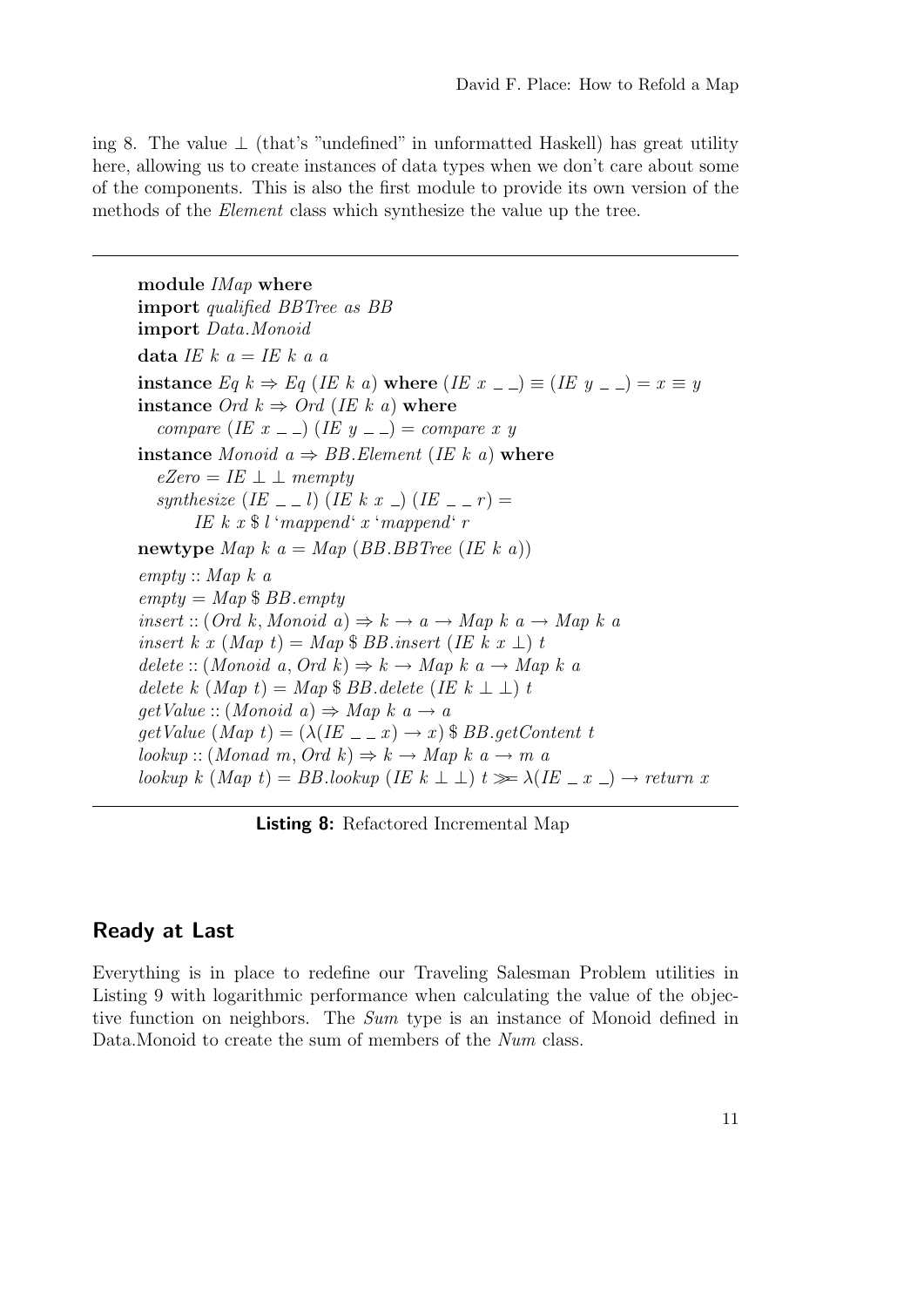```
import qualified IMap as IMap
import Data.Monoid
type City = Inttype Distance = Sum Int
type Tour = \text{Map} \ldotp \text{Map} \text{ } (\text{City}, \text{City}) \text{ Distance}insertLeg :: City \rightarrow City \rightarrow Distance \rightarrow Tour \rightarrow TourinsertLeq city1 city2 distance tour =IMap.insert (city1, city2) distance tour
removeLeg :: City \rightarrow City \rightarrow Tour \rightarrow TourremoveLeq city1 city2 tour =IMap.delete (city1, city2) tourobjectiveFunction::Tour \rightarrow DistanceobjectiveFunction \ tour = IMap.getValue \ tour
```
Listing 9: Improved Traveling Salesman Utilities

## <span id="page-11-0"></span>Results

The simplified Traveling Salesman utilities serve to introduce and motivate these ideas, but real applications are much more complex. However, in a different application, which microtonally adjusts the pitches of harmonic adjacencies in examples of Renaissance polyphony to realize them in Just Intonation [\[10,](#page-12-9) [11\]](#page-12-10), I observe an execution time speed up of 4-8x when I change to the incremental objective function.

I implemented enough of the refactored Map and Set modules to use them in my application and found no measurable performance penalty.

# **Conclusions**

We have made a small change to the implementation of Data.Map to increase its utility for a whole class of applications. We took advantage of the natural full persistence of functional data structures to easily implement an incremental evaluation scheme. Haskell's class system made it possible to turn a small hack into a module with many potential uses.

We made a digression into refactoring and found it to be a pleasant experience using Haskell's classes. Perhaps this solution should be adopted in the Library modules.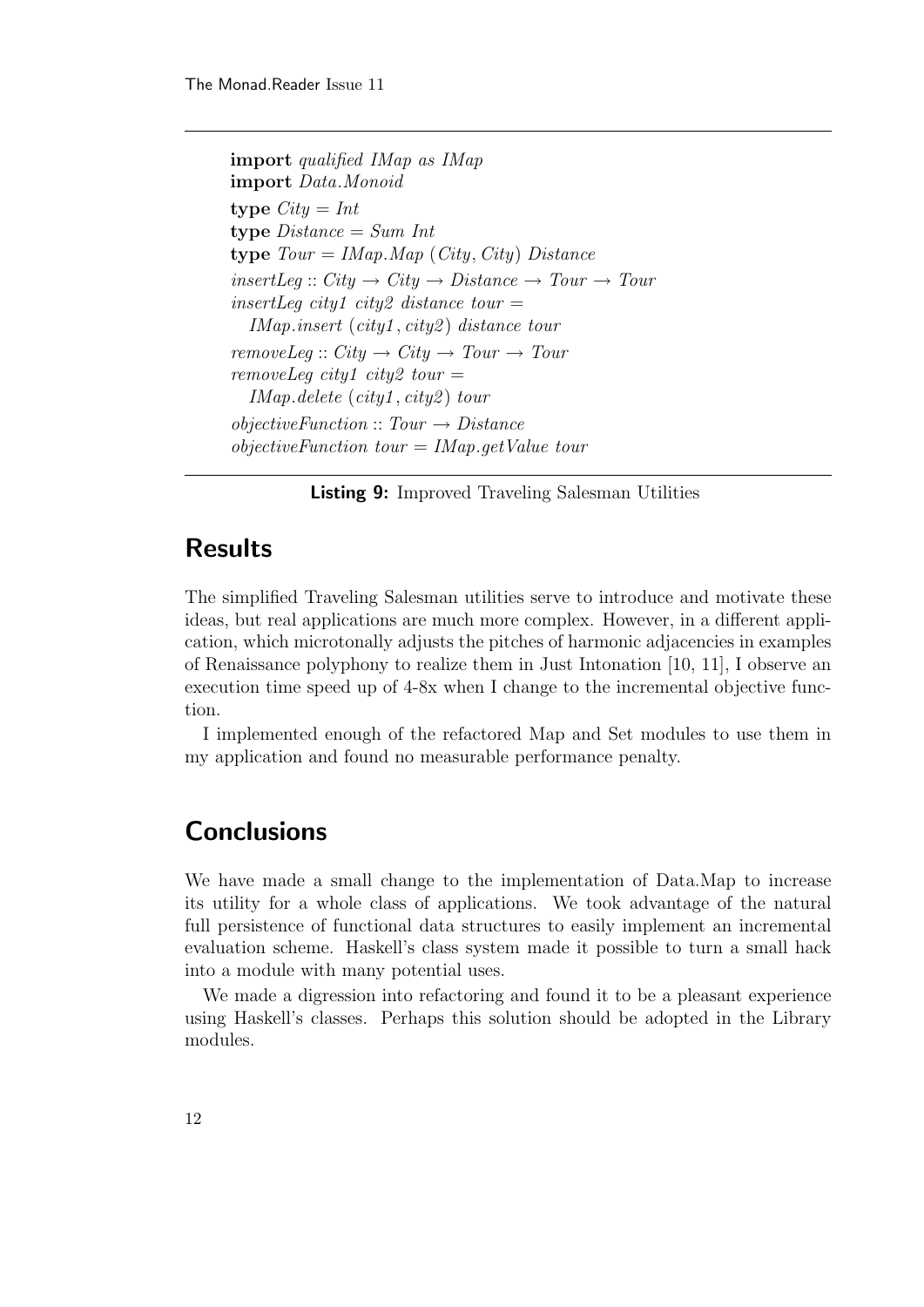### About the Author

David F. Place is a composer whose music has been performed in the USA and Europe. He is also a performer, musicologist and independent computer software consultant specializing in embedded domain specific languages and end-user programming. He resides in Boston, MA, USA.

## **References**

- <span id="page-12-0"></span>[1] Aarts and Lenstra. Introduction. In Emile Aarts and Jan Karel Lenstra (editors), Local Search in Combinatorial Optimization. Wiley (1997).
- <span id="page-12-1"></span>[2] Chris Okasaki. Purely Functional Data Structures. Cambridge University Press, Cambridge, England (1998).
- <span id="page-12-2"></span>[3] Driscoll, Sarnak, Sleator, and Tarjan. Making data structures persistent. JCSS: Journal of Computer and System Sciences, 38 (1989). [http://www.cs.cmu.edu/](http://www.cs.cmu.edu/~sleator/papers/making-data-structures-persistent.pdf) [~sleator/papers/making-data-structures-persistent.pdf](http://www.cs.cmu.edu/~sleator/papers/making-data-structures-persistent.pdf).
- <span id="page-12-3"></span>[4] T. Reps. Generating Language-Based Environments. MIT Press, Cambridge, MA (1984).
- <span id="page-12-4"></span>[5] Scott E. Hudson. Incremental attribute evaluation: A flexible algorithm for lazy update. ACM Transactions on Programming Languages and Systems, 13(3):pages 315–341 (July 1991).
- <span id="page-12-5"></span>[6] [http://www.haskell.org/ghc/docs/latest/html/libraries/containers/](http://www.haskell.org/ghc/docs/latest/html/libraries/containers/src/Data-Map.html) [src/Data-Map.html](http://www.haskell.org/ghc/docs/latest/html/libraries/containers/src/Data-Map.html).
- <span id="page-12-6"></span>[7] [http://www.haskell.org/ghc/docs/latest/html/libraries/base/src/](http://www.haskell.org/ghc/docs/latest/html/libraries/base/src/Data-Monoid.html) [Data-Monoid.html](http://www.haskell.org/ghc/docs/latest/html/libraries/base/src/Data-Monoid.html).
- <span id="page-12-7"></span>[8] [http://www.haskell.org/ghc/docs/latest/html/libraries/containers/](http://www.haskell.org/ghc/docs/latest/html/libraries/containers/src/Data-Set.html) [src/Data-Set.html](http://www.haskell.org/ghc/docs/latest/html/libraries/containers/src/Data-Set.html).
- <span id="page-12-8"></span>[9] [http://en.wikipedia.org/wiki/Attribute\\_grammar](http://en.wikipedia.org/wiki/Attribute_grammar).
- <span id="page-12-9"></span>[10] Olivier Bettens. Renaissance Just Intonation: Attainable standard or utopian dream? <http://www.medieval.org/emfaq/zarlino/article1.html>.
- <span id="page-12-10"></span>[11] Hieronimo Maffoni. Quam pulchri sunt gressus tui. In Knud Jeppesen (editor), Italia Sacra Musica. Wilhelm Hansen, Copenhagen (1962). [http://sneezy.cs.](http://sneezy.cs.nott.ac.uk/darcs/TMR/Issue11/maffoni.mp3) [nott.ac.uk/darcs/TMR/Issue11/maffoni.mp3](http://sneezy.cs.nott.ac.uk/darcs/TMR/Issue11/maffoni.mp3).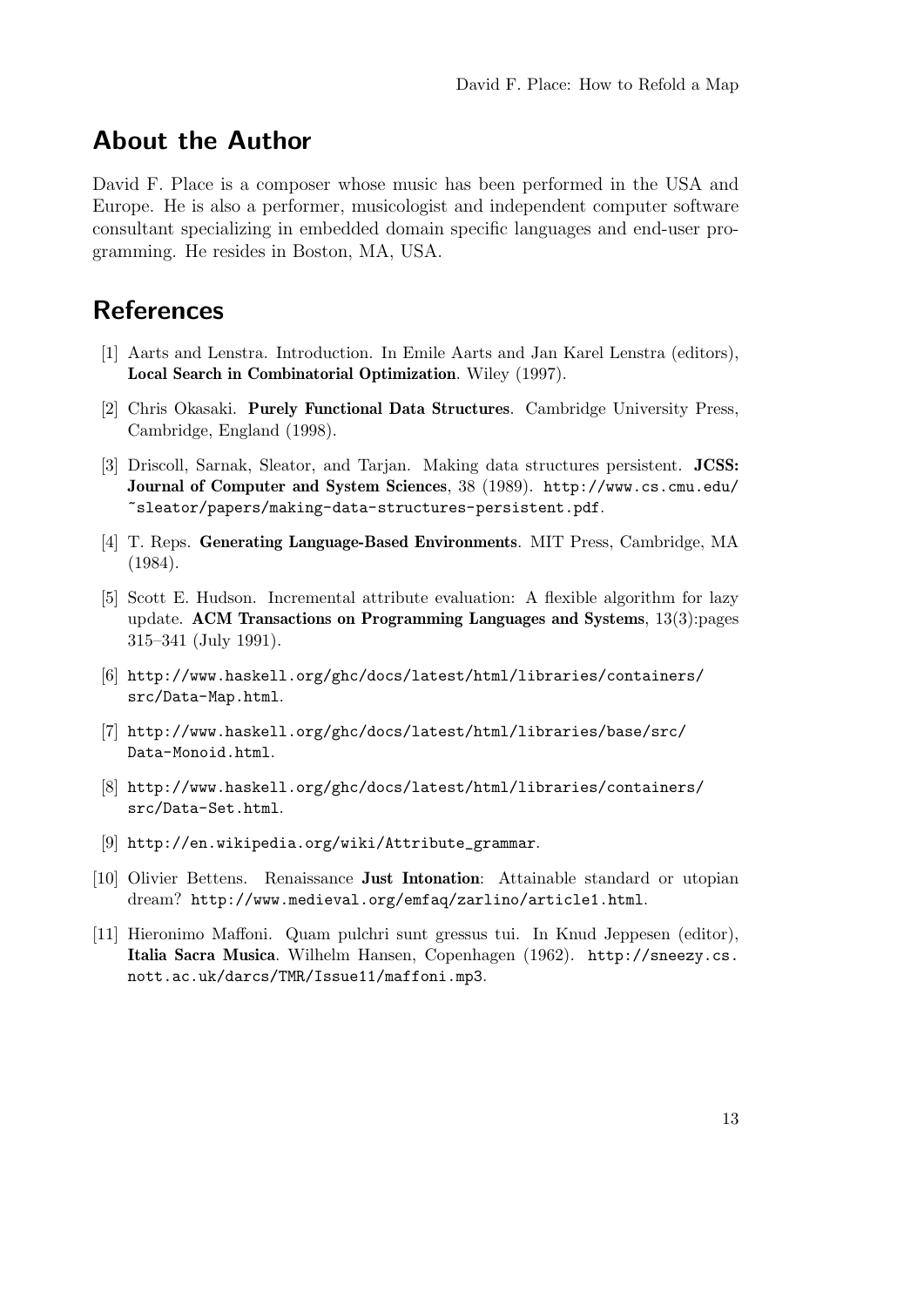# Appendix

```
module BBTree where
import qualified Data.List as List
data BBTree a = Tip | Bin Size a (BBTree a) (BBTree a)class Element a where
     synthesize a \rightarrow a \rightarrow a \rightarrow asynthesize x = x = xeZero :: a
     eZero = \perpgetContent :: (Element\ a) \Rightarrow BBTree\ a \rightarrow agetContent Tip = eZerogetContent (Bin x = -) = x
mkBin::(Element\ a) \Rightarrow Size \rightarrow a \rightarrow BBTree\ a \rightarrow BBTree\ a \rightarrow BBTree\ amkBin\; sz\; x\; l\; r = Bin\; sz\; x'\; l\; rwhere x' = synthesize (getContent l) x (getContent r)
singleton :: (Element a) \Rightarrow a \rightarrow BBTree a
singleton x = mkBin 1 x Tip Tip
balance :: (Element a) \Rightarrow a \rightarrow BBTree a \rightarrow BBTree a \rightarrow BBTree a
balance x l r
    \vert sizeL + sizeR \leq 1 = mkBin sizeX x l r
    \vert sizeR \geqslant delta * sizeL = rotateL x l r
    sizeL \geq delta * sizeR = rotateR x l r| otherwise = mkBin sizeX \ x \ l \ rwhere
     sizeL = size l
     sizeR = size rsize X = sizeL + sizeR + 1
```
<span id="page-13-0"></span>Listing 10: Some Highlights of the BBTree Module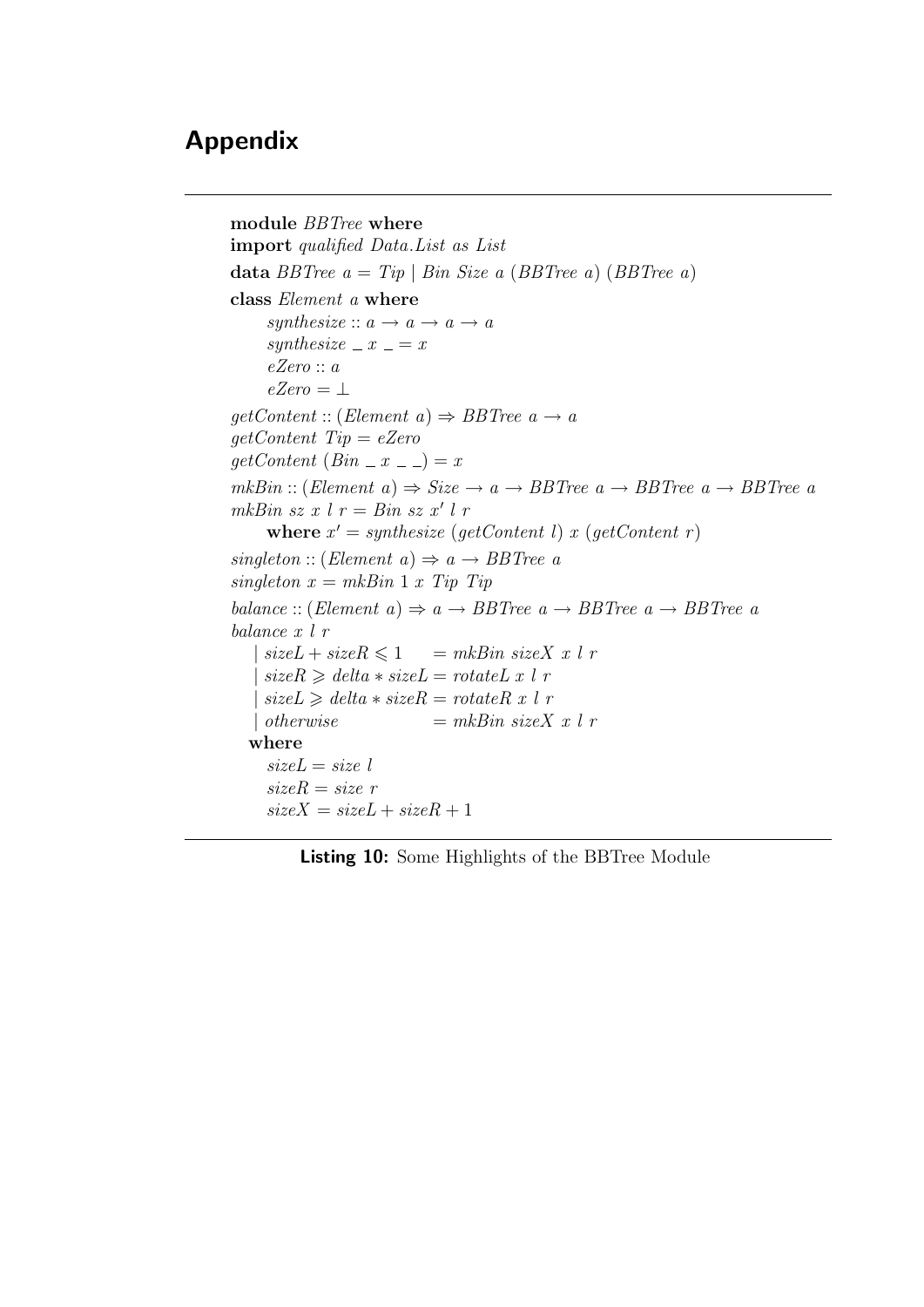# First-Order Logic à la Carte

by Kenneth Knowles (kknowles@cs.ucsc.edu)

<span id="page-14-0"></span>Classical first-order logic has the pleasant property that a formula can be reduced to an elegant **implicative normal form** through a series of syntactic simplifications. Using these transformations as a vehicle, this article demonstrates how to use Haskell's type system, specifically a variation on Swierstra's "Data Types à la Carte" method, to enforce the structural correctness property that these constructors are, in fact, eliminated by each stage of the transformation.

## First-Order Logic

Consider the optimistic statement "Every person has a heart." If we were asked to write this formally in a logic or philosophy class, we might write the following formula of classical first-order logic:

 $\forall p. Person(p) \Rightarrow \exists h. Heart(h) \land Has(p, h)$ 

If asked to write the same property for testing by QuickCheck [\[1\]](#page-33-0), we might instead produce this code:

 $heartFact :: Person \rightarrow Bool$ heartFact  $p = has p (heart p)$ where heart  $: Person \rightarrow Heart$ ...

These look rather different. Ignoring how some of the predicates moved into our types, there are two other transformations involved. First, the universally quantified p has been made a parameter, essentially making it a free variable of the formula. Second, the existentially quantified  $h$  has been replaced by a function heart that, for any person, returns their heart. How did we know to encode things this way? We have performed first-order quantifier elimination in our heads!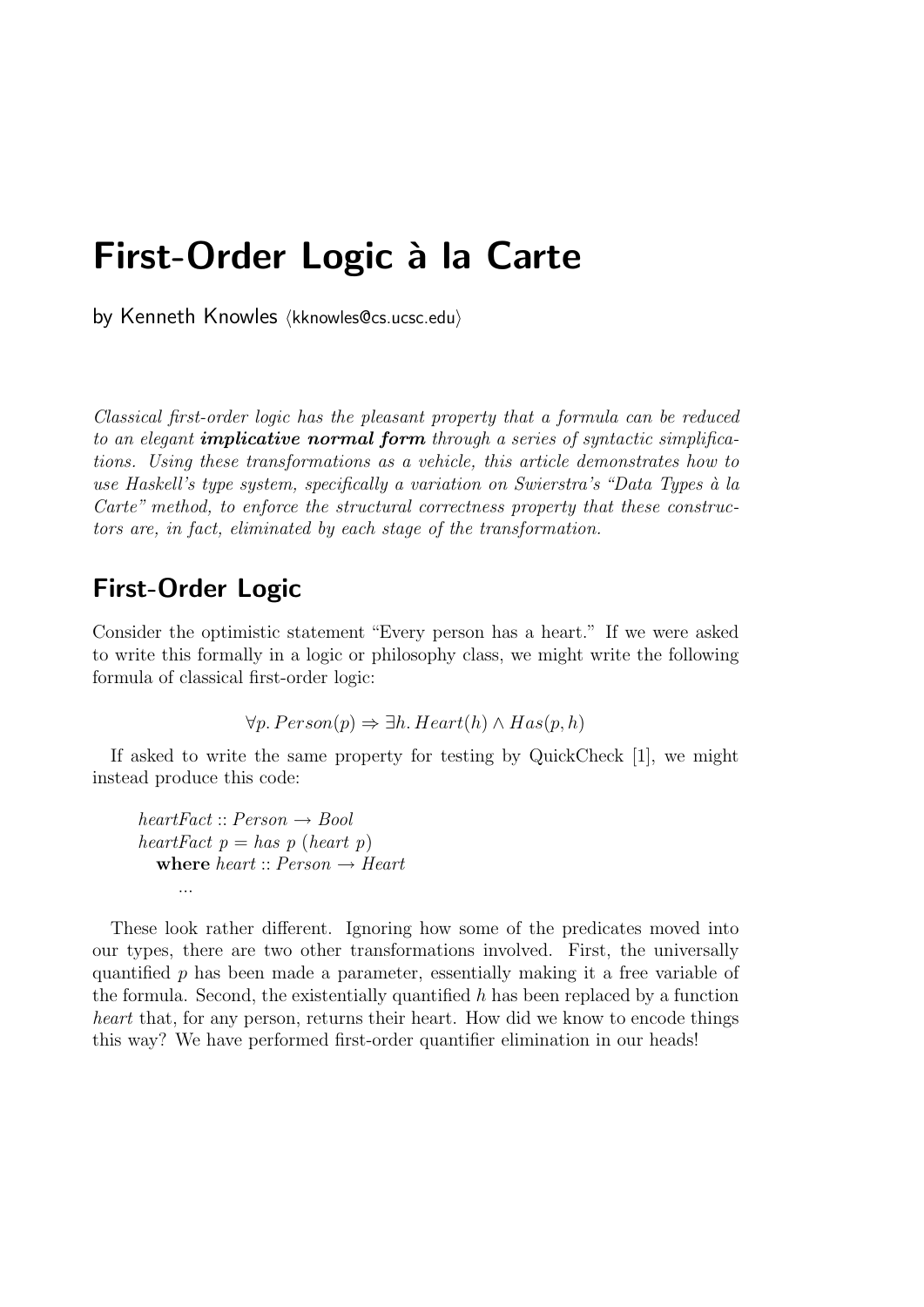This idea has an elegant instantiation for classical first-order logic which (along with some other simple transformations) yields a useful normal form for any formula. This article is a tour of the normalization process, implemented in Haskell, using a number of Haskell programming tricks. We will begin with just a couple of formal definitions, but quickly move on to "all code, all the time."

First, we need the primitive set of terms t, which are either variables x or function symbols f applied to a list of terms (constants are functions of zero arguments).

$$
t \ ::= \ x \ | \ f(t_1, \cdots, t_n)
$$

Next, we add atomic predicates  $P$  over terms, and the logical constructions to combine atomic predicates. Since we are talking about classical logic, many constructs have duals, so they are presented side-by-side.

$$
\begin{array}{rcl}\n\phi & ::= & P(t_1, \cdots, t_n) \\
\downarrow & \neg \phi \\
\downarrow & \phi_1 \Rightarrow \phi_2 \\
\downarrow & TT & \downarrow FF \\
\downarrow & \phi_1 \wedge \phi_2 & \downarrow \phi_1 \vee \phi_2 \\
\downarrow & \forall x. \phi & \exists x. \phi\n\end{array}
$$

We will successively convert a closed (no free variables) first-order logic formula into a series of equivalent formulae, eliminating many of the above constructs. Eventually the result will be in implicative normal form, in which the placement of all the logical connectives is strictly dictated, such that it does not even require a recursive specification. Specifically, an implicative normal form is the conjunction of a set of implications, each of which has a conjunction of terms on the left and a disjunction of terms on the right:

$$
implicative\ normal\ form\ ::=\ \ \bigwedge\Big[\bigwedge t^{*}\Rightarrow\bigvee t^{*}\Big]^{*}
$$

The normal form may be very large compared to the input formula, but it is convenient for many purposes, such as using Prolog's resolution procedure or an SMT (Satisfiability Modulo Theories) solver. The following process for normalizing a formula is described by Russell and Norvig [\[2\]](#page-33-1) in seven steps:

- 1. Eliminate implications.
- 2. Move negations inwards.
- 3. Standardize variable names.
- 4. Eliminate existential quantification, reaching Skolem normal form.
- 5. Eliminate universal quantification, reaching prenex formal form.
- 6. Distribute boolean connectives, reaching conjunctive normal form.
- 7. Gather negated atoms, reaching implicative normal form.

Keeping in mind the pattern of systematically simplifying the syntax of a formula, let us consider some Haskell data structures for representing first-order logic.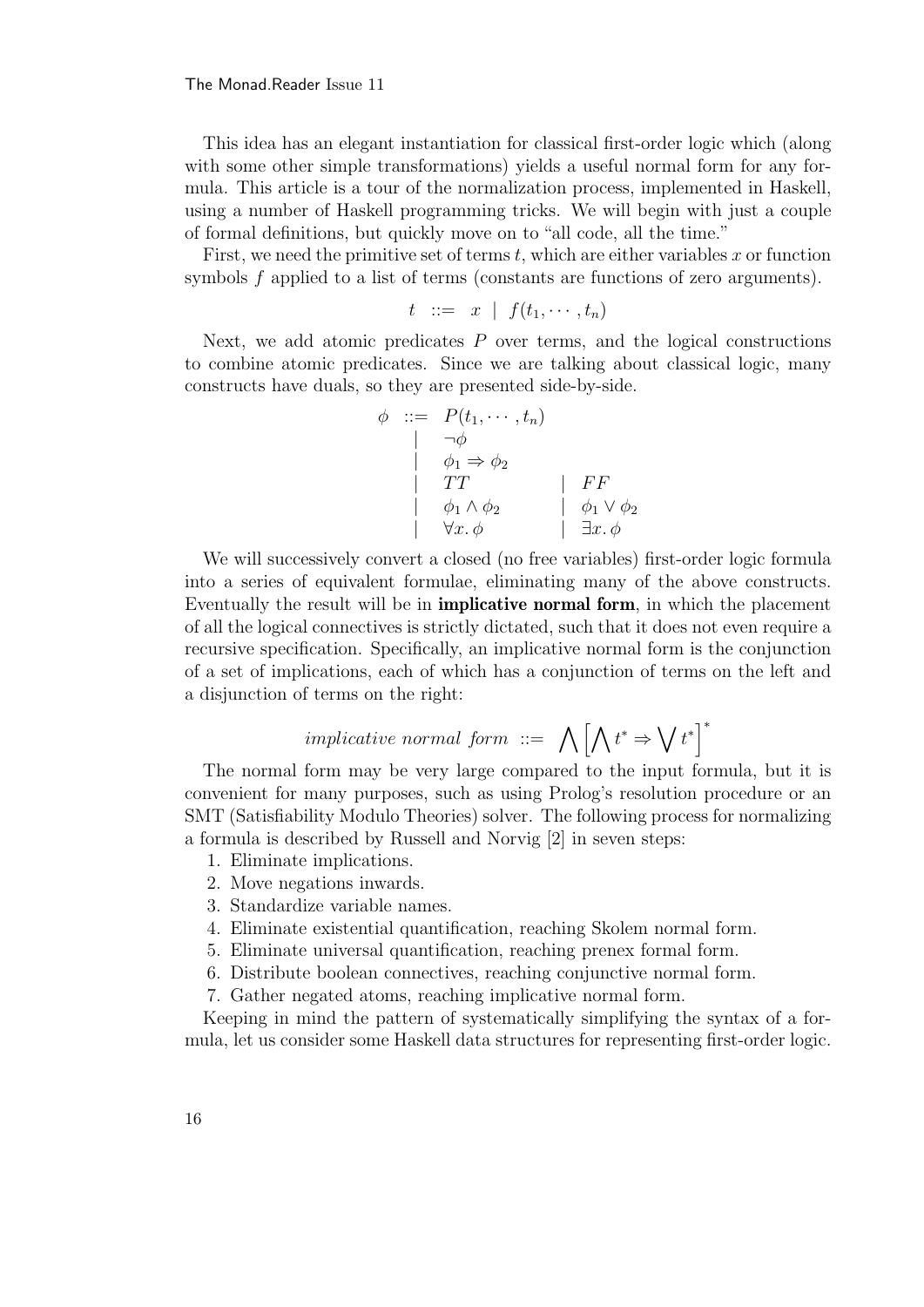#### A Natural Encoding

Experienced Haskellers may translate the above definitions into the following Haskell data types immediately upon reading them:

data  $Term = Const String [Term]$ | Var String

We will reuse the constructor names from FOL later, though, so this is not part of the code for the demonstration.

| data $FOL = Impl$ $FOL$ $FOL$ |                                           |                     |
|-------------------------------|-------------------------------------------|---------------------|
| 1                             | Atom String $[Term]$ $ $ <i>Not</i> $FOL$ |                     |
| 1                             | TT                                        | FF                  |
| 1                             | Or $FOL$ $FOL$                            | And $FOL$ $FOL$     |
| 1                             | Exists String $FOL$                       | Forall String $FOL$ |

To make things more interesting, let us work with the formula representing the statement "If there is a person that eats every food, then there is no food that noone eats."

$$
\exists p. Person(p) \land \forall f. Food(f) \Rightarrow Easts(p, f)
$$
  

$$
\Rightarrow \neg \exists f. Food(f) \land \neg \exists p. Person(p) \land Easts(p, f)
$$

```
foodFact =(Impl
    (Exists "p"
      (And (Atom "Person" [Var "p"]))(Forall "f"(Impl (Atom "Food" [Var "f"]))(Atom "Eats" [Var "p", Var "f"]))))
    (Not (Exists "f")(And (Atom "Food" [Var "f"]))(Not (Exists "p")(And (Atom "Person" [Var "p"]))(Atom \text{ "Eats" } [Var \text{ "f" }]))))))
```
#### Higher-Order Abstract Syntax

While the above encoding is natural to write down, it has drawbacks for actual work. The first thing to notice is that we are using the *String* type to represent variables, and may have to carefully manage scoping. But what do variables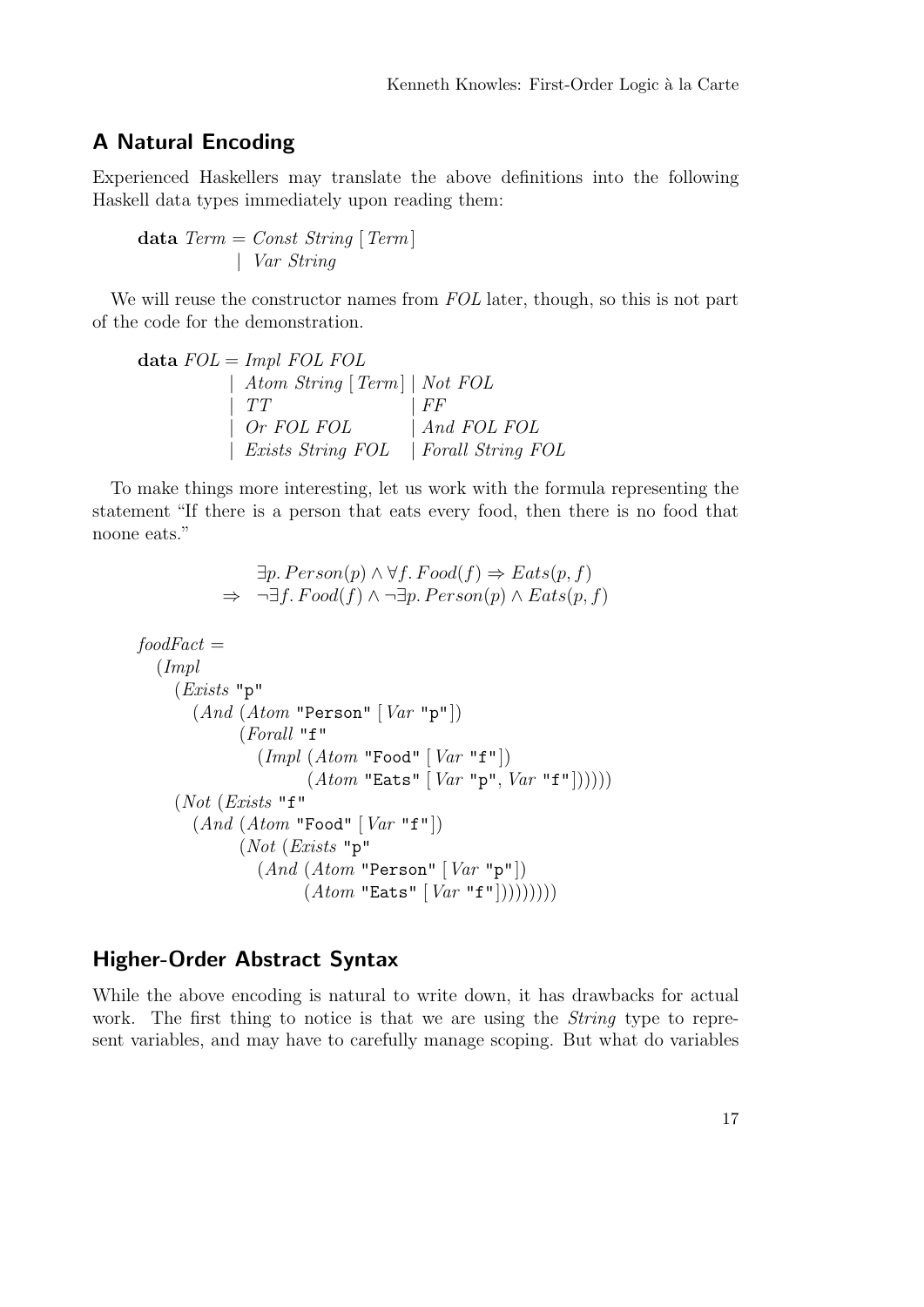range over? Terms. And Haskell already has variables that range over the data type Term, so we can re-use Haskell's implementation; this technique is known as higher-order abstract syntax (HOAS).

| data $FOL = Impl$ $FOL$ $FOL$ |                                    |                                     |
|-------------------------------|------------------------------------|-------------------------------------|
| 1                             | Atom String [Term]                 | Not $FOL$                           |
| 1                             | TT                                 | FF                                  |
| 1                             | Or $FOL$ $FOL$                     | And $FOL$ $FOL$                     |
| 1                             | Exists (Term $\rightarrow$ $FOL$ ) | For all (Term $\rightarrow$ $FOL$ ) |

In a HOAS encoding, the binder of the object language (the quantifiers of firstorder logic) are implemented using the binders of the metalanguage (Haskell). For example, where in the previous encoding we would represent  $\exists x. P(x)$  as Exists "x" (Const "P" [Var "x"]) we now represent it with Exists ( $\lambda x \rightarrow$ (*Const* "P"  $[x]$ )). And our example becomes:

$$
foodFact =
$$
\n
$$
(Impl
$$
\n
$$
(Exists \$ \lambda p \rightarrow
$$
\n
$$
(And (Atom "Person" [p])
$$
\n
$$
(For all \$ \lambda f \rightarrow
$$
\n
$$
(Impl (Atom "Food" [f])
$$
\n
$$
(Atom "Eats" [p, f)]))))
$$
\n
$$
(Not (Exists \$ \lambda f \rightarrow
$$
\n
$$
(And (Atom "Food" [f])
$$
\n
$$
(Not (Exists \$ \lambda p \rightarrow
$$
\n
$$
(And (Atom "Person" [p])
$$
\n
$$
(Atom "Eats" [f])))))))))
$$

Since the variables p and f have taken the place of the *String* variable names, Haskell's binding structure now ensures that we cannot construct a first-order logic formula with unbound variables, unless we use the Var constructor, which is still present because we will need it later. Another important benefit is that the type now expresses that the variables range over the Term data type, while before it was up to us to properly interpret the *String* variable names.

**Exercise 1.** Modify the code of this article so that the Var constructor is not introduced until it is required in stage 5.

#### Data Types à la Carte

But even using this improved encoding, all our transformations will be of type  $FOL \rightarrow FOL$ . Because this type does not express the structure of the computation very precisely, we must rely on human inspection to ensure that each stage is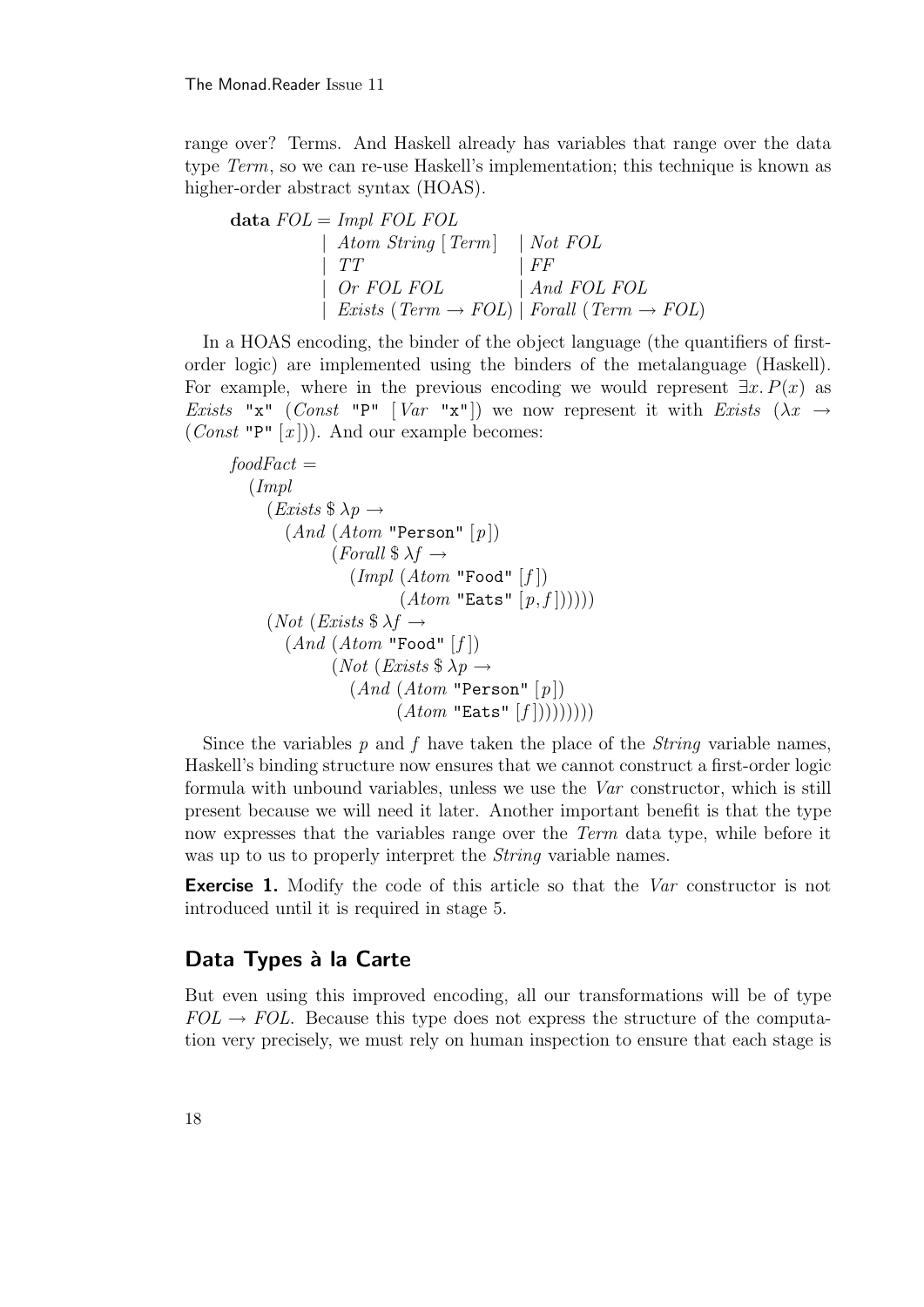written correctly. More importantly, we are not making manifest the requirement of certain stages that the prior stages' transformations have been performed. For example, our elimination of universal quantification is only a correct transformation when existentials have already been eliminated. A good goal for refining our type structure is to describe our data with types that reflect which connectives may be present.

Swierstra proposes a technique [\[3\]](#page-34-0) whereby a variant data type is built up by mixing and matching constructors of different functors using their **coproduct**  $(\oplus)$ , which is the "smallest" functor containing both of its arguments.

```
data (f \oplus q) a = Inl (f a) | Inr (q a)infixr 6 \oplusinstance (Functor f, Functor q) \Rightarrow Functor (f \oplus q) where
  fmap f (Int x) = Int (fmap f x)fmap f (Inr x) = Inr (fmap f x)
```
The  $\oplus$  constructor is like *Either* but it operates on functors. This difference is crucial – if f and q represent two constructors that we wish to combine into a larger **recursive** data type, then the type parameter a represents the type of their subformulae.

To work conveniently with coproducts, we define a type class  $\hookrightarrow$  that implements subtyping by explicitly providing an injection from one of the constructors to the larger coproduct data type. There are some technical aspects to making sure current Haskell implementations can figure out the needed instances of  $\hookrightarrow$ , but in this example we need only Swierstra's original subsumption instances, found in Figure [2.](#page-19-0) For your own use of the technique, discussion on Phil Wadler's blog [\[4\]](#page-34-1) and the Haskell-Cafe mailing list [\[5\]](#page-34-2) may be helpful.

If the above seems a bit abstract or confusing, it will become very clear when we put it into practice. Let us immediately do so by encoding the constructors of first-order logic in this modular fashion.

| $data\; TT \quad a = TT$                         |
|--------------------------------------------------|
| data $FF \qquad a = FF$                          |
| <b>data</b> Atom $a = Atom String [Term]$        |
| data Not $a = Not$ a                             |
| data $Or$ $a = Or a a$                           |
| data And $a = And a a$                           |
| data Impl $a = Impl$ a a                         |
| data Exists $a = Exists$ (Term $\rightarrow a$ ) |
| data Forall $a = Forall$ (Term $\rightarrow a$ ) |
|                                                  |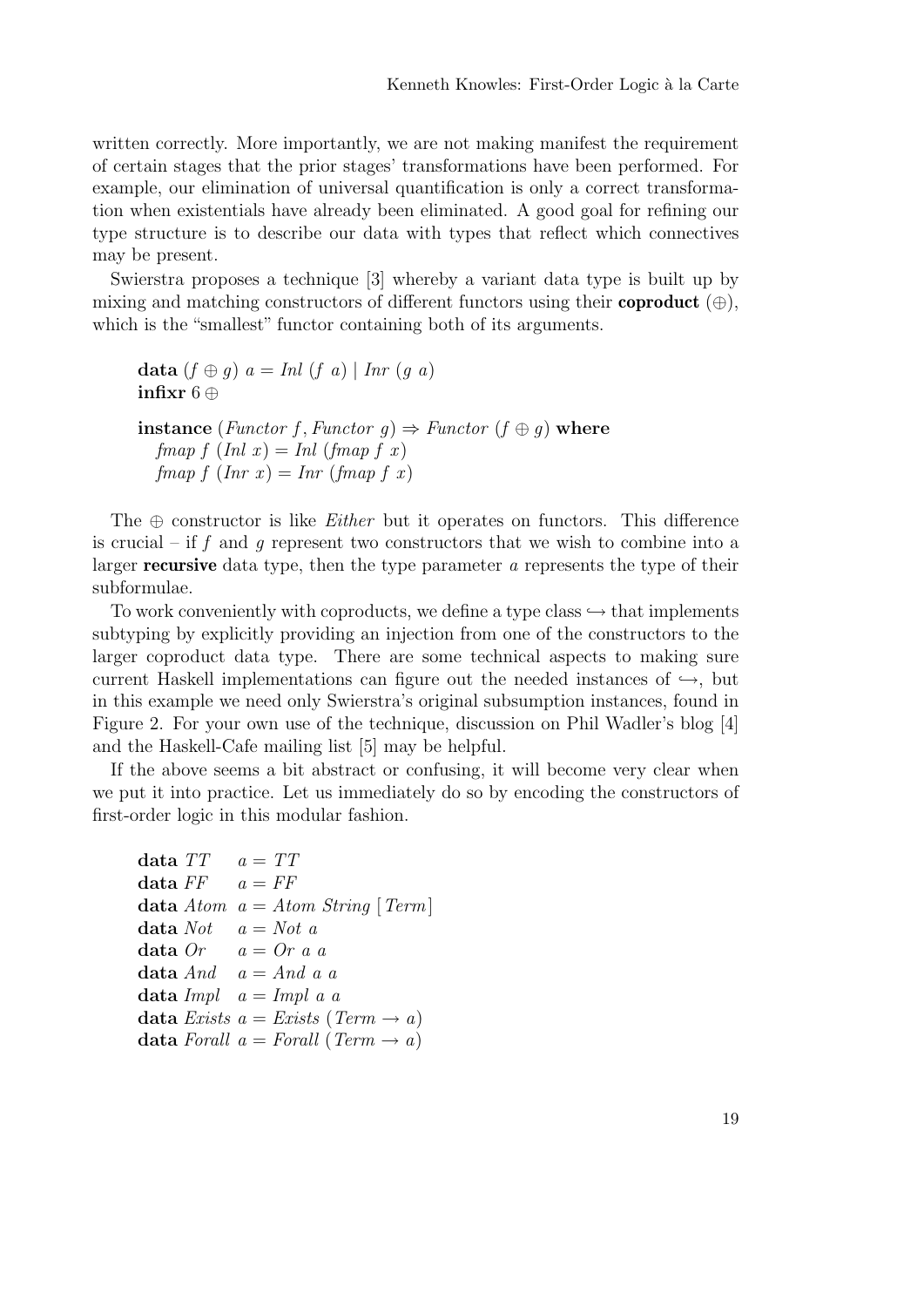{-# LANGUAGE RankNTypes,TypeOperators,PatternSignatures #-} {-# LANGUAGE UndecidableInstances,IncoherentInstances #-} {-# LANGUAGE MultiParamTypeClasses,TypeSynonymInstances #-} {-# LANGUAGE FlexibleContexts,FlexibleInstances #-}

import Text.PrettyPrint.HughesPJ import Control.Monad.State import Prelude hiding (or, and, not)

Figure 1: LANGUAGE pragma and module imports

class (Functor sub, Functor sup)  $\Rightarrow$  sub  $\hookrightarrow$  sup where  $inj :: sub a \rightarrow sup a$ instance Functor  $f \Rightarrow (\hookrightarrow) f f$  where  $inj = id$ instance (Functor f, Functor g)  $\Rightarrow$   $(\rightarrow)$  f (f  $\oplus$  g) where  $inj = Inl$ instance (Functor f, Functor g, Functor  $h, (f \hookrightarrow g)$ )  $\Rightarrow$  ( $\leftrightarrow$ ) f (h  $\oplus$  g) where  $inj = \text{Inr} \circ inj$ 

<span id="page-19-0"></span>Figure 2: Subsumption instances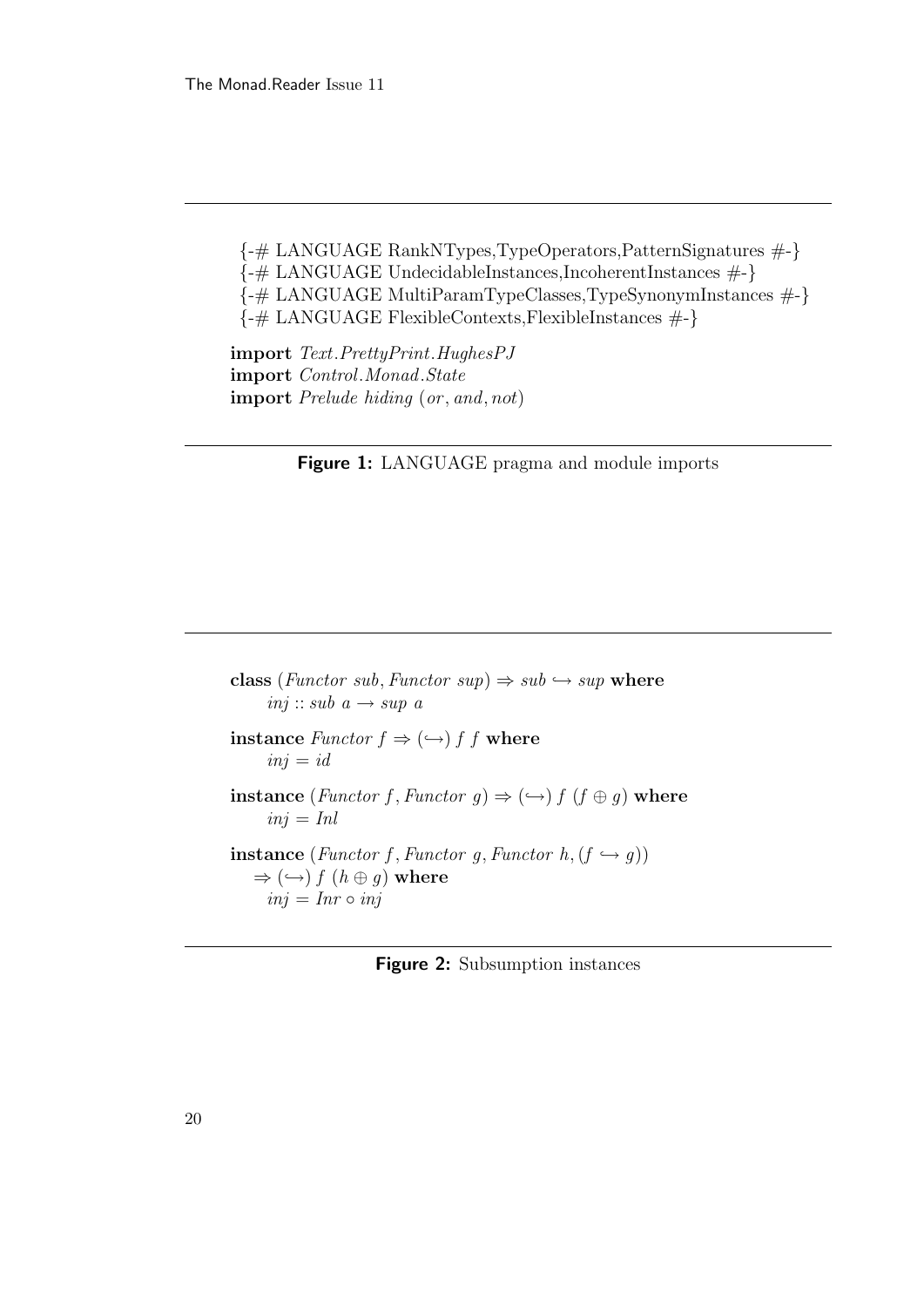Each constructor is parameterized by a type a of subformulae; TT, FF, and Atom do not have any subformulae so they ignore their parameter. Logical operations such as And have two subformulae. Correspondingly, the And constructor takes two arguments of type a.

The compound functor *Input* is now the specification of which constructors may appear in a first-order logic formula.

type  $Input = TT \oplus FF \oplus Atom$  $\oplus$  Not  $\oplus$  Or  $\oplus$  And  $\oplus$  Impl ⊕ Exists ⊕ Forall

The final step is to "tie the knot" with the following *Formula* data type, which generates a recursive formula over whatever constructors are present in its functor argument  $f$ .

$$
data \text{ } Formula \text{ } f = In \{ \text{ } out :: f \text{ } (Formula \text{ } f) \}
$$

If you have not seen this trick before, that definition may be hard to read and understand. Consider the types of In and out.

In :: f  $(Formula f) \rightarrow Formula f$ out :: Formula  $f \rightarrow f$  (Formula f)

Observe that  $In \circ out \equiv out \circ In \equiv id$ . This pair of inverses allows us to "roll" and "unroll" one layer of a formula in order to operate on the outermost constructor. Haskell does this same thing when you pattern-match against "normal" recursive data types. Like Haskell, we want to hide this rolling and unrolling. To hide the rolling, we define some helper constructors, found in Figure [3,](#page-22-0) that inject a constructor into an arbitrary supertype, and then apply In to yield a Formula.

To hide the unrolling, we use the fact that a fixpoint of a functor comes with a fold operation, or catamorphism, which we will use to traverse a formula's syntax. The function *foldFormula* takes as a parameter an **algebra** of the functor f . Intuitively, algebra tells us how to fold "one layer" of a formula, assuming all subformulae have already been processed. The fixpoint then provides the recursive structure of the computation once and for all.

 $foldFormula :: Function f \Rightarrow (f \ a \rightarrow a) \rightarrow Formula f \rightarrow a$  $foldFormula \ algebra = algebra \circ \text{fmap} (foldFormula \ algebra) \circ \text{out}$ 

We are already reaping some of the benefit of our "à la carte" technique: The boilerplate Functor instances in Figure [3](#page-22-0) are not much larger than the code of foldFormula would have been, and they are defined modularly! Unlike a monolithic *foldFormula* implementation, this one function will work no matter which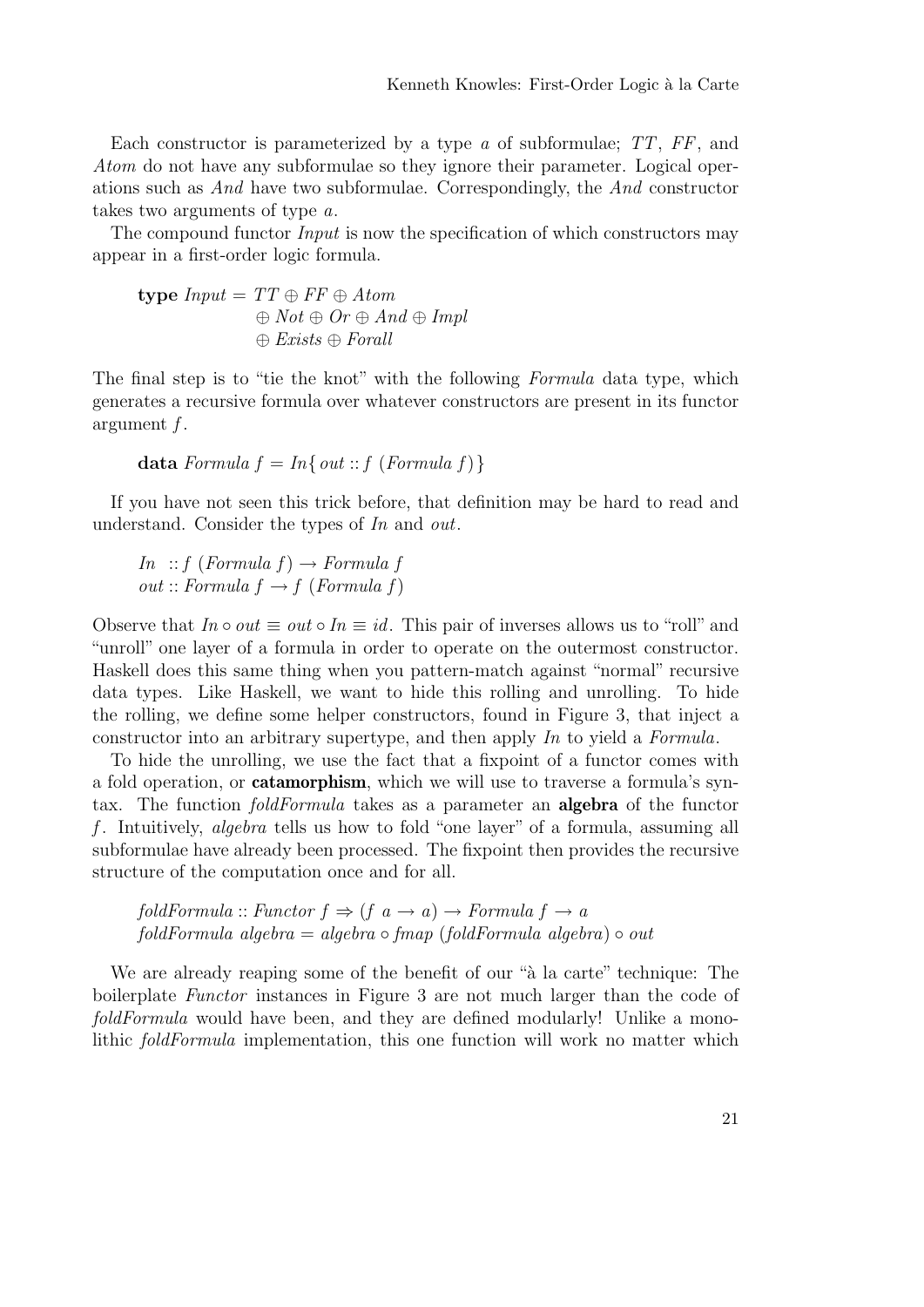constructors are present. If the definition of foldFormula is unfamiliar, it is worth imagining a Formula f flowing through the three stages: First, out unrolls the formula one layer, then fmap recursively folds over all the subformulae. Finally, the results of the recursion are combined by algebra.

Here is what our running example looks like with this encoding:

```
foodFact :: Formula Input
foodFact = (exists \& \lambda p \rightarrow atom \text{ "Person" } [p]'and' (forall \$\lambda f \rightarrow atom "Food" [f]
                                       'impl' atom "Eats" [p, f]))
   'impl'
   (not (exists \$\lambda f \rightarrow atom "Food" [f]
                        'and' (not (exists \$\lambda p\to atom "Person" [p]'and' atom "Eats" [p, f])))
```
A TeX pretty-printer is included as an appendix to this article. To make things readable, though, I'll doctor its output into a nice table, and remove extraneous parentheses. But I won't rewrite the variable names, since variables and binding are a key aspect of managing formulae. By convention, the printer uses  $c$  for existentially quantified variables and x for universally quantified variables.

\*Main> texprint foodFact

 $(\exists c_1. Person(c_1) \land \forall x_2. Food(x_2) \Rightarrow Easts(c_1, x_2))$  $\Rightarrow \neg \exists c_4. \, Food(c_4) \land \neg \exists c_8. \, Easts(c_8, c_4)$ 

# Stage 1 – Eliminate Implications

The first transformation is an easy one, in which we "desugar"  $\phi_1 \Rightarrow \phi_2$  into  $\neg \phi_1 \lor \phi_2$ . The high-level overview is given by the type and body of *elimImp*.

type  $Stage1 = TT \oplus FF \oplus Atom \oplus Not \oplus Or \oplus And \oplus Exist \oplus Forall$ 

 $elimImp :: Formula Input \rightarrow Formula State1$  $elimImp = foldFormula \; elimImpAlg$ 

We take a formula containing all the constructors of first-order logic, and return a formula built without use of  $Impl$ . The way that  $elimImp$  does this is by folding the algebras elimImpAlg for each constructor over the recursive structure of a formula.

The function  $elimImpAlg$  we provide by making each constructor an instance of the ElimImp type class. This class specifies for a given constructor how to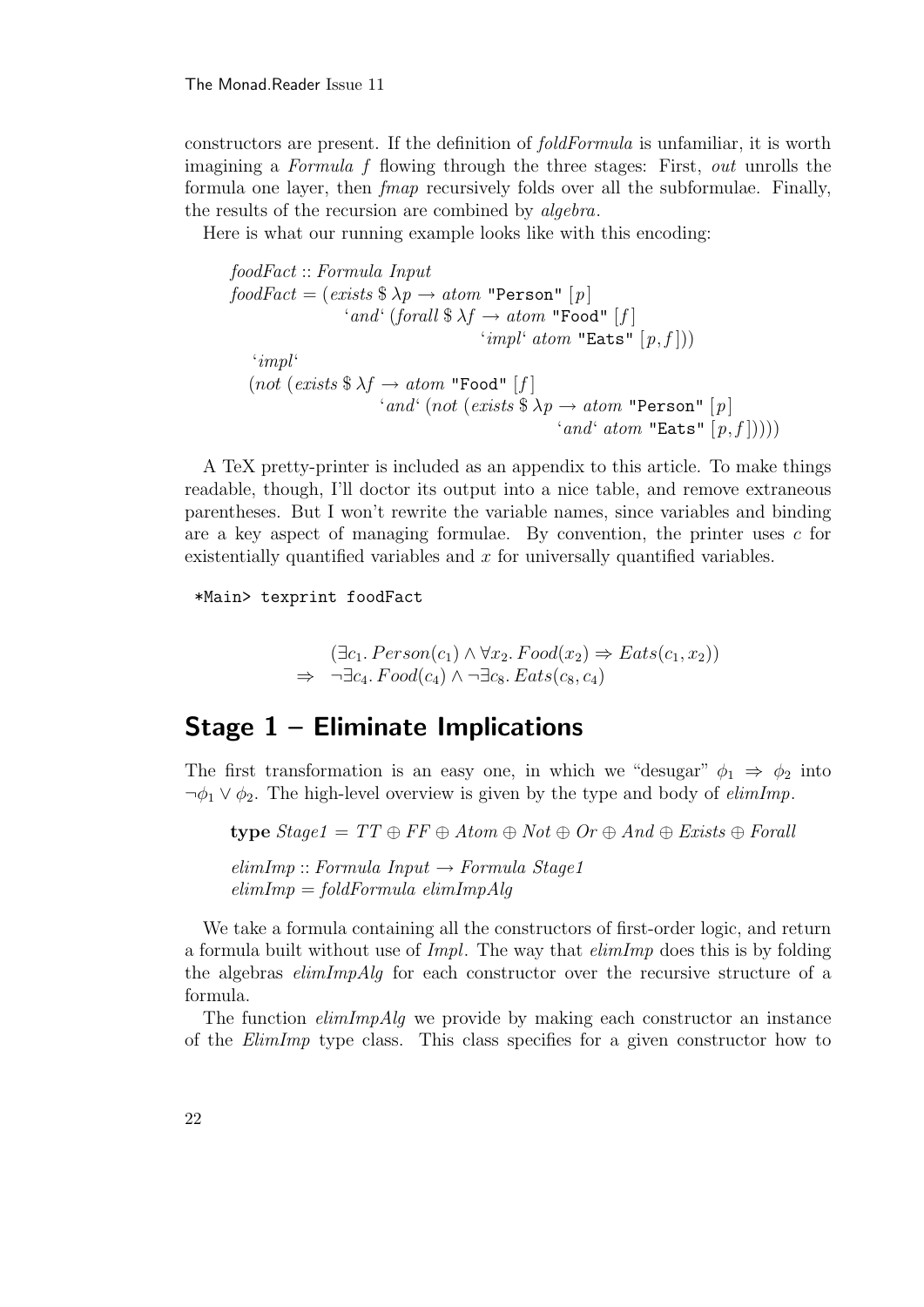instance Functor  $TT$  where  $fmap = T$ instance Functor  $FF$  where  $fmap = F$ instance Functor Atom where fmap  $(A \text{to } p \bar{t}) = A \text{to } p \bar{t}$ instance Functor Not where fmap f  $(Not \phi)$  = Not  $(f \phi)$ instance Functor Or where fmap  $f$   $(Or \phi_1 \phi_2) = Or (f \phi_1) (f \phi_2)$ instance Functor And where fmap f  $(And \phi_1 \phi_2) = And (f \phi_1) (f \phi_2)$ instance Functor Impl where fmap f  $(Impl \phi_1 \phi_2) = Impl (f \phi_1) (f \phi_2)$ instance Functor Forall where fmap f (Forall  $\phi$ ) = Forall  $(f \circ \phi)$ instance Functor Exists where fmap  $f$  (Exists  $\phi$ ) = Exists  $(f \circ \phi)$  $inject: (g \hookrightarrow f) \Rightarrow g$  (Formula f)  $\rightarrow$  Formula f  $inject = In \circ inj$  $tt :: (TT \hookrightarrow f) \Rightarrow Formula f$  $tt = inject$   $TT$  $ff :: (FF \hookrightarrow f) \Rightarrow Formula f$  $f\mathbf{f} = inject \ F\mathbf{F}$  $atom :: (Atom \rightarrow f) \Rightarrow String \rightarrow [Term] \rightarrow Formula f$ atom p  $\bar{t}$  = inject (Atom p  $\bar{t}$ )  $not :: (Not \hookrightarrow f) \Rightarrow Formula f \rightarrow Formula f$  $not = inject \circ Not$ or ::  $(Or \hookrightarrow f) \Rightarrow Formula f \rightarrow Formula f \rightarrow Formula f$ or  $\phi_1$   $\phi_2$  = inject (Or  $\phi_1$   $\phi_2$ ) and ::  $(And \hookrightarrow f) \Rightarrow Formula f \rightarrow Formula f \rightarrow Formula f$ and  $\phi_1 \phi_2 = inject (And \phi_1 \phi_2)$  $impl$ ::  $(Impl \hookrightarrow f) \Rightarrow Formula f \rightarrow Formula f \rightarrow Formula f$ impl  $\phi_1 \phi_2 = inject (Impl \phi_1 \phi_2)$  $for all :: (For all \rightarrow f) \Rightarrow (Term \rightarrow Formula f) \rightarrow Formula f$  $for all = inject \circ For all$ exists ::  $(Exists \hookrightarrow f) \Rightarrow (Term \rightarrow Formula f) \rightarrow Formula f$  $exists = inject \circ Exists$ 

#### <span id="page-22-0"></span>Figure 3: Boilerplate for First-Order Logic Constructors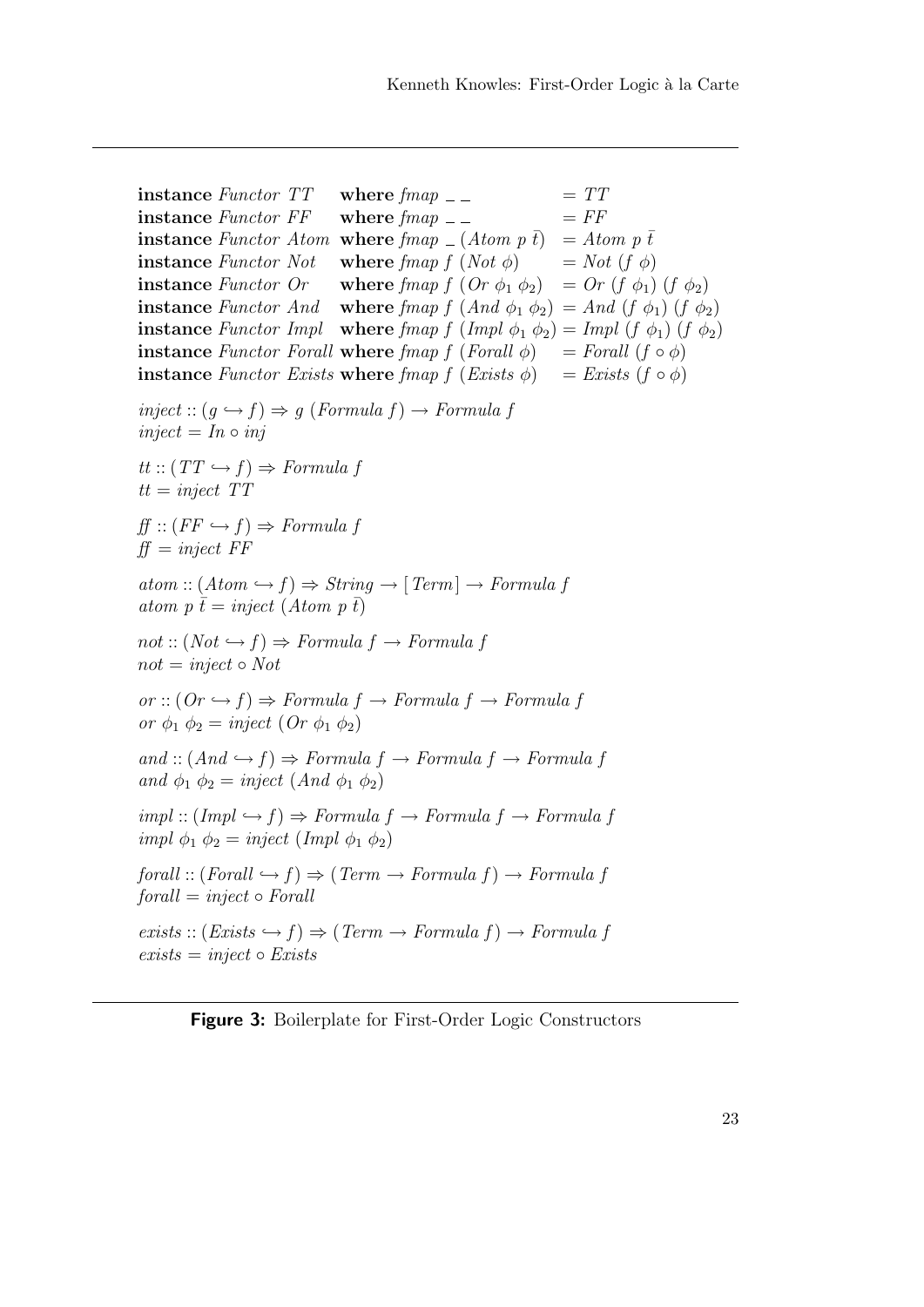eliminate implications – for most constructors this is just the identity function, though we must rebuild an identical term to alter its type. Perhaps there is a way to use generic programming to eliminate the uninteresting cases.

```
class Functor f \Rightarrow ElimImp f where
  elimImpAlg :: f (Formula Stage1) \rightarrow Formula Stage1
```
instance ElimImp Impl where  $elimImpAlg$  (Impl  $\phi_1 \phi_2$ ) = (not  $\phi_1$ ) 'or ' $\phi_2$ 

instance  $ElimImp$   $TT$  where  $elimImpAlg$   $TT$   $=$   $tt$ instance  $ElimImp\ FF$  where  $elimImpAlg\ FF$  = ff instance ElimImp Atom where  $elimImpAlg$  (Atom p  $\bar{t}$ ) = atom p  $\bar{t}$ instance ElimImp Not where  $elimImpAlg (Not \phi)$  = not  $\phi$ instance ElimImp Or where  $elimImpAlg$  (Or  $\phi_1 \phi_2$ ) =  $\phi_1$  'or ' $\phi_2$ instance ElimImp And where  $elimImpAlg$  (And  $\phi_1 \phi_2$ ) =  $\phi_1$ 'and'  $\phi_2$ instance ElimImp Exists where  $elimImpAlg$  (Exists  $\phi$ ) = exists  $\phi$ instance ElimImp Forall where  $elimImpAlg$  (Forall  $\phi$ ) = forall  $\phi$ 

We extend *ElimImp* in the natural way over coproducts, so that whenever all our constructors are members of the type class, then their coproduct is as well.

instance (ElimImp f, ElimImp g)  $\Rightarrow$  ElimImp (f  $\oplus$  g) where  $elimImpAlg (Inr \phi) = elimImpAlg \phi$  $elimImpAlg (Inl \phi) = elimImpAlg \phi$ 

Our running example is now

\*Main> texprint . elimImp \$ foodFact

 $\neg(\exists c_1. Person(c_1) \land \forall x_2. \neg Food(x_2) \lor East(s(c_1, x_2))$  $\vee$  ¬∃c<sub>8</sub>.  $Food(c_4) \wedge \neg \exists c_8$ .  $Person(c_8) \wedge East(c_8, c_4)$ 

**Exercise 2.** Design a solution where only the  $Impl$  case of  $elimImplg$  needs to be written.

### Stage 2 – Move Negation Inwards

Now that implications are gone, we are left with entirely symmetrical constructions, and can always push negations in or out using duality:

$$
\neg(\neg\phi) \Leftrightarrow \phi
$$
  
\n
$$
\neg(\phi_1 \land \phi_2) \Leftrightarrow \neg\phi_1 \lor \neg\phi_2
$$
  
\n
$$
\neg(\phi_1 \lor \phi_2) \Leftrightarrow \neg\phi_1 \land \neg\phi_2
$$
  
\n
$$
\neg(\exists x.\ \phi) \Leftrightarrow \forall x.\ \neg\phi
$$
  
\n
$$
\neg(\forall x.\ \phi) \Leftrightarrow \exists x.\ \neg\phi
$$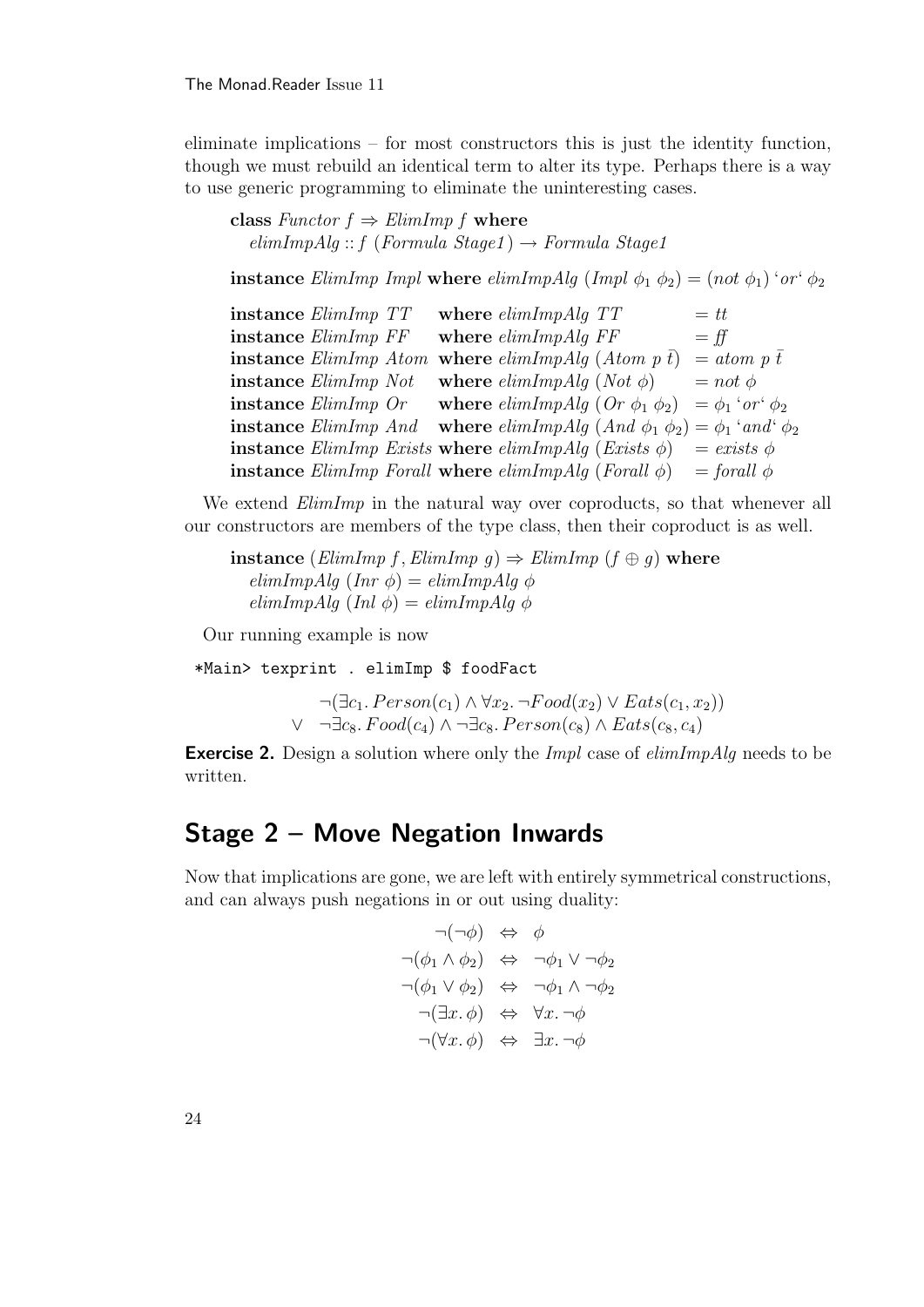Our eventual goal is to move negation all the way inward so it is only applied to atomic predicates. To express this structure in our types, we define a new constructor for negated atomic predicates as well as the type for the output of Stage 2:

data NAtom  $a = NA$ tom String [Term]

instance Functor NAtom where fmap f (NAtom p  $\bar{t}$ ) = NAtom p  $\bar{t}$ 

 $natom :: (NAtom \hookrightarrow f) \Rightarrow String \rightarrow [Term] \rightarrow Formula f$ natom p  $\overline{t}$  = inject (NAtom p  $\overline{t}$ )

type  $Stage2 = TT \oplus FF \oplus Atom$ ⊕ NAtom  $\oplus$  Or  $\oplus$  And ⊕ Exists ⊕ Forall

One could imagine implementing duality with a multi-parameter type class that records exactly the dual of each constructor, as

class (Functor f, Functor  $q$ )  $\Rightarrow$  Dual f q where  $dual :: f \t a \rightarrow q \t a$ 

Unfortunately, this leads to a situation where our subtyping must use the commutativity of coproducts, which it is incapable of doing as written. For this article, let us just define an algebra to dualize a whole formula at a time.

 $dualize :: Formula Stage2 \rightarrow Formula Stage2$  $dualize = foldFormula \t dualAlg$ class Functor  $f \Rightarrow Dualize f$  where  $dualAlg :: f (Formula Stage 2) \rightarrow Formula Stage 2$ instance Dualize  $TT$  where dualAlg  $TT = ff$ 

instance Dualize  $FF$  where dualAlg  $FF$  = tt instance Dualize Atom where dualAlg  $(Atom\ p\ \bar{t}) = natom\ p\ \bar{t}$ instance Dualize NAtom where dualAlg (NAtom  $p \bar{t}$ ) = atom  $p \bar{t}$ instance Dualize Or where dualAlg  $(Or \phi_1 \phi_2) = \phi_1 \text{`and`}\phi_2$ instance Dualize And where dualAlg  $(And \phi_1 \phi_2) = \phi_1$  'or '  $\phi_2$ instance Dualize Exists where dualAlg (Exists  $\phi$ ) = forall  $\phi$ instance Dualize Forall where dualAlg (Forall  $\phi$ ) = exists  $\phi$ 

instance (Dualize f, Dualize  $q \Rightarrow$  Dualize (f  $\oplus q$ ) where  $dualAlg (Inl \phi) = dualAlg \phi$  $dualAlg (Inr \phi) = dualAlg \phi$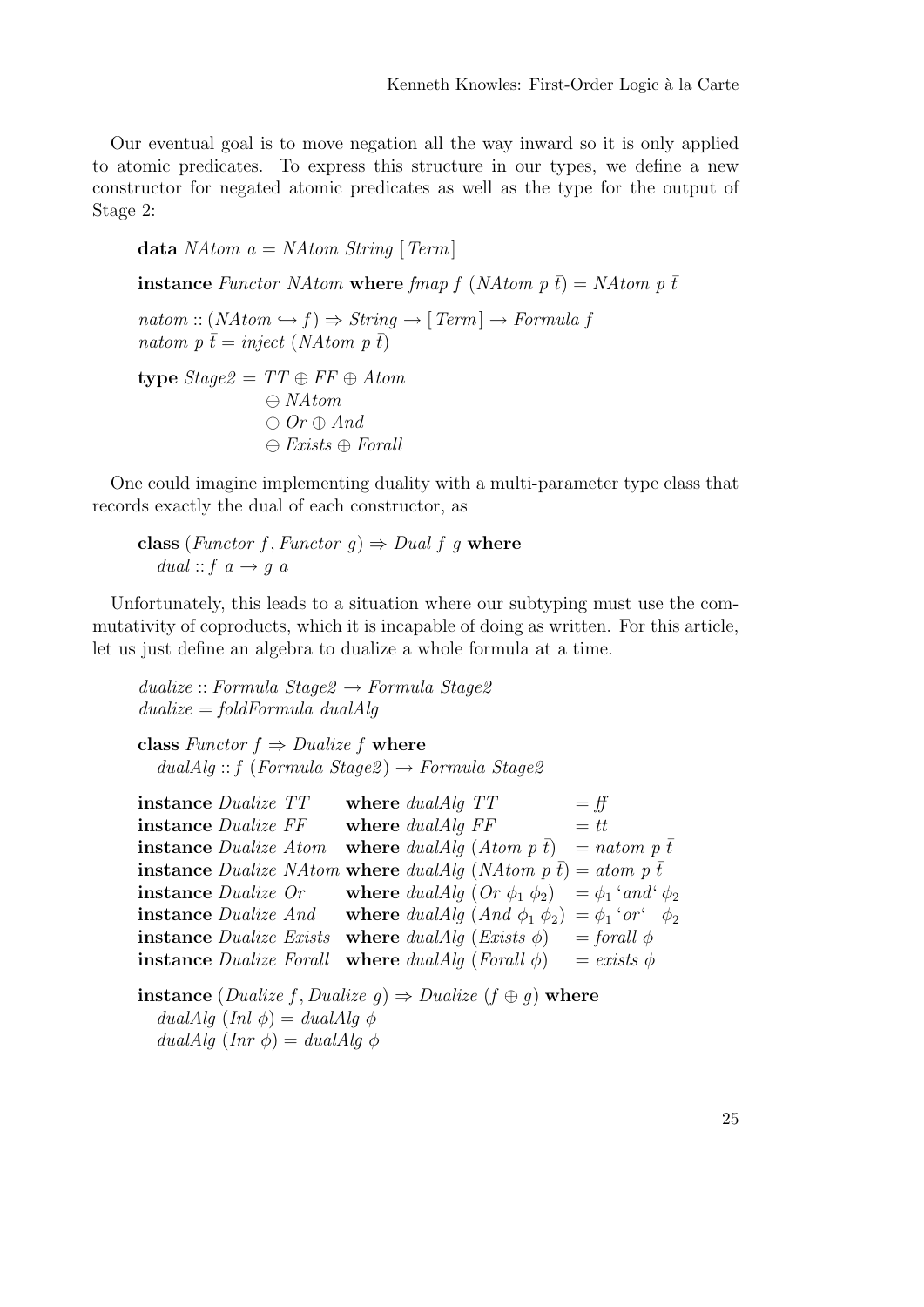Now perhaps the pattern of these transformations is becoming clear. It is remarkably painless, involving just a little type class syntax as overhead, to write these functor algebras. The definition of *pushNotInwards* is another straightforward fold, with a helper type class  $PushNot$ . I've separated the instance for Not since it is the only one that does anything.

class Functor  $f \Rightarrow \text{PushNot } f$  where  $pushNotAlg :: f (Formula Stage2) \rightarrow Formula Stage2$ instance PushNot Not where pushNotAlg (Not  $\phi$ ) = dualize  $\phi$ instance PushNot  $TT$  where pushNotAlg  $TT = tt$ instance PushNot FF where pushNotAlg FF  $=$  ff instance PushNot Atom where pushNotAlq (Atom p  $\bar{t}$ ) = atom p  $\bar{t}$ instance PushNot Or where pushNotAlg  $(Or \phi_1 \phi_2) = \phi_1$ 'or'  $\phi_2$ instance PushNot And where pushNotAlg (And  $\phi_1 \phi_2$ ) =  $\phi_1$  'and'  $\phi_2$ instance PushNot Exists where pushNotAlg (Exists  $\phi$ ) = exists  $\phi$ instance PushNot Forall where pushNotAlg (Forall  $\phi$ ) = forall  $\phi$ 

instance  $(PushNot f, PushNot g) \Rightarrow PushNot (f \oplus g)$  where pushNotAlg  $(Inv \phi) = pushNotAlg \phi$ pushNotAlq (Inl  $\phi$ ) = pushNotAlq  $\phi$ 

All we have to do now is define a fold that calls *pushNotAlg*.

 $pushNotInwards :: Formula Stage1 \rightarrow Formula Stage2$  $pushNotInwards = foldFormula \ pushNotAlg$ 

Our running example now becomes:

\*Main> texprint . pushNotInwards . elimImp \$ foodFact

 $(\forall x_1. \neg Person(x_1) \lor \exists c_2. Food(c_2) \land \neg Easts(x_1, c_2))$  $\vee$  (∀x<sub>4</sub>. ¬Food(x<sub>4</sub>)  $\vee$  ∃c<sub>8</sub>. Person(c<sub>8</sub>) ∧ Eats(c<sub>8</sub>, x<sub>4</sub>))

**Exercise 3.** Instead of the *NAtom* constructor, define the composition of two functors f • q and re-write  $Stage = TT \oplus FF \oplus Atom \oplus (Not \bullet Atom) \oplus Or \oplus$  $And \oplus E$ 

Exercise 4. Encode a form of subtyping that can reason using commutativity of coproducts, and rewrite the Dualize algebra using a two-parameter Dual type class as described above.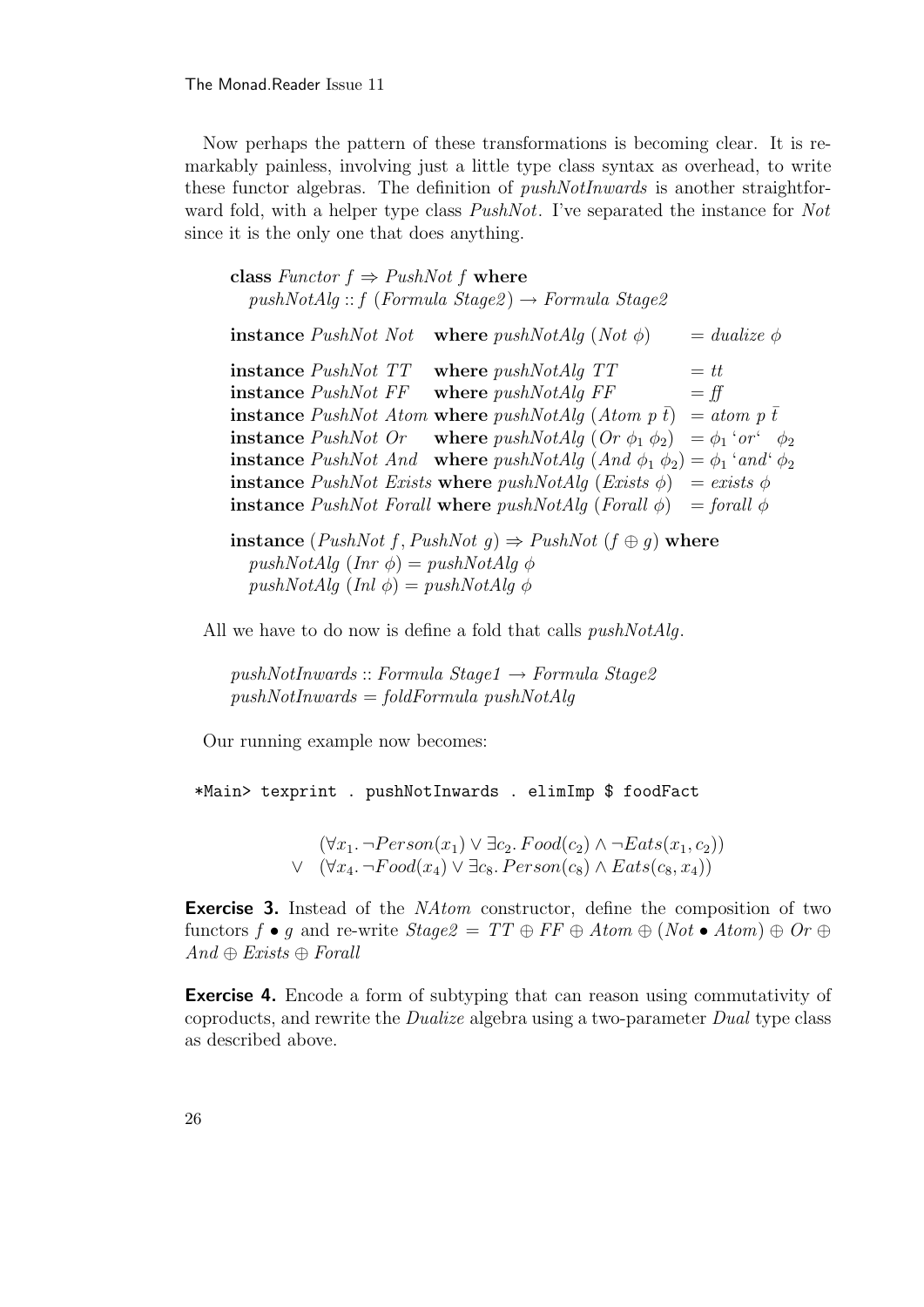### Stage 3 – Standardize variable names

To "standardize" variable names means to choose nonconflicting names for all the variables in a formula. Since we are using higher-order abstract syntax, Haskell is handling name conflicts for now. We can immediately jump to stage 4!

# Stage 4 – Skolemization

It is interesting to arrive at the definition of Skolemization via the Curry-Howard correspondence. You may be familiar with the idea that terms of type  $a \rightarrow b$ are proofs of the proposition "a implies  $b$ ", assuming a and b are interpreted as propositions as well. This rests on a notion that a proof of  $a \to b$  must be some process that can take a proof of a and generate a proof of  $b$ , a very computational notion. Rephrasing the above, a function of type  $a \rightarrow b$  is a guarantee that for all elements of type  $a$ , there exists a corresponding element of type  $b$ . So a function type expresses an alternation of a universal quantifier with an existential. We will use this to replace all the existential quantifiers with freshly-generated functions. We can of course, pass a unit type to a function, or a tuple of many arguments, to have as many universal quantifiers as we like.

Suppose we have  $\forall x. \forall y. \exists z. P(x, y, z)$ , then in general there may be many choices for z, given a particular x and y. By the axiom of choice, we can create a function f that associates each  $\langle x, y \rangle$  pair with a corresponding z arbitrarily, and then rewrite the above formula as  $\forall x \, P(x, y, f(x, y))$ . Technically, this formula is only equisatisfiable, but by convention I'm assuming constants to be existentially quantified.

So we need to traverse the syntax tree gathering free variables and replacing existentially quantified variables with functions of a fresh name. Since we are eliminating a binding construct, we now need to reason about fresh unique names.

Today's formulas are small, so let us use a naïve and wasteful splittable unique identifier supply. Our supply is an infinite binary tree, where moving left prepends a 0 to the bit representation of the current counter, while moving right prepends a 1. Hence, the left and right subtrees are both infinite, nonoverlapping supplies of identifiers. The code for our unique identifier supplies is in Figure [4.](#page-27-0)

Launchbury and Peyton-Jones [\[6\]](#page-34-3) have discussed how to use the ST monad to implement a much more sophisticated and space-efficient version of the same idea.

The helper algebra for Skolemization is more complex than before because a Formula Stage2 is not directly transformed into Formula Stage4 but into a function from its free variables to a new formula. On top of that, the final computation takes place in the Supply monad because of the need to generate fresh names for Skolem functions. Correspondingly, we choose the return type of the algebra to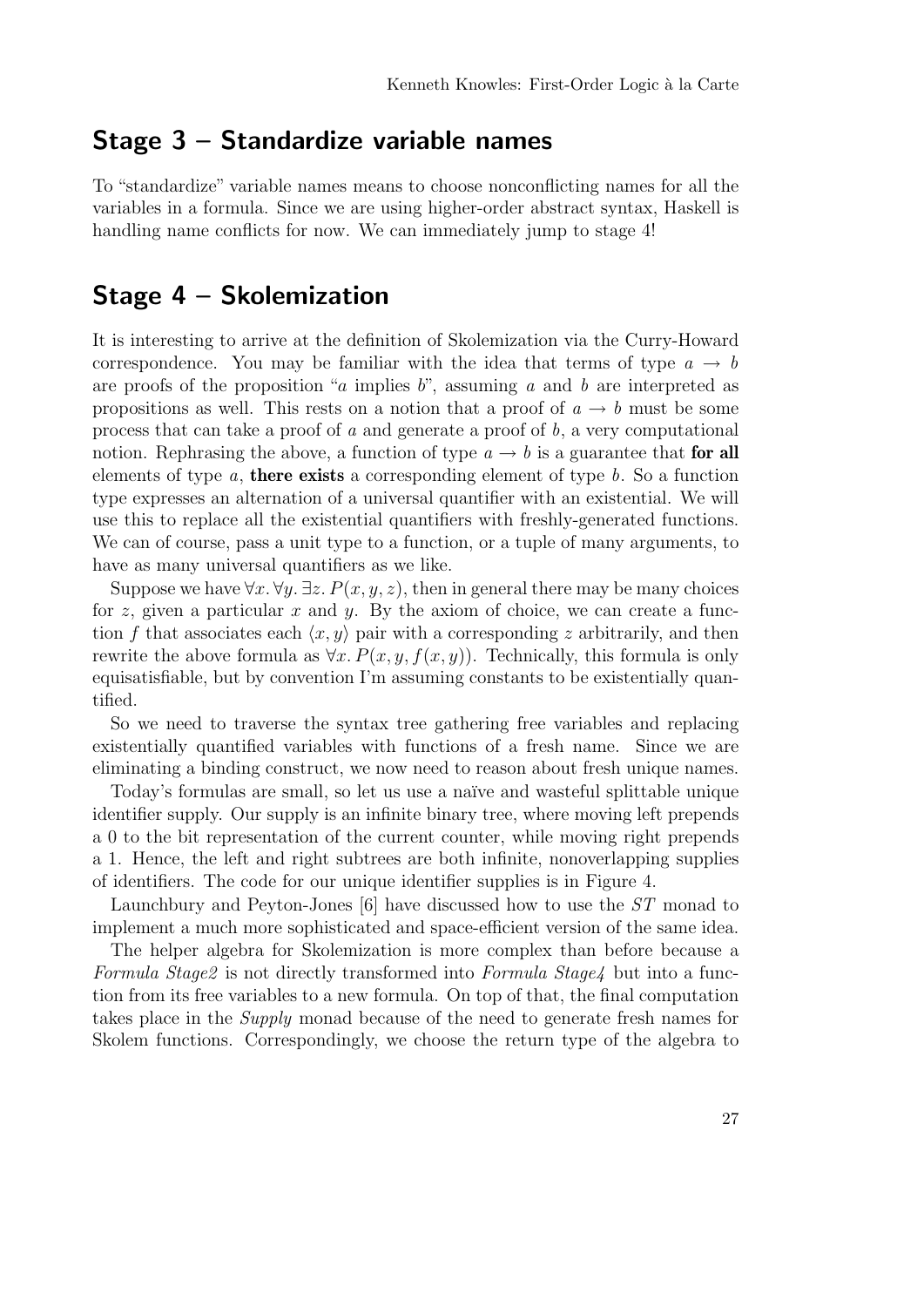```
type Unique = Intdata UniqueSupply = UniqueSupply Unique UniqueSupply UniqueSupply
initialUniqueSupply :: UniqueSupply
initialUniqueSupply = genSupply 1where genSupply n = UniqueSupply n (genSupply (2*n))(qenSupply (2*n+1))splitUniqueSupply :: UniqueSupply \rightarrow (UniqueSupply, UniqueSupply)splitUniqueSupply (UniqueSupply \_l r ) = (l, r)getUnique::UniqueSupply \rightarrow (Unique, UniqueSupply)getUnique (UniqueSupply n l r) = (n, l)type Supply a = State\ UniqueSupply\ afresh :: Supply Int
{\it fresh} = do supply \leftarrow {\it get}let (uniq, rest) = getUnique supplyput rest
           return uniq
freshes :: Supply UniqueSupply
freshes =do supply \leftarrow getlet (l, r) = split UniqueSupply supplyput r
             return l
```
<span id="page-27-0"></span>Figure 4: Unique supplies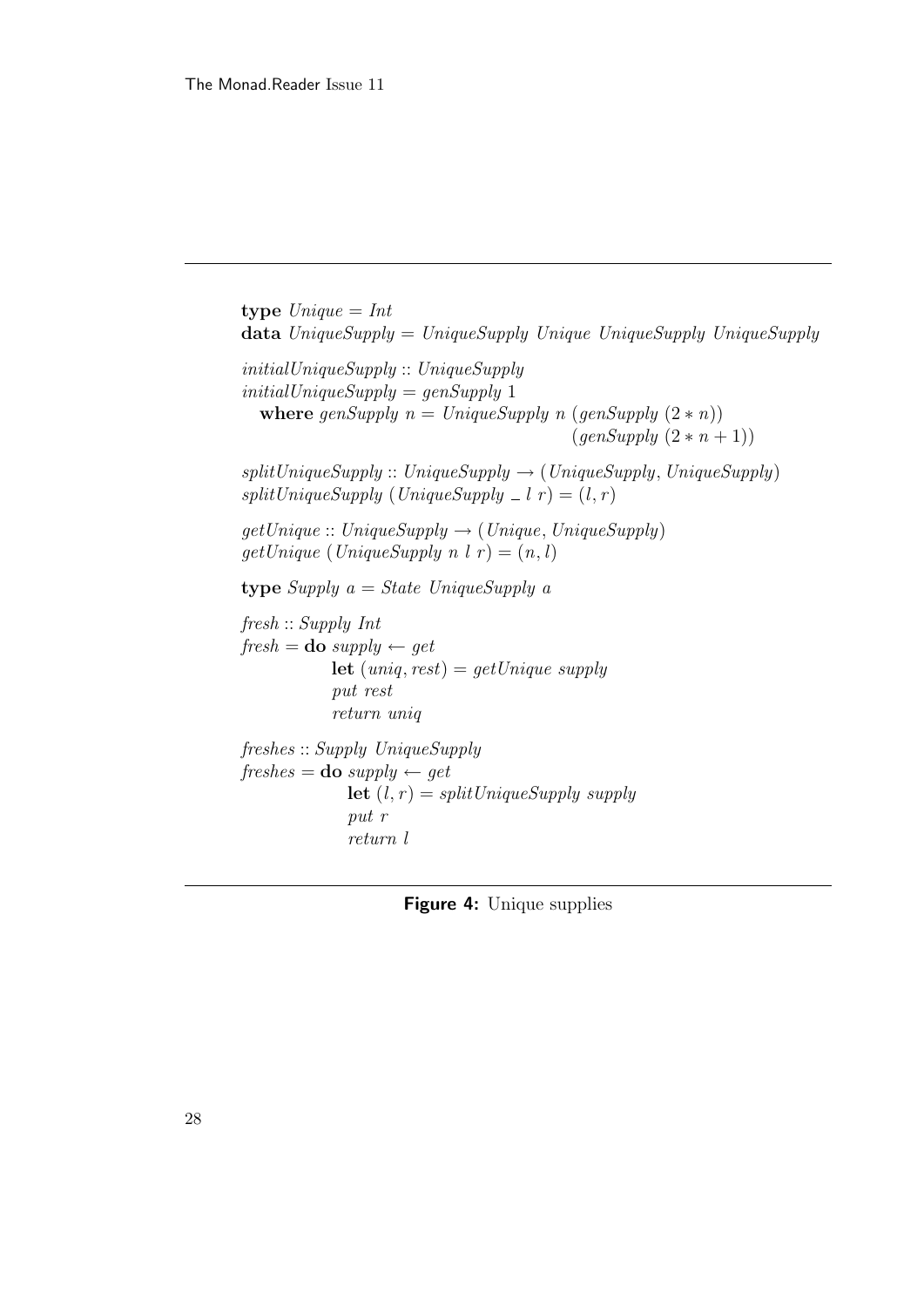be  $[Term] \rightarrow Supply$  (Formula Stage4). Thankfully, many instances are just boilerplate.

type  $Stage4 = TT \oplus FF \oplus Atom \oplus Natom \oplus Or \oplus And \oplus Forall$ class Functor  $f \Rightarrow Skolem f$  where skolem $Alg : f([Term] \rightarrow Supply (Formula Stage4))$  $\rightarrow [Term] \rightarrow Supply (Formula Stage4)$ instance Skolem TT where  $skolemAlg$   $TT$   $xs = return$  tt instance Skolem FF where skolemAlg FF  $xs = return$  ff instance Skolem Atom where skolem $Alg$  (Atom p  $\bar{t}$ )  $xs = return$  (atom p  $\bar{t}$ ) instance Skolem NAtom where skolem $Alg$  (NAtom p  $\bar{t}$ ) xs = return (natom p  $\bar{t}$ ) instance Skolem Or where skolemAlg  $(Or \phi_1 \phi_2)$   $xs = liftM2 \text{ or } (\phi_1 xs) (\phi_2 xs)$ instance Skolem And where skolemAlg  $(And \phi_1 \phi_2)$   $xs = liftM2$  and  $(\phi_1 xs)$   $(\phi_2 xs)$ instance (Skolem f, Skolem g)  $\Rightarrow$  Skolem (f  $\oplus$  g) where skolem $Alg$  (Inr  $\phi$ ) = skolem $Alg$   $\phi$ skolem $Alg$  (Inl  $\phi$ ) = skolem $Alg$   $\phi$ 

In the case for a universal quantifier  $\forall x \, \phi$ , any existentials contained within  $\phi$  are parameterized by the variable x, so we add x to the list of free variables and Skolemize the body  $\phi$ . Implementing this in Haskell, the algebra instance must be a function from Forall (Term  $\rightarrow$  [Term]  $\rightarrow$  Supply (Formula Stage4)) to  $[Term] \rightarrow Supply$  (Forall (Term  $\rightarrow$  Formula Stage4)), which involves some juggling of the unique supply.

instance Skolem Forall where skolem $Alg$  (Forall  $\phi$ ) xs =  $\mathbf{do} \, \text{supply} \leftarrow \text{freshes}$ return (forall  $\lambda x \rightarrow evalState$  ( $\phi x$  ( $x : xs$ )) supply)

From the recursive result  $\phi$ , we need to construct a new body for the *forall* constructor that has a **pure** body: It must not run in the *Supply* monad. Yet the body must contain only names that do not conflict with those used in the rest of this fold. This is why we need a moderately complex *UniqueSupply* data structure: To break off a disjoint-yet-infinite supply for use by *evalState* in the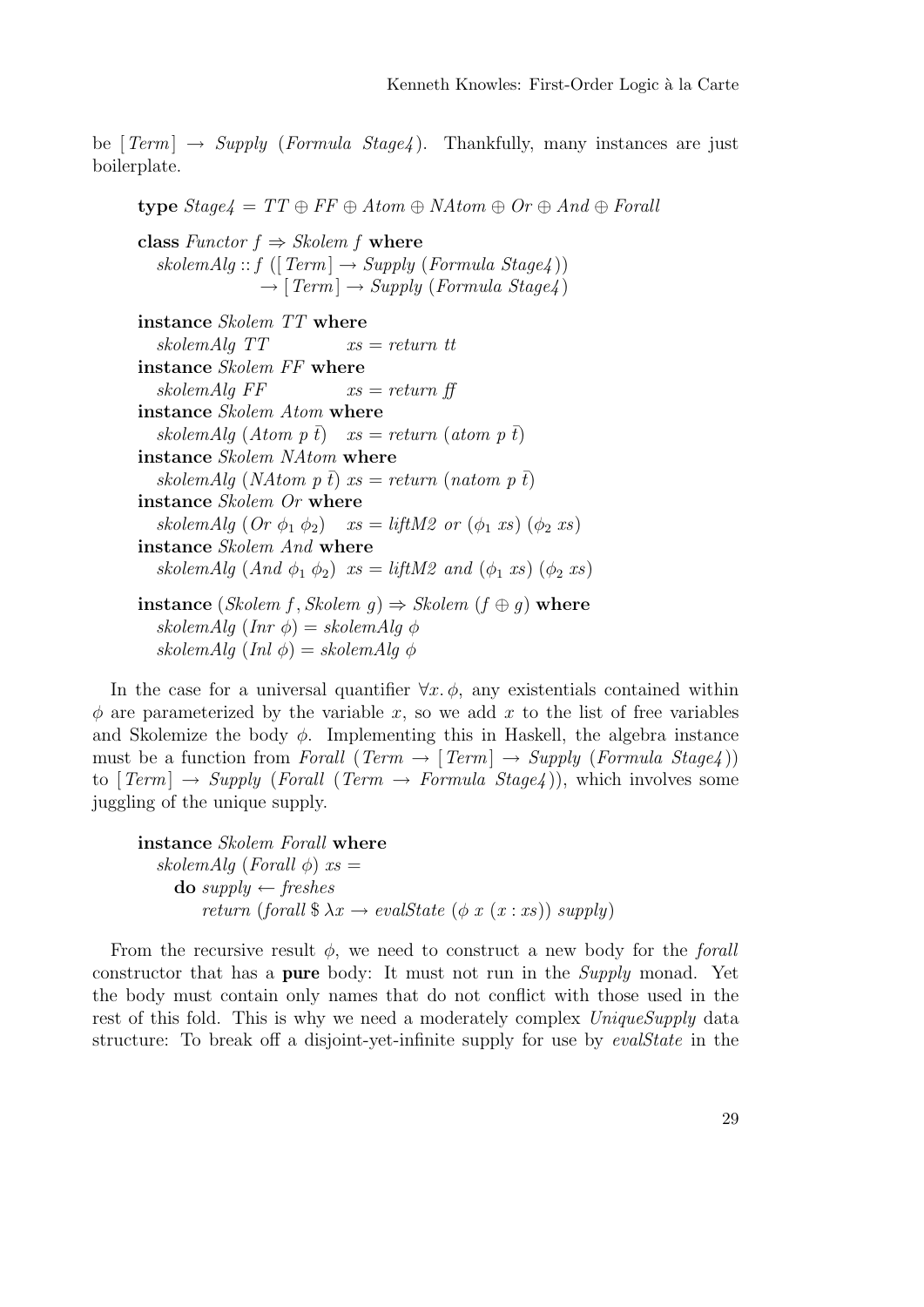body of a *forall*, restoring purity to the body by running the *Supply* computation to completion.

Finally, the key instance for existentials is actually quite simple – just generate a fresh name and apply the Skolem function to all the arguments xs. The application  $\phi$  (Const name xs) is how we express replacement of the existentially bound term with *Const name xs* with higher-order abstract syntax.

```
instance Skolem Exists where
   skolemAlg (Exists \phi) xs =
     \mathbf{do} uniq \leftarrow fresh
         \phi (Const ("Skol" ++ show uniq) xs) xs
```
After folding the Skolemization algebra over a formula, Since we are assuming the formula is closed, we apply the result of folding  $skolemAlg$  to the empty list of free variables. Then the resulting Supply (Formula Stage4) computation is run to completion starting with the initialUniqueSupply.

skolemize :: Formula Stage2  $\rightarrow$  Formula Stage4  $skolemize formula = evalState (foldResult []) initial UniqueSupply$ where  $foldResult :: [Term] \rightarrow Supply (Formula Stage4)$  $foldResult = foldFormula \ skolemAlg \ formula$ 

And the output is starting to get interesting:

\*Main> texprint . skolemize . pushNotInwards . elimImp \$ foodFact

 $(\forall x_1. \neg Person(x_1) \lor Food(Skol_2(x_1)) \land \neg Easts(x_1, Skol_2(x_1)))$ ∨  $(\forall x_2. \neg Food(x_2) \lor Person(Skol_6(x_2)) \land EastS(Skol_6(x_2), x_2))$ 

In the first line,  $Skol_2$  maps a person to a food they don't eat. In the second line,  $Skol_6$  maps a food to a person who doesn't eat it.

**Exercise 5.** In the definition of skolemAlg, we use liftM2 to thread the Supply monad through the boring cases, but the  $(\rightarrow)$  [Term] monad is managed manually. Augment the  $(\rightarrow)$  [Term] monad to handle the Forall and Exists cases, and then combine this monad with *Supply* using either *StateT* or the monad coproduct [\[7\]](#page-34-4).

## Stage 5 – Prenex Normal Form

Now that all the existentials have been eliminated, we can also eliminate the universally quantified variables. A formula is in prenex normal form when all the quantifiers have been pushed to the outside of other connectives. We have already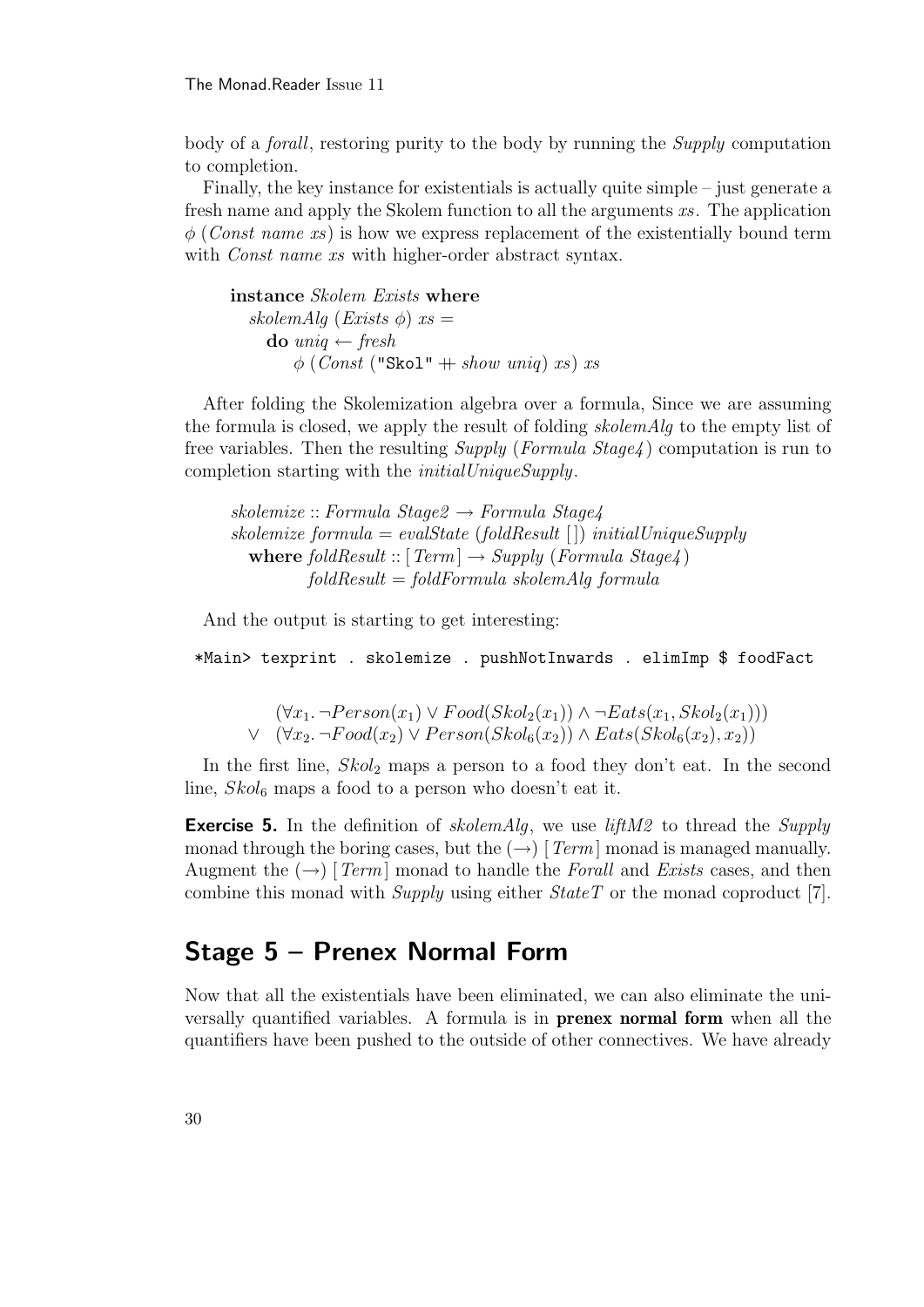removed existential quantifiers, so we are dealing only with universal quantifiers. As long as variable names don't conflict, we can freely push them as far out as we like and commute all binding sites. By convention, free variables are universally quantifed, so a formula is valid if and only if the body of its prenex form is valid. Though this may sound technical, all we have to do to eliminate universal quantification is choose fresh names for all the variables and forget about their binding sites.

type  $Stage5 = TT \oplus FF \oplus Atom \oplus Natom \oplus Or \oplus And$ prenex :: Formula Stage4  $\rightarrow$  Formula Stage5 prenex formula  $= evalState$  (foldFormula prenexAlg formula) initialUniqueSupply class Functor  $f \Rightarrow$  Prenex f where  $prenexAlg :: f (Supply (Formula Stage 5)) \rightarrow Supply (Formula Stage 5)$ instance Prenex Forall where prenexAlq (Forall  $\phi$ ) = **do** uniq  $\leftarrow$  fresh  $\phi$  (Var ("x" ++ show uniq)) instance Prenex TT where  $prenexAlg$   $TT$   $=$   $return$   $tt$ instance Prenex FF where  $prenexAlg FF$  = return ff instance Prenex Atom where prenexAlg  $(Atom\ p\ \bar{t}) = return\ (atom\ p\ \bar{t})$ instance Prenex NAtom where prenexAlg  $(NAtom\ p\ \bar{t})$  = return (natom p  $\bar{t}$ ) instance Prenex Or where prenexAlg  $(Or \phi_1 \phi_2)$  = liftM2 or  $\phi_1 \phi_2$ instance Prenex And where prenexAlg  $(And \phi_1 \phi_2)$  = liftM2 and  $\phi_1 \phi_2$ instance (Prenex f, Prenex q)  $\Rightarrow$  Prenex (f  $\oplus$  q) where prenexAlg  $(Int \phi) = prenexAlg \phi$ prenexAlg  $(Inv \phi) = prenexAlg \phi$ 

Since prenex is just forgetting the binders, our example is mostly unchanged.

\*Main> texprint . prenex . skolemize . pushNotInwards . elimImp \$ foodFact

> $(\neg Person(x_1) \lor Food(Skol_2(x_1)) \land \neg Easts(x_1, Skol_2(x_1)))$  $∨$  (¬ $Food(x_2) ∨ Person(Skol_6(x_2)) ∧ East(Skol_6(x_2), x_2))$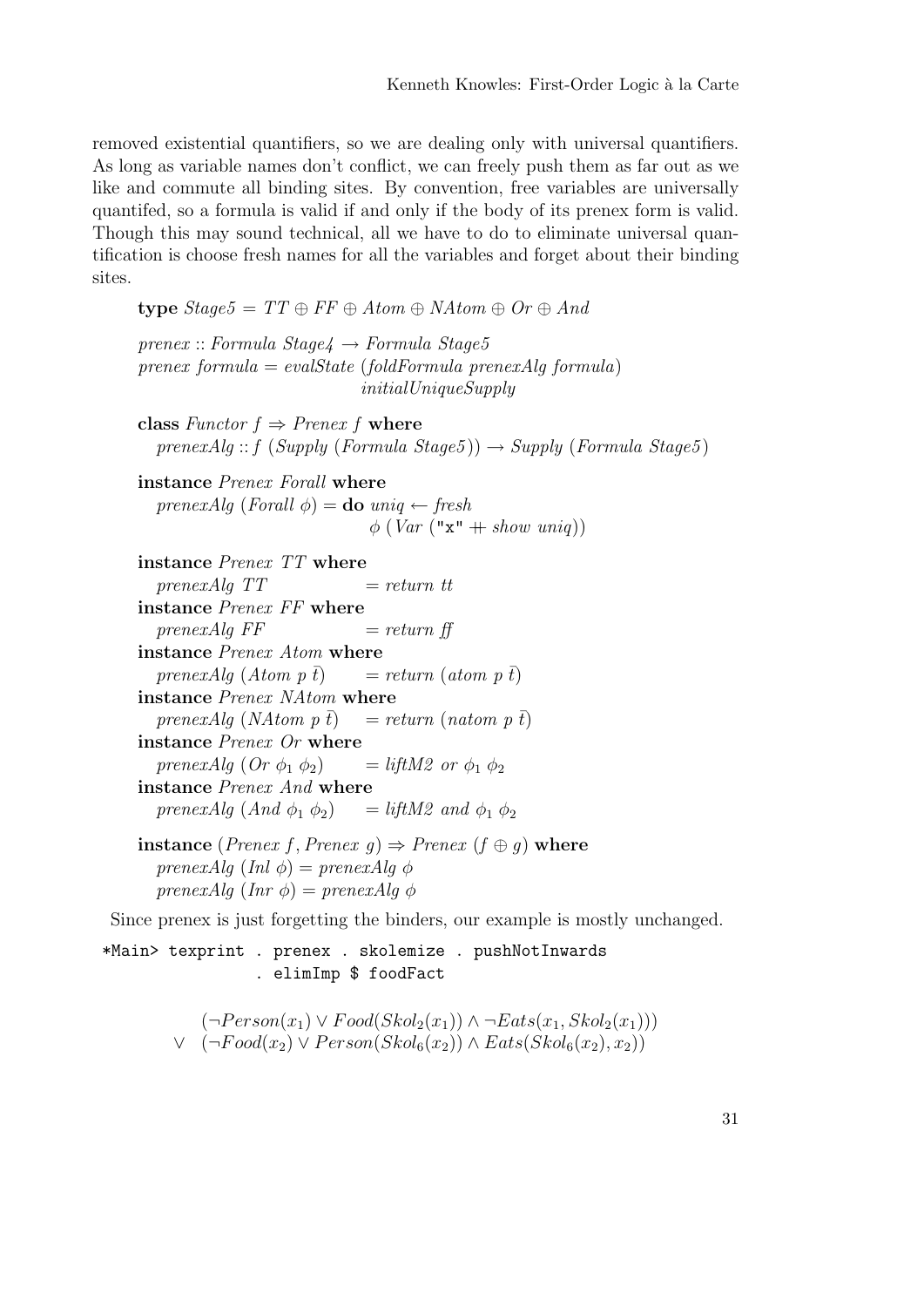## Stage 6 – Conjunctive Normal Form

Now all we have left is possibly-negated atomic predicates connected by  $\land$  and ∨. This second-to-last stage distributes these over each other to reach a canonical form with all the conjunctions at the outer layer, and all the disjunctions in the inner layer.

At this point, we no longer have a recursive type for formulas, so there's not too much point to re-using the old constructors.

type  $\textit{Literal} = (Atom \oplus \textit{NAtom})$  () type  $Clusteral$  -- implicit disjunction type  $CNF = [Clause]$  -- implicit conjunction  $(\setminus) :: Clause \rightarrow Clause \rightarrow Clause$  $(\setminus) = (+)$  $(\wedge) :: CNF \rightarrow CNF \rightarrow CNF$  $(1) = (+1)$  $cnf :: Formula~Stage5 \rightarrow CNF$  $cnf = foldFormula \ cnfAlq$ class Functor  $f \Rightarrow To CNF$  f where  $cnfAlg :: f \ CNF \rightarrow CNF$ instance ToCNF TT where  $cnfAlgTT$  = [ instance ToCNF FF where  $cnfAlq$   $FF$   $=$  [[]] instance ToCNF Atom where cnfAlg  $(Atom\ p\ \bar{t}) = [[inj\ (Atom\ p\ \bar{t})]]$ instance ToCNF NAtom where cnfAlg (NAtom p  $\bar{t}$ ) =  $\left[ \left[ \text{inj} \right]$  (NAtom p  $\bar{t}$ )] instance ToCNF And where cnfAlg  $(And \phi_1 \phi_2) = \phi_1 \wedge \phi_2$ instance ToCNF Or where cnfAlg  $(Or \phi_1 \phi_2) = [a \setminus b \mid a \leftarrow \phi_1, b \leftarrow \phi_2]$ instance (ToCNF f, ToCNF g)  $\Rightarrow$  ToCNF (f  $\oplus$  g) where cnfAlg (Inl  $\phi$ ) = cnfAlg  $\phi$ cnfAlg  $(Inv \phi) = cnfAlg \phi$ 

And we can now watch our formula get really large and ugly, as our running example illustrates: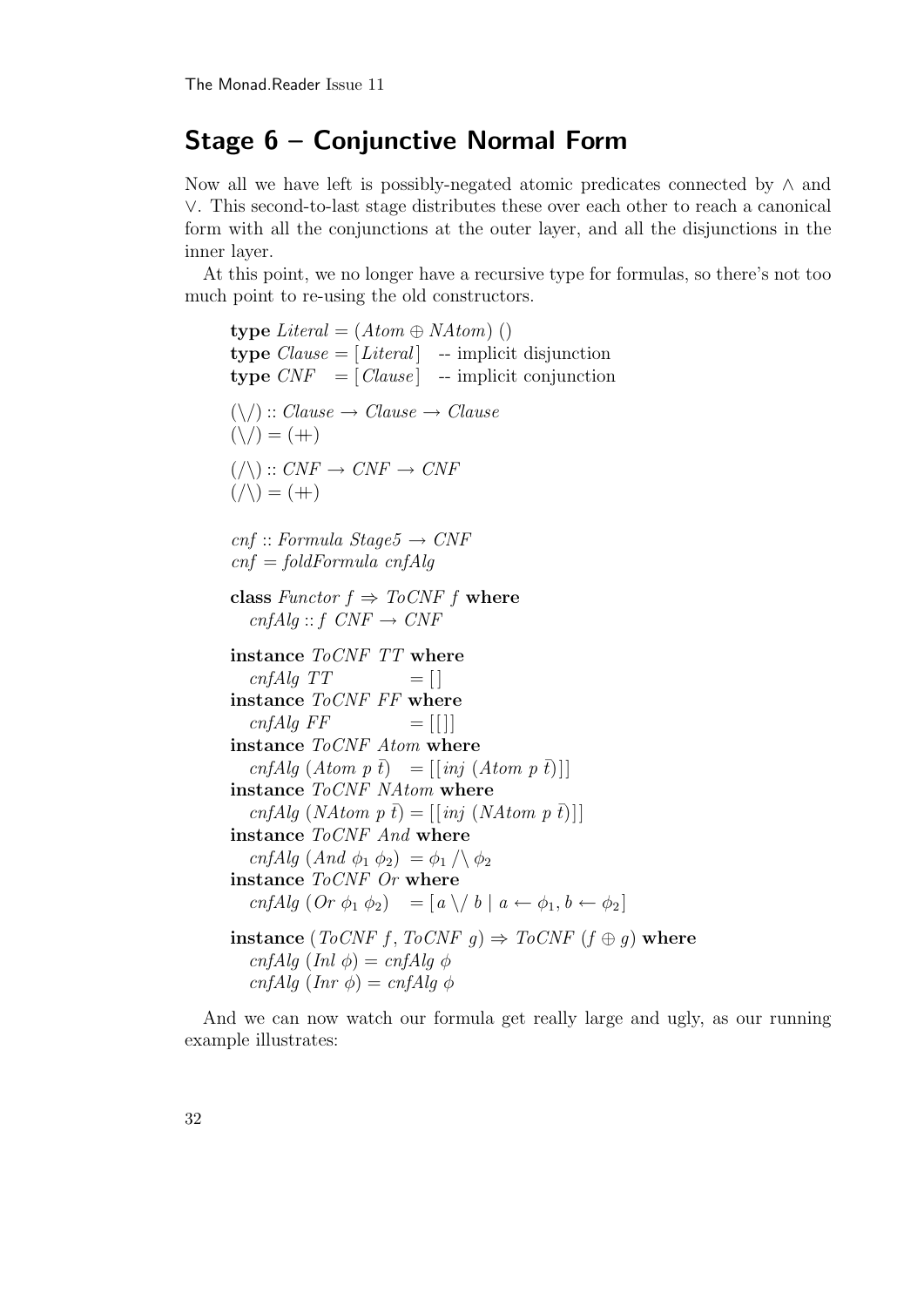```
*Main> texprint . cnf . prenex . skolemize
                     . pushNotInwards . elimImp $ foodFact
   (\neg Person(x1) \lor Food(Skol2(x1)) \lor \neg Food(x2) \lor Person(Skol6(x2)))\wedge (¬Person(x1) \vee Food(Skol2(x1)) \vee \neg Food(x2) \vee East(Skol6(x2), x2))\wedge (\neg Person(x1) \vee \neg Easts(x1, Skol2(x1)) \vee \neg Food(x2) \vee Person(Skol6(x2)))\wedge (\neg Person(x1) \vee \neg Easts(x1, Skol2(x1)) \vee \neg Food(x2) \vee East(Skol6(x2), x2))
```
## Stage 7 – Implicative Normal Form

There is one more step we can take to remove all those aethetically displeasing negations in the CNF result above, reaching the particularly elegant implicative normal form. We just gather all negated literals and push them to left of an implicit implication arrow, i.e. utilize this equivalence:

 $(\neg t_1 \vee \cdots \vee \neg t_m \vee t_{m+1} \vee \cdots \vee t_n) \Leftrightarrow ([t_1 \wedge \cdots \wedge t_m] \Rightarrow [t_{m+1} \vee \cdots \vee t_n])$ 

 $data$  *IClause* = *IClause* -- implicit implication  $[Atom ()]$  -- implicit conjunction  $[Atom ()]$  -- implicit disjunction type  $\textit{INF} = [\textit{IClause}]$  -- implicit conjuction  $\text{inf} :: CNF \rightarrow INF$ inf formula  $=$  map to Impl formula where toImpl disj = IClause [Atom p  $\bar{t}$  | Inr (NAtom p  $\bar{t}$ )  $\leftarrow$  disj]  $[t \t | Inl t@(Atom \_ - \rightleftharpoons disj]$ 

This form is especially useful for a resolution procedure because one always resolves a term on the left of an *IClause* with a term on the right.

\*Main> texprint . inf . cnf . prenex . skolemize . pushNotInwards . elimImp \$ foodFact

 $([Person(x1) \wedge Food(x2)] \Rightarrow [Food(Skol2(x1)) \vee Person(Skol6(x2))])$  $\wedge$  ([ $Person(x1) \wedge Food(x2)] \Rightarrow [Food(Skol2(x1)) \vee East(Skol6(x2), x2)]$ ]  $\wedge$  ([Person(x1)  $\wedge$  Eats(x1, Skol2(x1))  $\wedge$  Food(x2)]  $\Rightarrow$  [Person(Skol6(x2))])  $\wedge$  ([ $Person(x1) \wedge Easts(x1, Skol2(x1)) \wedge Food(x2)] \Rightarrow [Eats(Skol6(x2), x2)]$ ]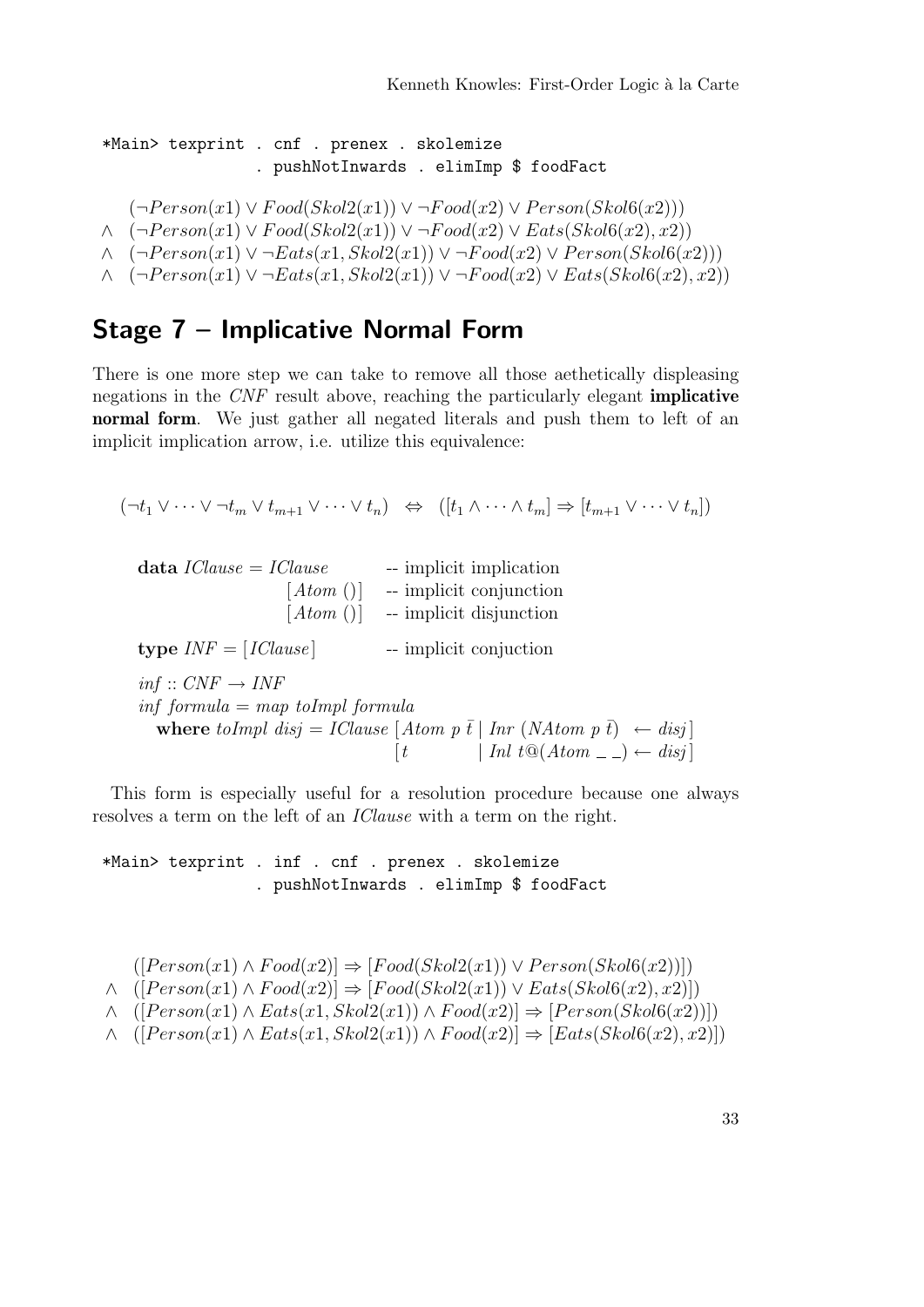# Voilà

Our running example has already been pushed all the way through, so now we can relax and enjoy writing *normalize*.

```
normalize :: Formula \; Input \rightarrow INFnormalize =inf \circ cnf \circ prenex \circ skolemize \circ pushNotInwards \circ elimImp
```
# Remarks

Freely manipulating coproducts is a great way to make extensible data types as well as to express the structure of your data and computation. Though there is some syntactic overhead, it quickly becomes routine and readable. There does appear to be additional opportunity for scrapping boilerplate code. Ideally, we could elminate both the cases for uninteresting constructors and all the "glue" instances for the coproduct of two functors. Perhaps given more first-class manipulation of type classes and instances [\[8\]](#page-34-5) we could express that a coproduct has only one reasonable implementation for **any** type class that is an implemention of a functor algebra, and never write an algebra instance for  $(\oplus)$  again.

Finally, Data Types à la Carte is not the only way to implement coproducts. In Objective Caml, polymorphic variants [\[9\]](#page-34-6) serve a similar purpose, allowing free recombination of variant tags. The HList library [\[10\]](#page-34-7) also provides an encoding of polymorphic variants in Haskell.

# About the Author

Kenneth Knowles is a graduate student at the University of California, Santa Cruz, studying type systems, concurrency, and parallel programming. He maintains a blog of mathematical musings in Haskell at <http://kennknowles.com/blog>

## **References**

- <span id="page-33-0"></span>[1] Koen Claessen and John Hughes. Quickcheck: An automatic testing tool for haskell. <http://www.cs.chalmers.se/~rjmh/QuickCheck/>.
- <span id="page-33-1"></span>[2] Stuart Russell and Peter Norvig. Artificial Intelligence: A Modern Approach. Prentice-Hall, Englewood Cliffs, NJ, 2nd edition edition (2003).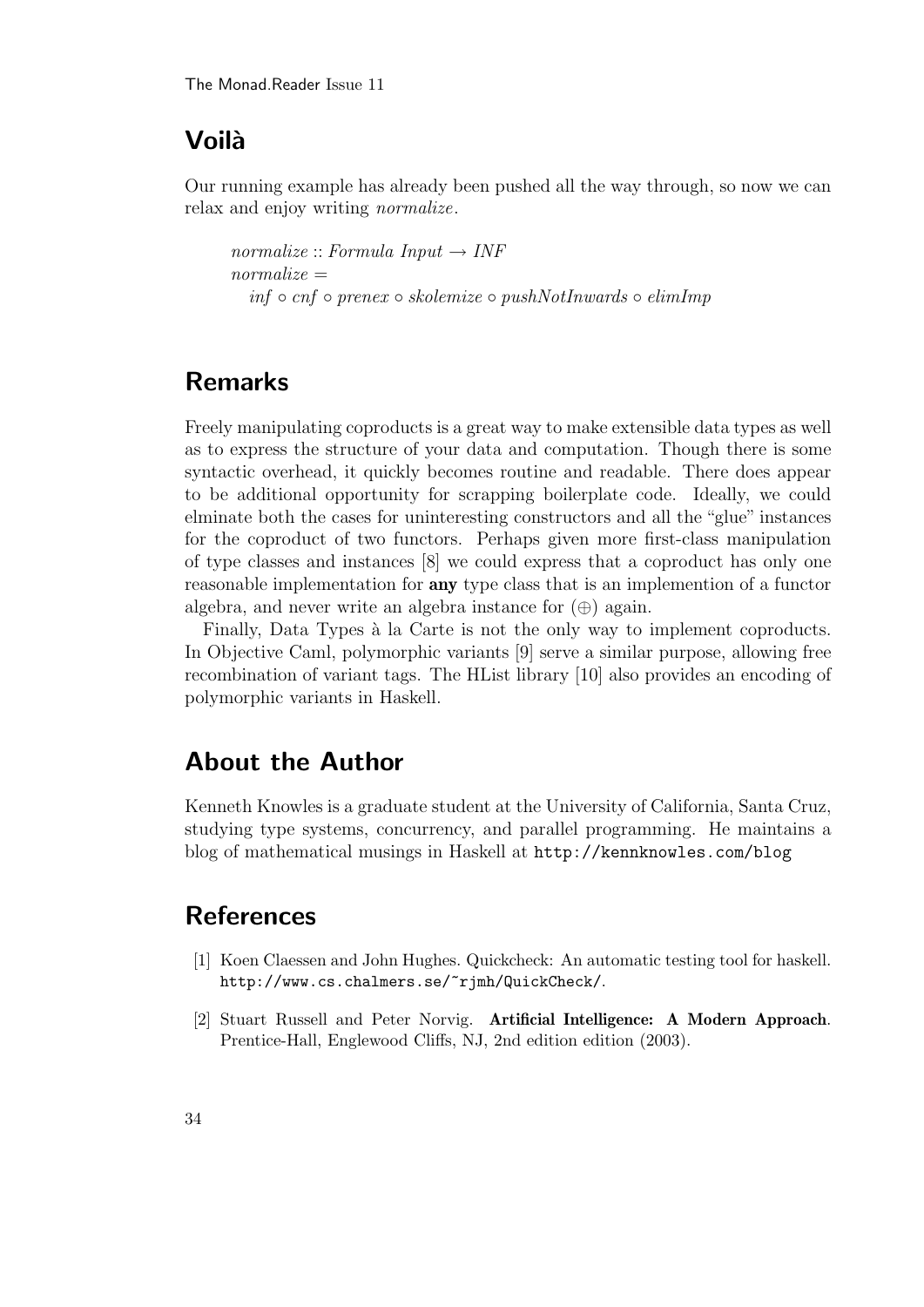- <span id="page-34-0"></span>[3] Wouter Swierstra. Data types à la carte. Journal of Functional Programming,  $18(4)$ :pages  $423 - 436$  (2008). [http://www.cs.nott.ac.uk/~wss/Publications/](http://www.cs.nott.ac.uk/~wss/Publications/DataTypesALaCarte.pdf) [DataTypesALaCarte.pdf](http://www.cs.nott.ac.uk/~wss/Publications/DataTypesALaCarte.pdf).
- <span id="page-34-1"></span>[4] Phil Wadler. Wadler's blog: Data types a la carte. [http://wadler.blogspot.com/](http://wadler.blogspot.com/2008/02/data-types-la-carte.html) [2008/02/data-types-la-carte.html](http://wadler.blogspot.com/2008/02/data-types-la-carte.html).
- <span id="page-34-2"></span>[5] Kenneth Knowles. [haskell-cafe] data types a la carte - automatic injections (help!). <http://www.haskell.org/pipermail/haskell-cafe/2008-July/045613.html>.
- <span id="page-34-3"></span>[6] John Launchbury and Simon L. Peyton Jones. State in haskell. Lisp and Symbolic Computation, 8(4):pages 293–341 (1995).
- <span id="page-34-4"></span>[7] Christoph Lüth and Neil Ghani. Combining monads using coproducts. In **Interna**tional Conference on Functional Programming (2002). [http://www.cs.nott.ac.](http://www.cs.nott.ac.uk/~nxg/papers/icfp02.ps.gz) [uk/~nxg/papers/icfp02.ps.gz](http://www.cs.nott.ac.uk/~nxg/papers/icfp02.ps.gz).
- <span id="page-34-5"></span>[8] Matthieu Sozeau and Nicolas Oury. First-class type classes. In **Types and Higher-**Order Logics (2008). <http://sneezy.cs.nott.ac.uk/~npo/classes.pdf>.
- <span id="page-34-6"></span>[9] Xavier Leroy, Damien Doligez, Jacques Garrigue, Didier Rémy, and Jérôme Vouillon. The objective caml system release 3.10 documentation and user's manual (2007). <http://caml.inria.fr/pub/docs/manual-ocaml/manual006.html>.
- <span id="page-34-7"></span>[10] Oleg Kiselyov, Ralf Lämmel, and Keean Schupke. Strongly typed heterogeneous collections. In Haskell '04: Proceedings of the ACM SIGPLAN workshop on Haskell, pages 96–107. ACM Press (2004). <http://homepages.cwi.nl/~ralf/HList/>.

# Appendix –  $\mathsf{PT}$ FXPrinting

We need to lift all the document operators into the freshness monad. I wrote all this starting with a pretty printer, so I just reuse the combinators and spit out TeX (which doesn't need to actually be pretty in source form).

 $sepBy \ str = hsep \circ punctuate \ (text \ tr \ str)$  $(\langle +\rangle) = \text{lift} M2 (\langle +\rangle)$  $(\ll\rightarrow) = \text{lift} M2 (\ll\rightarrow)$  $textM = return \circ text$  $parents$  = liftM parens

class Functor  $f \Rightarrow TeXAlg f$  where  $textAlg :: f (Supply Doc) \rightarrow Supply Doc$ 

instance TeXAlg Atom where  $textAlg (Atom p \bar{t}) = return \circ \text{tex } \$ \text{Const } p \bar{t}$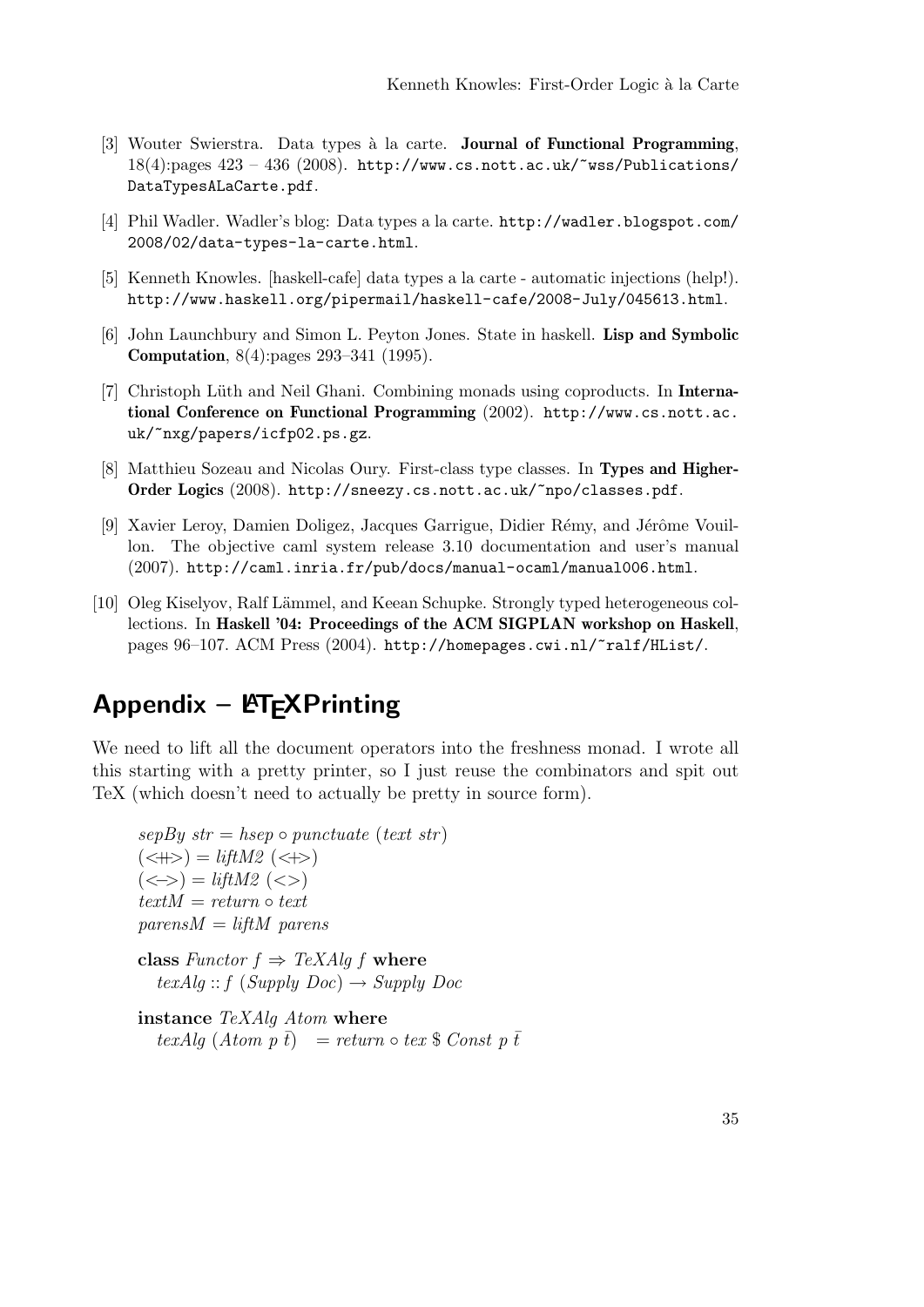instance TeXAlg NAtom where texAlg (NAtom p  $\bar{t}$ ) = textM "\\neg" <\\pmath> (return  $\circ$  tex \$ Const p  $\bar{t}$ ) instance TeXAlg TT where  $textAlg = textM$  "TT" instance TeXAlg FF where  $textAlg = \text{text} M$  "FF" instance TeXAlg Not where texAlg (Not a)  $= textM$  "\\neg" <-> parensM a instance TeXAlg Or where  $texAlg$   $(Or a b)$  = parensM a  $\iff textM$  "\\vee"  $\iff$  parensM b instance TeXAlg And where  $textAlg (And a b) = parentsMa$  $\iff textM$  "\\wedge"  $\iff$  parensM b instance TeXAlg Impl where  $textAlg (Impl a b) = parents M a$  $\iff textM$  "\\Rightarrow"  $\iff$  parensM b instance TeXAlg Forall where  $textAlg (For all t) =$ **do** uniq  $\leftarrow$  fresh let  $name = "x_{-}{'} + show$   $uniq + "}'$  $textM$  "\\forall"  $\iff \textit{textM name}$  $\iff \text{textM}$  ".\\, "  $\iff$  parensM (t (Var name)) instance TeXAlg Exists where  $textAlg (E x i s t) =$ **do** uniq  $\leftarrow$  fresh let  $name = "c_{'+ " + show uniq + "}'$  $text$  "\\exists"  $\iff \text{textM}$  name  $\iff \text{textM}$  ".\\,"  $\iff$  parensM (t (Var name))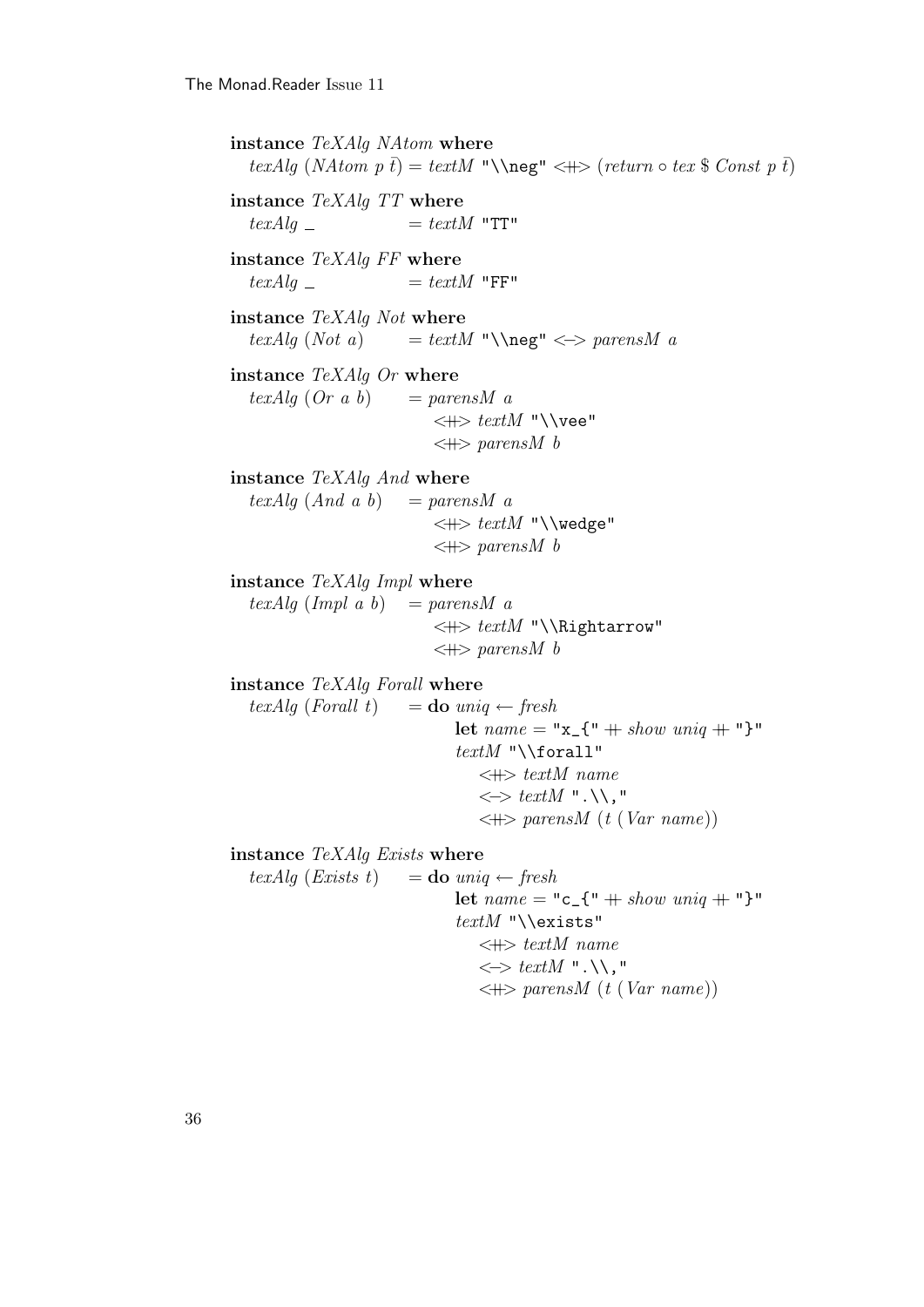instance (TeXAlg f, TeXAlg g)  $\Rightarrow$  TeXAlg (f  $\oplus$  g) where  $textAlg (Inl x) = \text{textAlg} x$  $textAlg (Inr x) = \text{tex}Alg x$ 

#### class TeX a where  $tex: a \rightarrow Doc$

#### instance  $TeXAlg f \Rightarrow TeX$  (Formula f) where  $textrm{ formula} = evalState$ (foldFormula texAlg formula) initialUniqueSupply

instance (Functor f, TeXAlg f)  $\Rightarrow$  TeX (f ()) where  $tex\ x = evalState$  $(textAlg \circ fmap (const (textM "")) \$  x) initialUniqueSupply

#### instance TeX CNF where tex formula =  $sepBy$  "\\wedge" \$ fmap (parens ◦ sepBy "\\vee" ◦ fmap tex ) formula

#### instance TeX IClause where

tex (IClause  $p \ q$ ) = (brackets  $\$ sepBy " $\wedge \$ redge"  $\$ fmap tex  $\$  p)  $\iff text$  "\\Rightarrow"  $\iff$  (brackets  $\$ sepBy "\\vee"  $\$ fmap tex  $\$  q)

instance TeX INF where tex formula =  $sepBy$  " $\iota$  wedge" \$ fmap (parens  $\circ$  tex) \$ formula

#### instance TeX Term where

 $textrm{ } (Var \; x) = text \; x$ tex  $(Const \ c \ ||) = text \ c$ tex (Const c args) = text  $c \leq$  parens (sep By "," (fmap tex args))

texprint :: TeX  $a \Rightarrow a \rightarrow IO()$  $texprint = putStrLn \circ render \circ tex$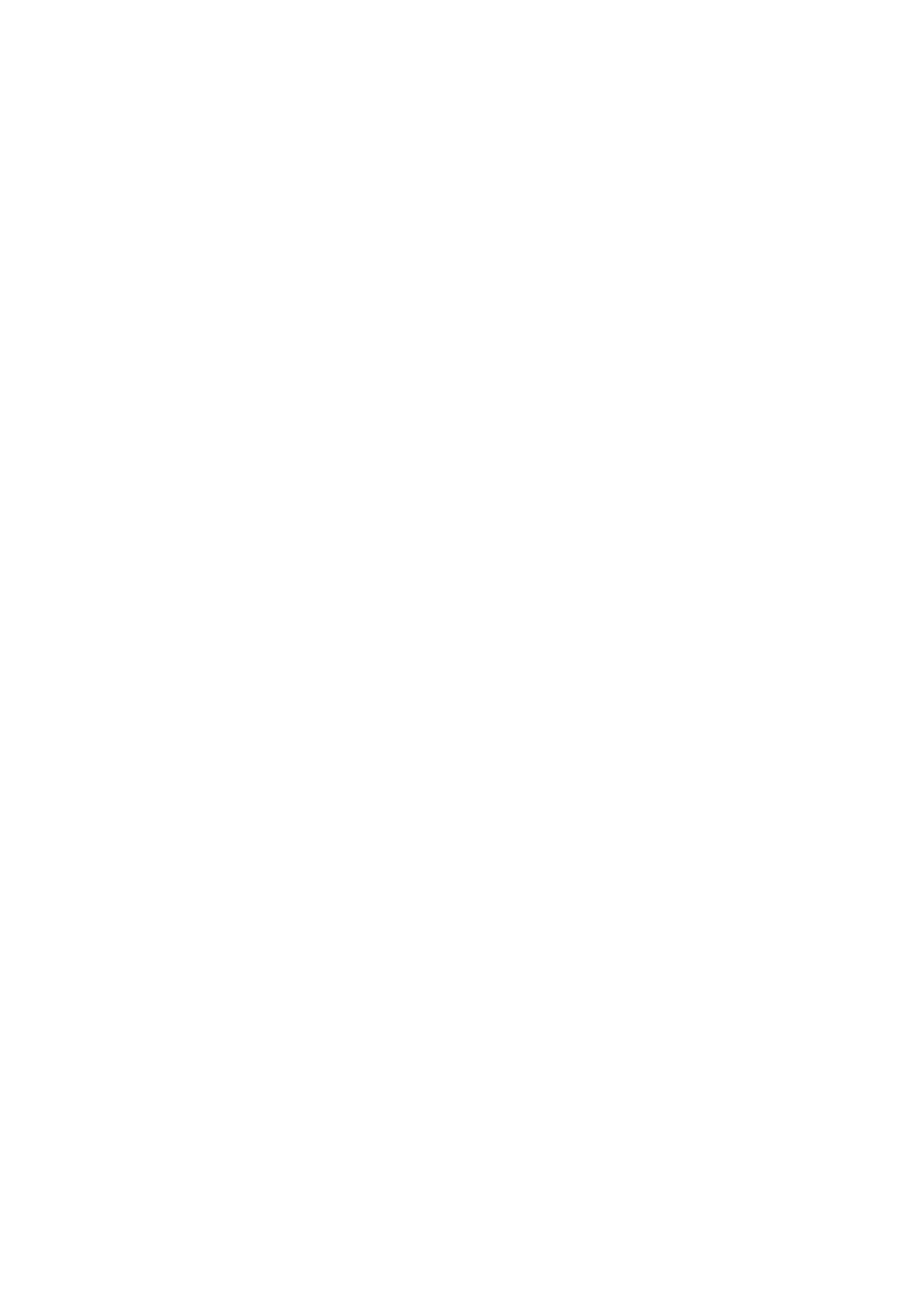# MonadPlus: What a Super Monad!

by Douglas M. Auclair (doug@cotilliongroup.com)

<span id="page-38-0"></span>MonadPlus types are often touted to be useful for logic programming with implementations of the amb operator being given as the demonstrative example. That's all well and good, but to do effective logic programming, we not only need nondeterminism, but also need the results delivered quickly. This article takes a page from the book of lessons learned by logic programmers and applies their fruits here to deliver a logic programming style (over a small domain) that is typeful, nondeterministic, and efficient.

## MonadPlus Types

The application of category theory in Haskell has given us the concept of monad. Before monads, expressing computations, such as input/output, or state, were a rather awkward affair. With monads these computations are now handled much more naturally in the purely functional domain.

It doesn't stop there, the *MonadPlus* class layers on top of monad's *fail* (expressed as mzero) the concept of success(es) (expressed as mplus). This new functionality can be used to model nondeterministic computation, or computations that proceed along multiple possible paths, as we shall see.

First, let's take a look at three monad types that can also be *MonadPlus* types. Haskell comes with three kinds of monads that have been used specifically for nondeterministic computation: the Maybe monad, the list data type and, a new one, the Either monad.

#### Mabye Monad

Besides the IO monad, the Maybe monad is perhaps the first monad that Haskell programmers encounter. This type has two constructors: Nothing and Just x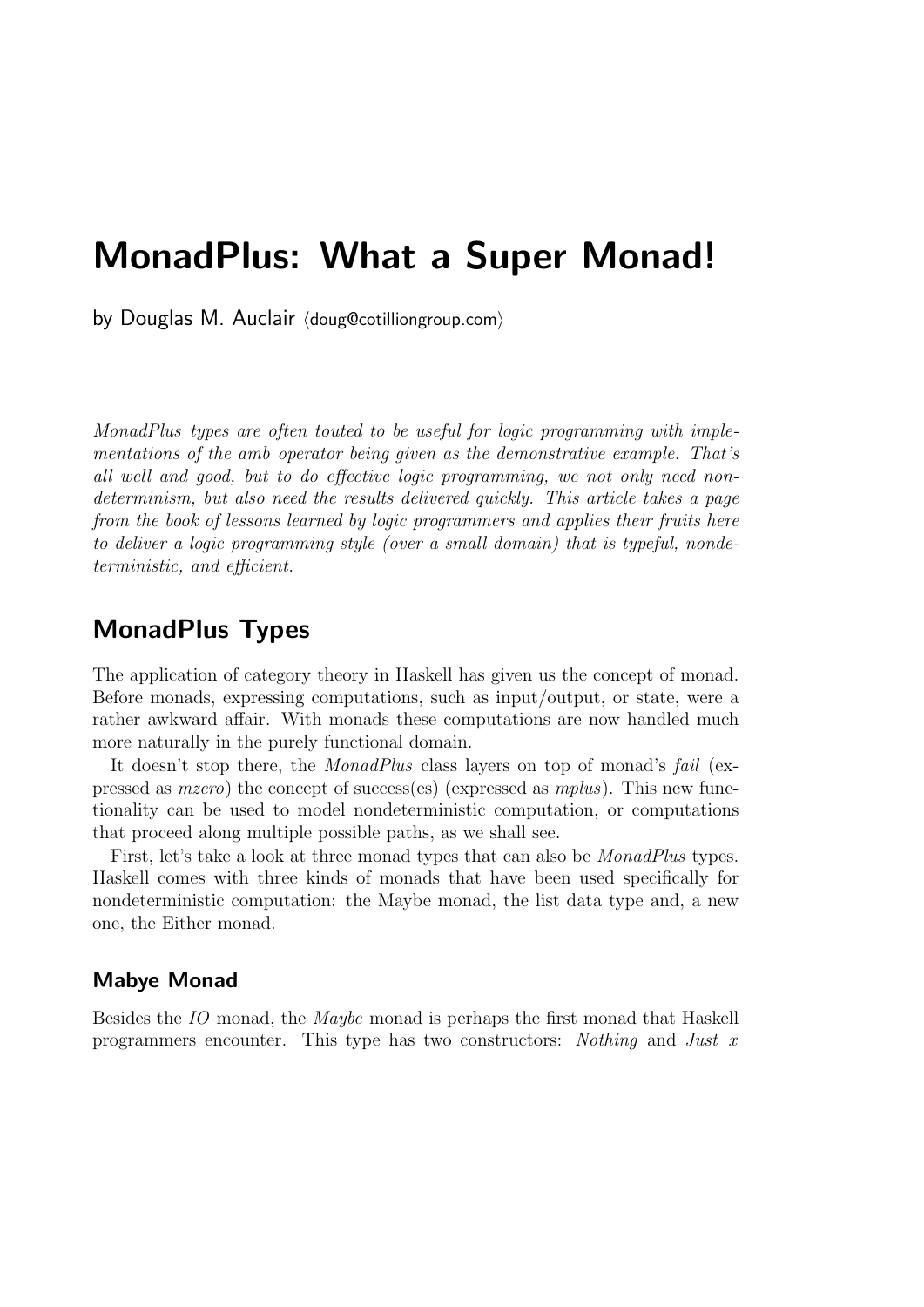#### The Monad.Reader Issue 11

(where  $x$  is the specific value of the computation). The Maybe monad is illustrated by the two dialogues below:

| Waiter: | How is the pork chop, can I get you anything to go with that? |
|---------|---------------------------------------------------------------|
|         | Customer: Oh, <i>Nothing</i> for me, thanks.                  |
| Waiter: | Wonderful, enjoy your meal.                                   |

Or alternatively:

| Waiter: | How is the pork chop, can I get you anything to go with that? |
|---------|---------------------------------------------------------------|
|         | Customer: Oh, <i>Just</i> a small bowl of applesauce, please? |
| Waiter: | Sure, I'll bring that right out.                              |

The waiter in the above two scenarios doesn't know exactly what the customer will want, but that waiter is pretty sure the customer will ask for *Nothing* or for Just something, and these options describe the *Maybe* monad type.

Another example of this kind of monad is the list data type. But whereas the Maybe monad allows two options (the answer or failure), the list data type allows multiple answers, or even no answers at all, represented by the empty list. These kinds of monads form a protocol called the *MonadPlus* class, just as the more general monad data types form the more general protocol of the Monad class.

First, let us specify and explain what the MonadPlus protocol is. All MonadPlus types must have the following two functions defined:

mzero :: m a  $mplus :: m \ a \rightarrow m \ a \rightarrow m \ a$ 

For the Maybe instance of the MonadPlus class the above functions are defined as follows:

 $mzero = Nothing$ Nothing 'mplus'  $b = b$  $a \text{ `mplus' } b = a$ 

In other words, *Nothing* is the failure case, and *mplus* tries to choose a non-Nothing value (roughly: "If a is Nothing, pick b; otherwise pick a." Here's a question for you: what happens when both a and b are Nothing, and for what reason?) Note the interesting semantics of  $mplus -$  it is not at all addition, as we expect, for:

\*Main> Just 3 'mplus' Just 4 Just 3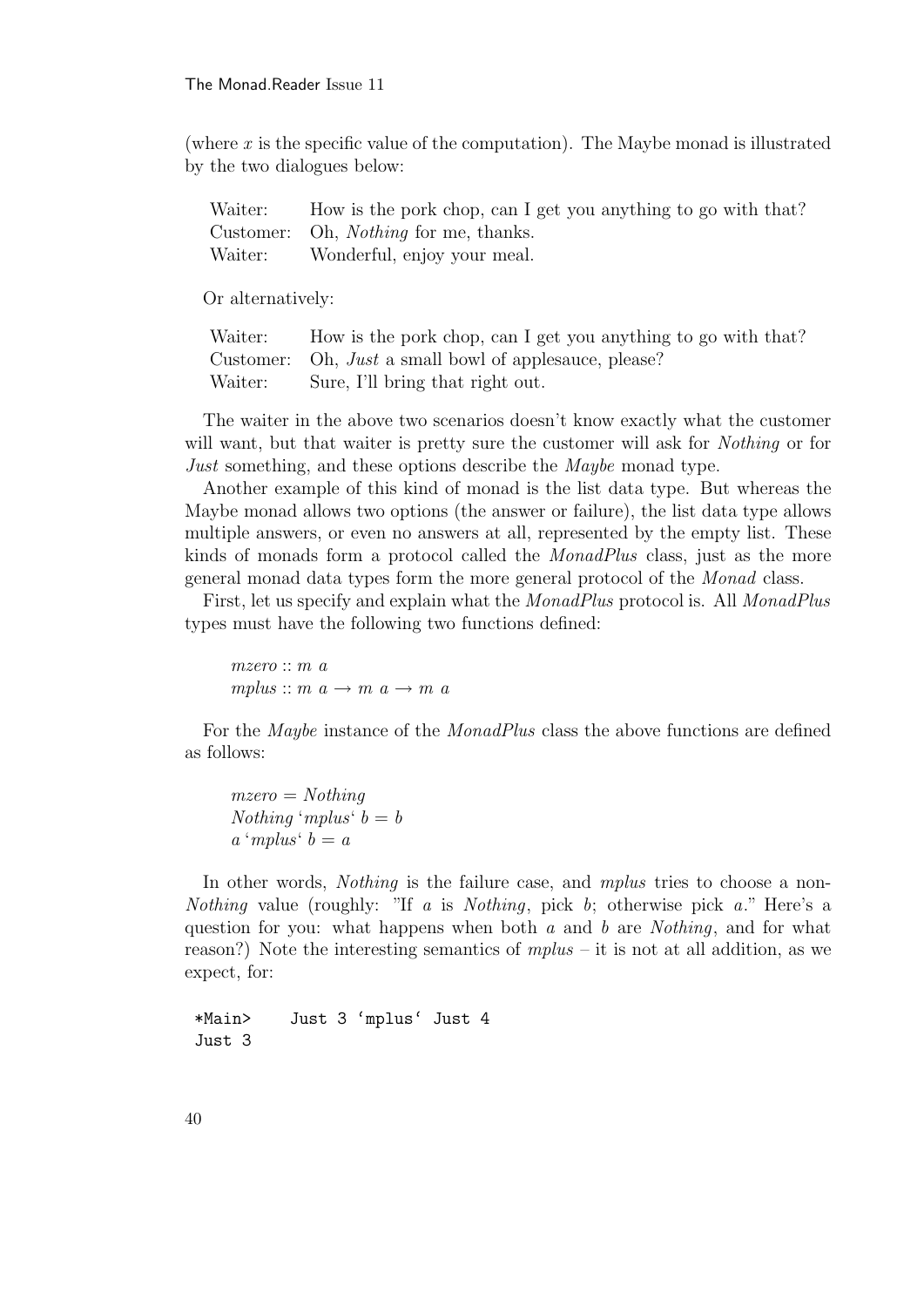If we wish to do monadic addition, we need to define such an operator . . .

 $madd::(Monad m, Num a) \Rightarrow m a \rightarrow m a \rightarrow m a$  $madd = liftM2 (+)$ 

... giving Just 3 'madd' Just  $4 =$  Just 7.

So, now *madd* is not *mplus* (which is not addition): it is addition for monads containing numbers, and it either heightens awareness or annoys the cause of "MADD" (Mothers Against Drunk Driving). Got all that?

The *Maybe* type has a special handler, called *maybe*. Its type signature is:

 $maybe :: b \rightarrow (a \rightarrow b) \rightarrow Maybe \ a \rightarrow b$ 

What does this function do? One can read the arguments from right to left, to get the feel of an if-then-else: if the last argument is Just a, then pass a to the second argument (which is a function that converts an a to the proper return type); else return the first argument. A very compact and useful function when working with Maybe types.

#### List Monad

The second most commonly used data type used for non-deterministic computation is the list MonadPlus data type. It has an interesting variation from the Maybe definition:

```
mzero = []mplus = (+)
```
In other words, the empty list  $($ [ $)$ ] is the base (failure) case, and mplus here actually is addition ('concatenation', to be technically correct); addition, that is, in the list-sense. But it all works out, particularly when it comes to the base cases, for:

```
*Main> [3] 'mplus' [4]
[3, 4]
*Main> Just 3 'mplus' Just 4
Just 3
```
But this difference is consistent with the different types: the list monad allows for multiple solutions, whereas the Maybe monad allows only one.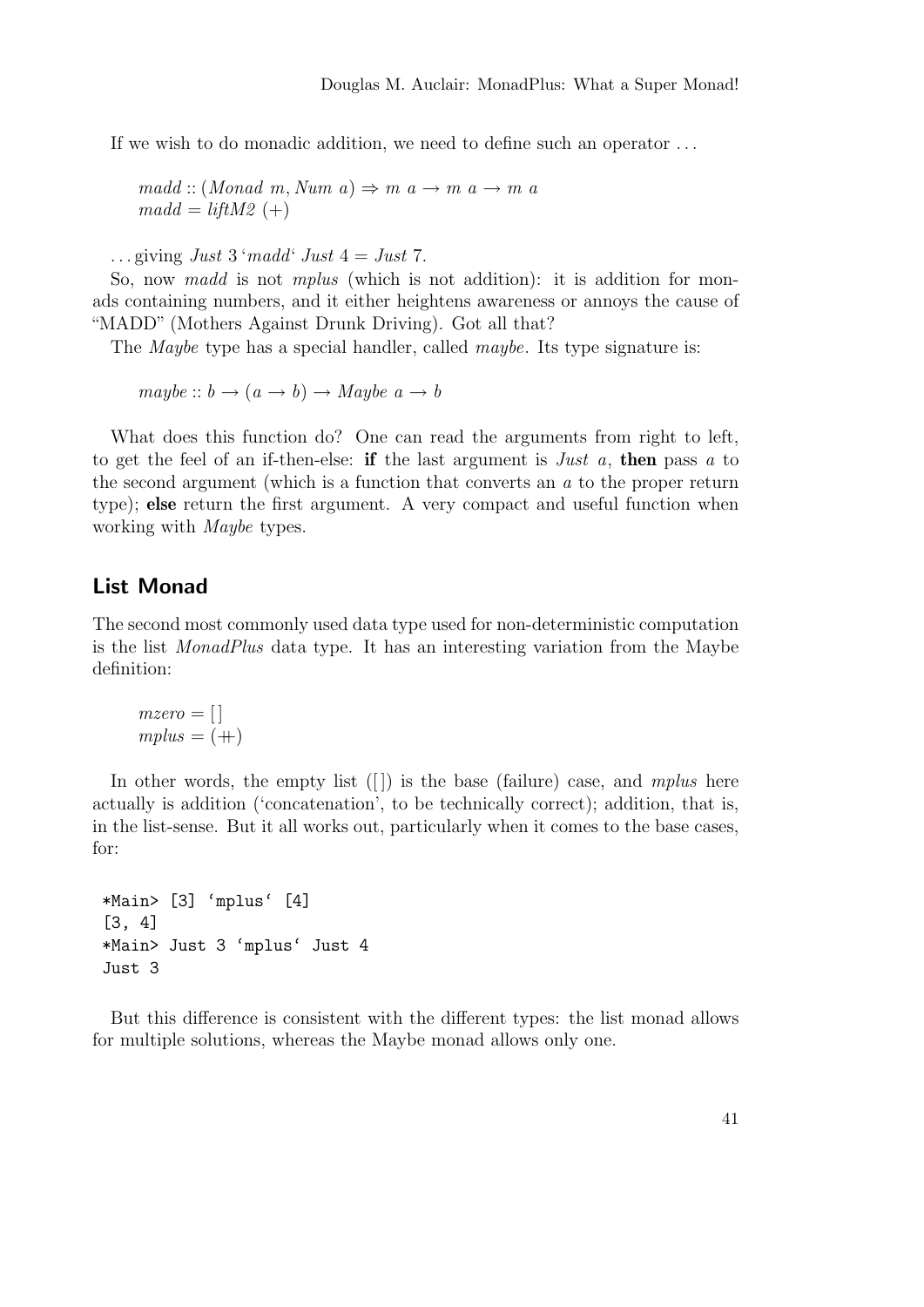#### Either Monad

The third data type that is used, albeit less frequently, for non-deterministic computation is the Either data type. It's structure is as follows:

data Either  $a b = Left a | Right b$ 

The way Either operates is that it offers a mutually-exclusive choice. For example, little Isabel sits to my Left and Elena Marie sits to my Right, so at 4 p.m. I must choose *Either* one to serve tea first: *Left Isabel* or *Right ElenaMarie*.

The interesting distinction of the *Either* monad to *MonadPlus* types such as the list data type and the *Maybe* monad is that both options are weighed equally. More to the point, neither is considered to be the base case. This means that Either qua Either is not in the MonadPlus class. With this caveat, can the Either type be used for non-deterministic computation? Yes, absolutely! Particularly when working with arrows, but that topic is outside the scope of this article.

Not only can the *Either* type be used in its basic monadic form, but it also can be coerced into the MonadPlus class. How? It's simple, really. By choosing one of the branches to be the base (the Haskell library designers chose  $Left$ ), the Either type now conforms to that protocol. The convention assigns the error message (a String) to the Left and the value sought is assigned to the Right one. This rather reduces *Either* to a glorified, error-handling, *Maybe*, and that is how it is used in every-day Haskell code for the most part.

The *Either* monad also has a special handler, *either*, with the type signature of:

*either* :: 
$$
(a \rightarrow c) \rightarrow (b \rightarrow c) \rightarrow Either \space a \space b \rightarrow c
$$

This function is in the same vein as the *Maybe* handler, but complicated by the fact that *maybe* has only one (success) type to handle, whereas this function has two possible types it deals with – *either*'s type translates as: if the answer from the third argument (*Either a b*) is *Left a*, then feed a to the first argument (a function that converts the input value of type  $a$  to the output of type  $c$ ), but if the answer from the third argument is of type  $Right\ b$ , then feed b to the second argument (a function that converts the input value of type  $b$  to the output of type  $c$ ).

#### Send more money

The previous section introduced three instances of MonadPlus, here we'll focus on one of them (the list monad) to demonstrate declarative nondeterministic programming, highlighting the guard monadic function. We will be using the standard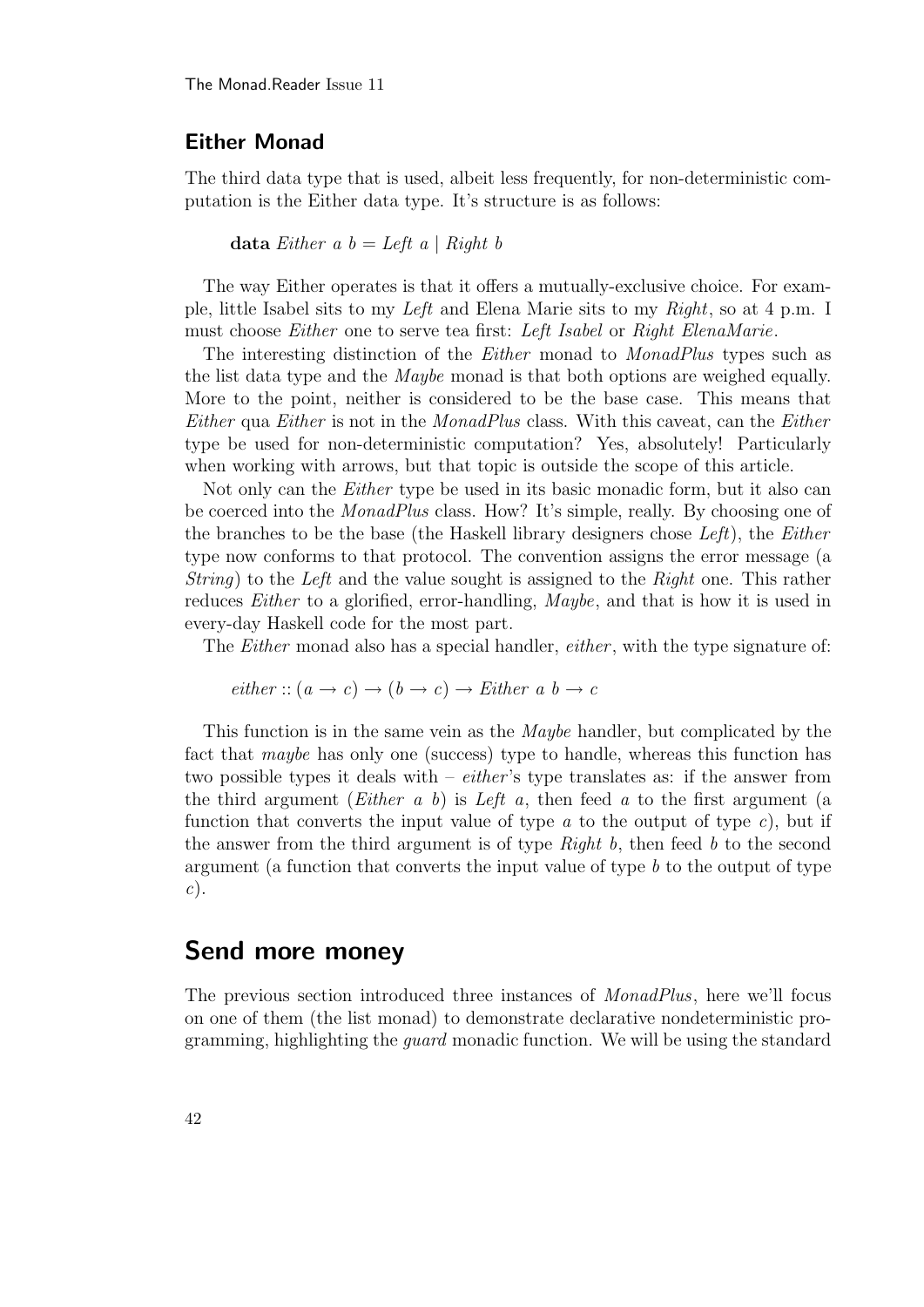nondeterministic "Hello, world!" problem, that is: solving a simple cryptarithmetic problem:

 $SEND + MORE = MONEY$ 

. . . that is, we must find digits between 0 and 9 to substitute for all the above letters such that the result of the substitution yields a correct arithmetic calculation. We will start with a simple solution, before iteratively improving its efficiency.

First up, list comprehensions are a powerfully expressive programming technique that so naturally embodies the nondeterministic programming style that users often don't know they are programming nondeterministically. List comprehensions are expressions of the form . . .

 $\lceil x \rceil$  qualifiers on  $x \rceil$ 

 $\dots$  where x represent each element of the generated list, and the qualifiers either generate or constraint values for  $x$ . Given the above definition of list comprehensions, writing the solution for our cryptarithmetic problem becomes almost as simple as writing the problem itself:

$$
[(s, e, n, d, m, o, r, e, m, o, n, e, y)]
$$
  
\n
$$
|s \leftarrow digit, e \leftarrow digit, n \leftarrow digit,
$$
  
\n
$$
d \leftarrow digit, m \leftarrow digit, o \leftarrow digit,
$$
  
\n
$$
r \leftarrow digit, y \leftarrow digit,
$$
  
\n
$$
num [s, e, n, d] + num [m, o, r, e]
$$
  
\n
$$
\equiv num [m, o, n, e, y]
$$
  
\nwhere  $digit = [0..9]$   
\n
$$
num = foldl ((+) \circ (*10)) 0
$$

Here the num function converts a list of digits to the corresponding integer. For example, num  $[1, 2, 3]$  evaluates to 123. Easy, but when run, we see that it's not really what we needed for the answer is . . .

[(0, 0, 0, 0, 0, 0, 0, 0, 0, 0, 0, 0, 0),(0, 0, 0, 1, 0, 0, 0, 0, 0, 0, 0, 0, 1), ...

... and 1153 others. No, we wish to have  $SEND + MORE = MONEY$  such that S and M aren't zero and that all the letters represented different digits, not, as was in the case of the first solution, all the same digit (0). Well, whereas we humans can take some obvious constraints by implication, software must be explicit, so we need to code that S and M are strictly positive (meaning, "greater than zero") and that all the letters are different from each other. Doing that, we arrive at the more complicated, but correct, following solution . . .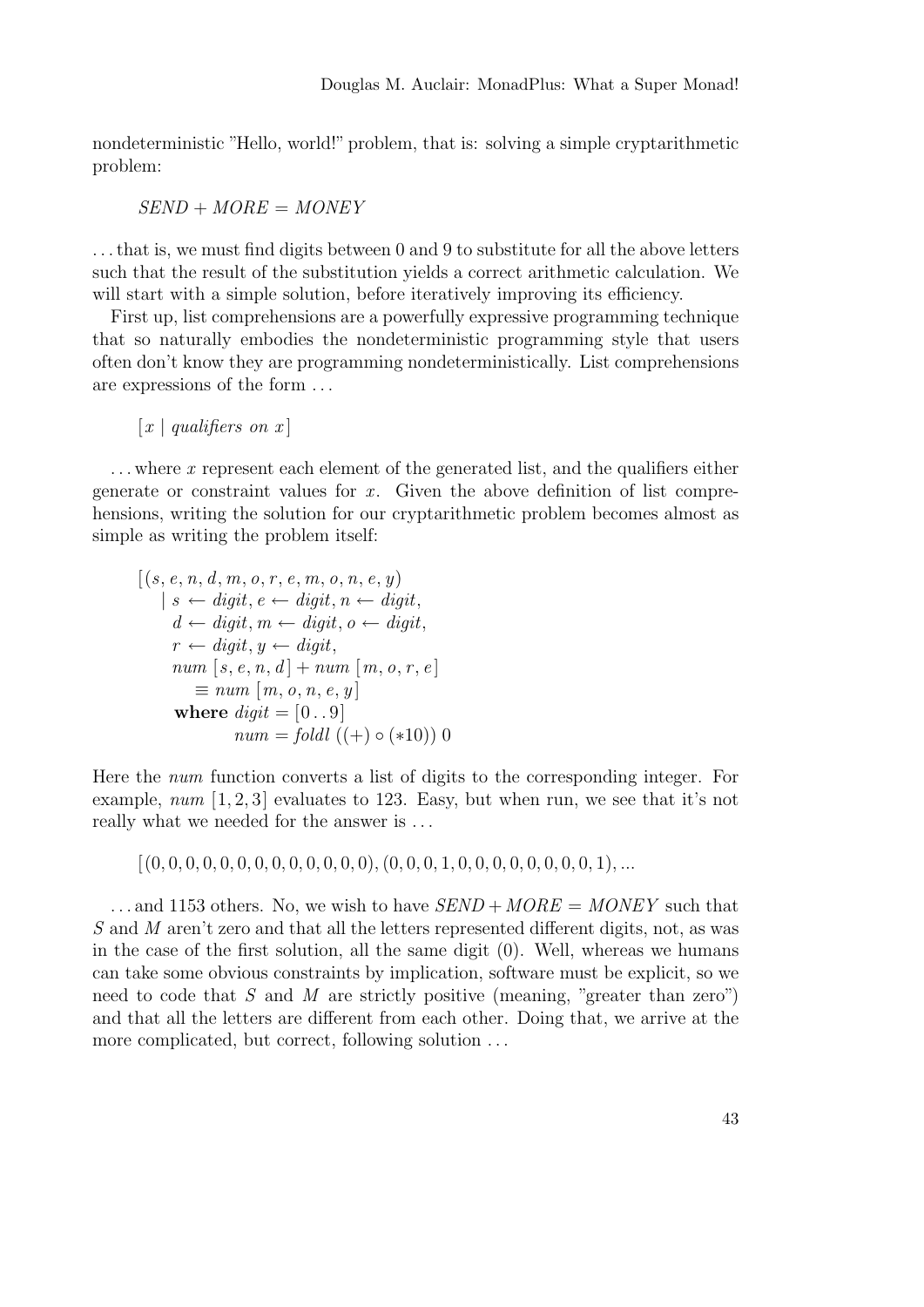The Monad.Reader Issue 11

$$
[(s, e, n, d, m, o, r, e, m, o, n, e, y)]
$$
\n
$$
|s \leftarrow digit, s > 0,
$$
\n
$$
e \leftarrow digit, n \leftarrow digit, d \leftarrow digit,
$$
\n
$$
m \leftarrow digit, m > 0,
$$
\n
$$
o \leftarrow digit, r \leftarrow digit, y \leftarrow digit,
$$
\n
$$
different [s, e, n, d, m, o, r, y],
$$
\n
$$
num [s, e, n, d] + num [m, o, r, e]
$$
\n
$$
= num [m, o, n, e, y]]
$$
\nwhere  $digit = [0..9]$ \n
$$
num = foldl ((+) \circ (*10)) 0
$$
\n
$$
different (h : t) = diff' h t
$$
\n
$$
diff' x [] = True
$$
\n
$$
diff' x list@ (h : t) = all (\neq x) \,lst \wedge diff' h t
$$

The function  $differential$ , via the helper function  $diff'$ , checks if every element of the argument list are (not surprisingly) different. After a prolonged period (434 seconds), this expression delivers the answer:

 $[(9, 5, 6, 7, 1, 0, 8, 5, 1, 0, 6, 5, 2)]$ 

Okay! We now have the solution, so we're done, right? Well, yes, if one has all that time to wait for a solution and is willing to do the waiting. However, I'm of a more impatient nature: the program can be faster; the program must be faster.

#### En Guard!

There are few ways to make this program run faster, and they involve providing hints (sometimes answers) to help the program make better choices. We've already done a bit of this with the constraints for both  $S$  and  $M$  to be positive and adding the requirement that all the letters be different digits. So, presumably, the more hints the computer has, the better and faster it will be in solving this problem.

Knowing the problem better often helps in arriving at a better solution, so let's study the problem again:

$$
\begin{array}{c c c c c c c} \textbf{S} & \textbf{E} & \textbf{N} & \textbf{D} \\ \textbf{+} & \textbf{M} & \textbf{O} & \textbf{R} & \textbf{E} \\ \hline \textbf{M} & \textbf{O} & \textbf{N} & \textbf{E} & \textbf{Y} \end{array}
$$

The first (highlighted) thing that strikes me is that in  $MONEY$ , the M is freestanding – its value is the carry from the addition of the  $S$  from  $SEND$  and the M from MORE. Well, what is the greatest value for the carry? If we maximize everything, then the values assigned are  $8$  and  $9$  to either of  $S$  and  $M$ , then we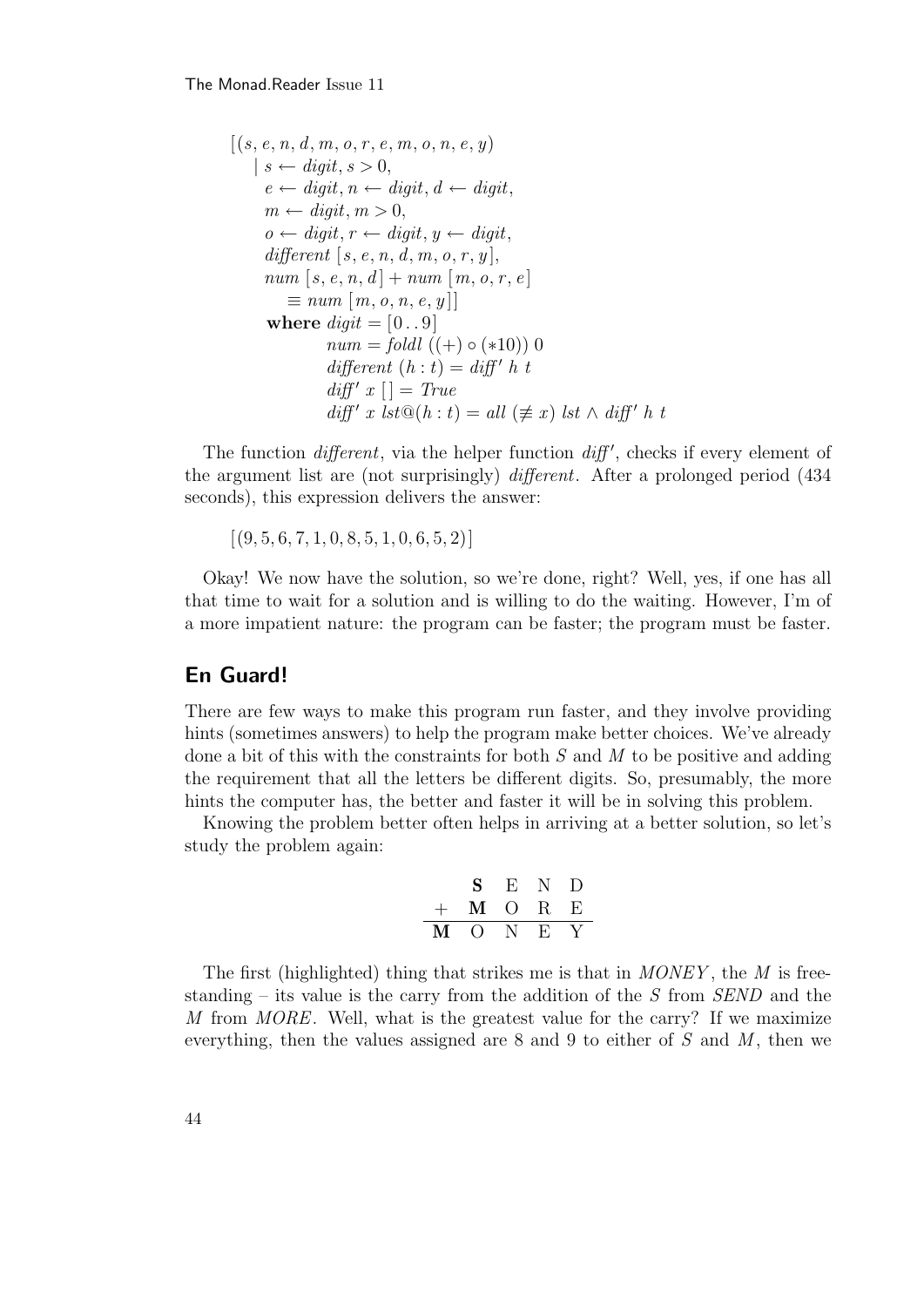find the carry can at most be 1, even if there's carry over (again, of at most 1) from adding the other digits. That means  $M$ , since it is not 0, must be 1.

What about for  $S$ , can we narrow its value? Yes, of course. Since  $M$  is fixed to 1, S must be of a value that carries 1 over to  $M$ . That means it is either 9 if there's no carry from addition of the other digits or 8 if there is. Why? Simple: O cannot be 1 (as  $M$  has taken that value for itself), so it turns out that there's only one value for O to be: 0! We've fixed two values and limited one letter to one of two values, 8 or 9. Let's provide those constraints (or "hints") to the system.

But before we do that, our list compression is growing larger with these additional constraints, so let's unwind into an alternate representation that allows us to view the smaller pieces individually instead of having to swallow the whole pie of the problem in one bite. This alternative representation uses the do-notation, with constraints defined by *quards*.

A guard is of the following form:

#### guard :: MonadPlus  $m \Rightarrow Bool \rightarrow m$  ()

What does that do for us? Recall that *MonadPlus* types have a base value (mzero) representing failure. Now guard translates the input Boolean constraint into either mzero (failure) or into a success value. Since the entire monadic computation is chained by mplus, a failure of one test voids that entire branch (because the failure propogates through the entire branch of computation).

So, now we are armed with *guard*, we rewrite the solution with added constraints in the new do-notation resulting in the code in Figure 1. Besides the obvious structural difference from the initial simple solution, we've introduced a few other changes:

- $\triangleright$  When fixing a value, we use the **let**-construct.
- $\blacktriangleright$  As we've grounded M and O to 1 and 0 respectively, we've eliminated those options from the digit list.
- $\triangleright$  Since the do-notation works with monads in general (it's not restricted to lists only), we need to make explicit our result. We do that with the return function at the end of the block.

What do these changes buy us?

 $[(9, 5, 6, 7, 1, 0, 8, 5, 1, 0, 6, 5, 2)]$ 

. . . returned in 0.4 seconds.

One thing one learns quickly when doing logic, nondeterministic, programming is that the sooner a choice is settled correctly, the better. By fixing the values of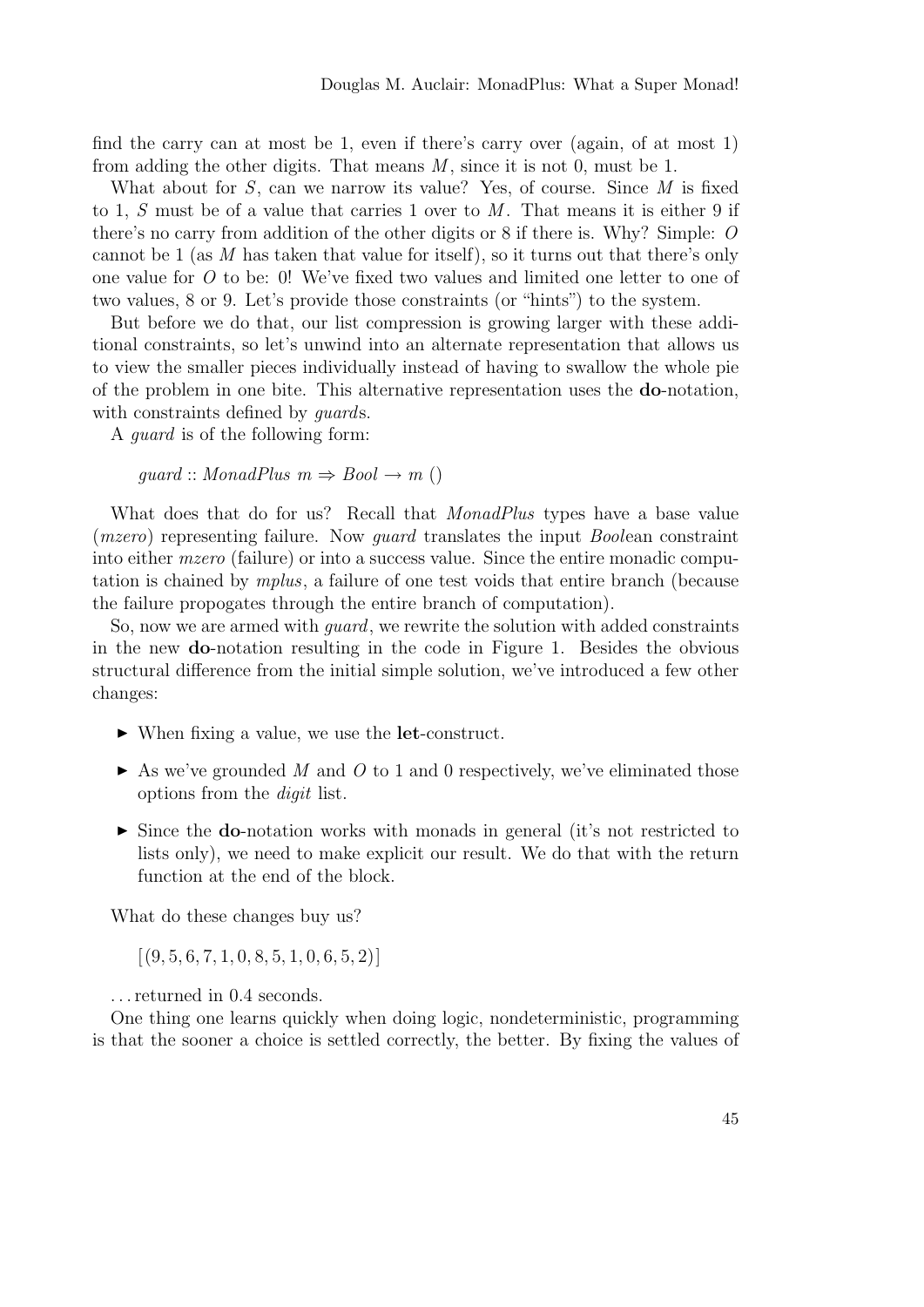```
do let m = 1let \rho = 0s \leftarrow \textit{digit}guard (s > 7)e \leftarrow diaitn \leftarrow digitd \leftarrow digitr \leftarrow \text{digit}y \leftarrow digitguard (differential [s, e, n, d, m, o, r, y])quard (num [s, e, n, d] + num [m, o, r, e] \equiv num [m, o, n, e, y])return (s, e, n, d, m, o, r, e, m, o, n, e, y)where \text{digit} = [2..9]
```
**Figure 1:** Searching with the **do**-notation and *gaurd* function

M and O we entirely eliminate two lines of inquiry but also eliminate two options from all the other following choices, and by refining the guard for  $S$  we eliminate all but two options when generating its value.

In nondeterministic programming, elimination is good!

#### Adding a bit of state

So, we're done, right? Yes, for enhancing performance, once we're in the subsecond territory, it becomes unnecessary for further optimizations. So, in that regard, we are done. But there is some unnecessary redundancy in the above code from a logical perspective: once we generate a value, we know that we are not going to be generating it again. We know this, but  $\text{digit}$ , being the amb operator doesn't, regenerating that value, then correcting that discrepancy only later in the computation when it encounters the different guard.

We need the computation to work a bit more like we do, it needs to remember what it already chose and not choose that value again. This sounds very much like **memoization** for which the *State* monad is well-suited; so let's incorporate that into our generator here.

What we need is for our *amb* operator to select from the pool of digits, but when it does so, it removes that selected value from the pool. In a logic programming language, such as Prolog, this is accomplished easily enough as nondeterminism and memoization (via difference lists) are part of the language semantics. In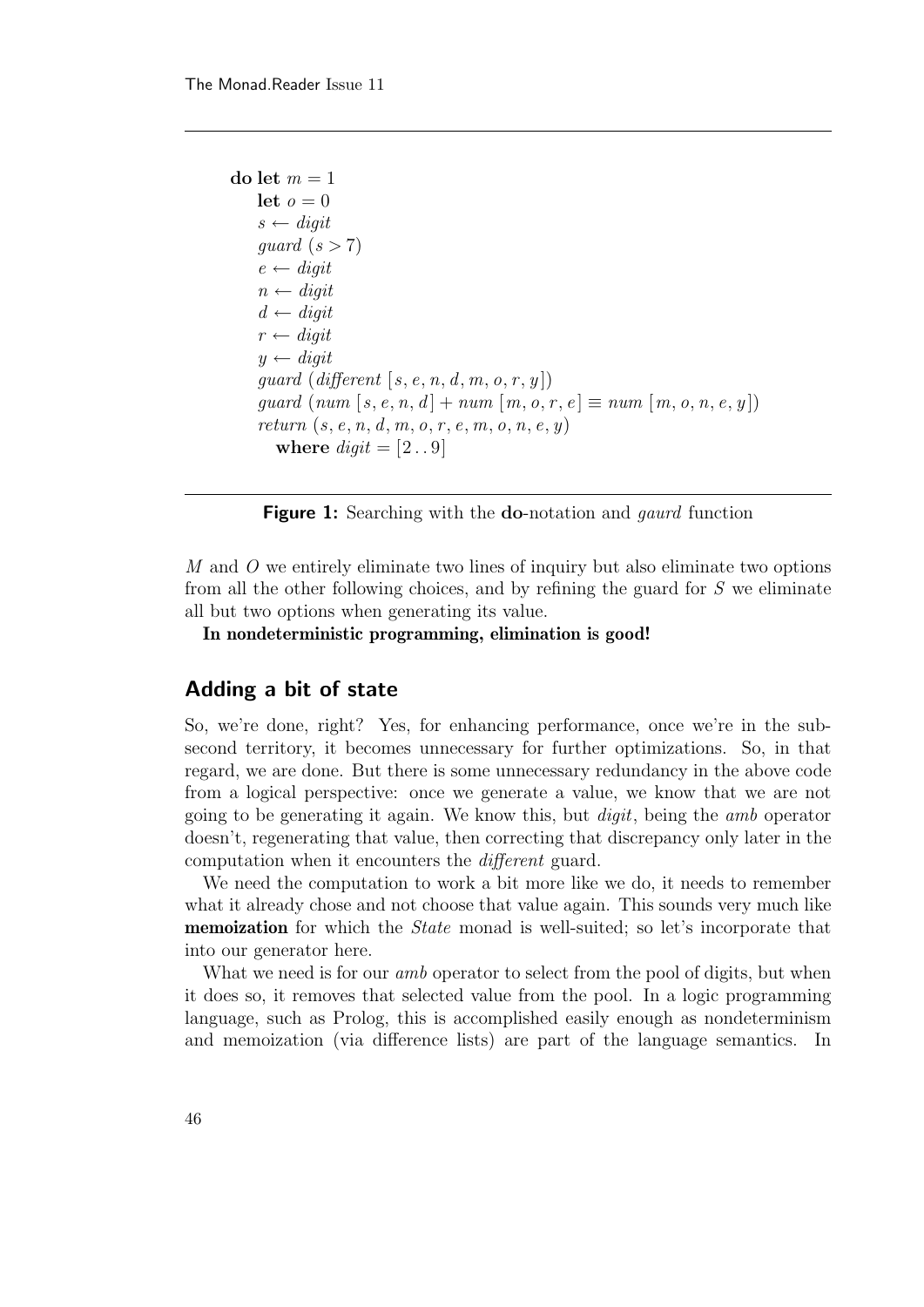Haskell, there's a slightly different process. Basically, what we wish to do is to take a given list and return one of the elements and the remainder of the list. (I'd like to thank Dirk Thierbach for giving me this insight [\[1\]](#page-47-0)). That is, we need to define a function split with the following type:

 $splits:: Eq \ a \Rightarrow [a] \rightarrow [(a, [a])]$ 

Given that type signature, and the knowledge that *MonadPlus* provides nondeterminism, the function nearly writes itself:

```
splits list = list \gg \lambda x \rightarrow return(x, delete x list)
```
. . . which reads from a list, choose an element and return it along with the rest of the list. Now we lift this computation into the State monad transformer (transformers are a topic covered much better elsewhere  $[2, 3]$  $[2, 3]$  $[2, 3]$ )...

 $choose :: StateT [a] [a]$  $choose = StateT (\lambda s \rightarrow splits s)$ 

... and then replace the (forgetful) *digit* generator with the (memoizing) *choose* (which then eliminates the need for the *different quard*)...

```
\mathit{sendmory}' :: \mathit{StateT} \ [\mathit{Int}]\ [\ ]\ [\mathit{Int}]\ ]sendmory' =do let m = 1let o = 0s \leftarrow choosequard (s > 7)e \leftarrow choosed \leftarrow choosey \leftarrow choosen \leftarrow chooser \leftarrow chooseguard (num [s, e, n, d] + num [m, o, r, e]\equiv num[m, o, n, e, y])return [s, e, n, d, m, o, r, y]
```
...called now with  $runStateT$  sendmory'  $[2..9]$  to obtain the same result with a slight savings of time (the result is returned in 0.04 seconds). By adding these two new functions and lifting the nondeterminism into the State monad, we not only saved an imperceptibly few sub-seconds (my view is optimizing performance on sub-second computations is silly), but more importantly, we eliminated more unnecessary branches at the nondeterministic choice-points.